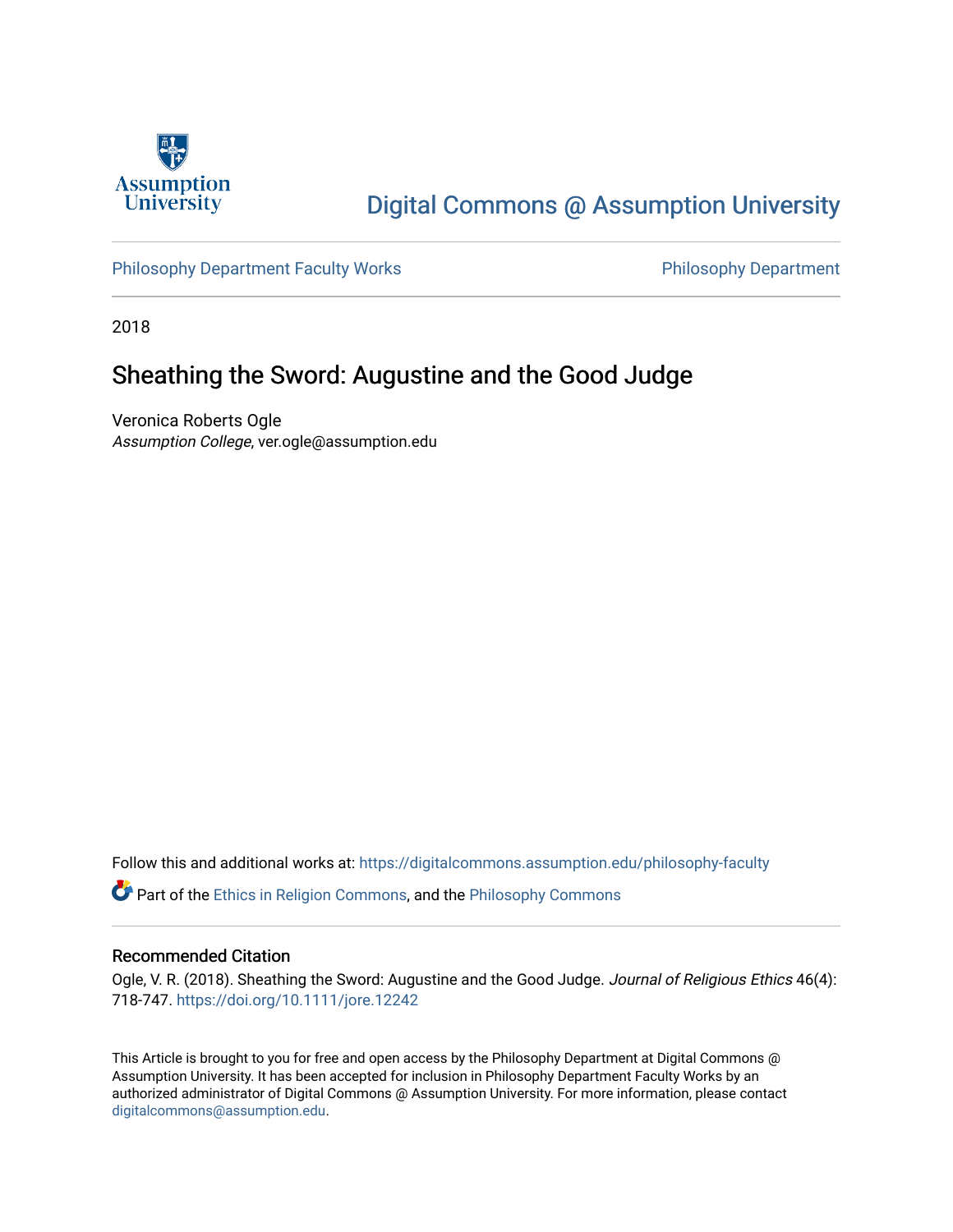## Sheathing the Sword: Augustine and the Good Judge

In this article, I offer a reading of *City of God* 19.6 that is newly consonant with Augustine's message to real judges. Often read as a suggestion that torture and execution are judicially necessary, I argue that 19.6 actually calls such necessities into question, though this is not its primary purpose: first and foremost, 19.6 is an indictment of Stoic *apatheia*. Situating 19.6 within Augustine's larger polemic against the Stoics, I find that it presents the Stoic judge as a man who lacks fellow feeling, and therefore, has only a parodic happiness: costly to himself and those he judges. A new look at Augustine's letters to judges confirms this reading, and shows that, for Augustine, the man of *humanitas* is the true model for the good judge, not the man of *apatheia*.

Keywords: Augustine, Stoicism, judicial ethics, *apatheia*, *humanitas*, capital punishment.

## Introduction

On September 29<sup>th</sup>, 2015 the Georgia Board of Pardons and Paroles denied a last minute plea for clemency in the capital case of Kelly Gissendaner, a woman who had conspired with her lover to murder her husband in 1997 (Connor, Shepherd and Gutierrez 2015). By her own admission, Gissendaner entered prison a "self-centered and bitter person," but now, her supporters said, Gissendaner was a changed woman, and deeply remorseful for her crime (Casey and Bennett 2015, 3). Alongside pastors, prison staff, and members of the public, these supporters included her once estranged children, as well as fellow inmates, who recounted how Gissendaner helped transform their lives (Casey and Bennett 2015, 45-8, 17-28). As her execution date loomed, they began to write, petition, and call the parole board, petitioning for clemency on Gissendaner's behalf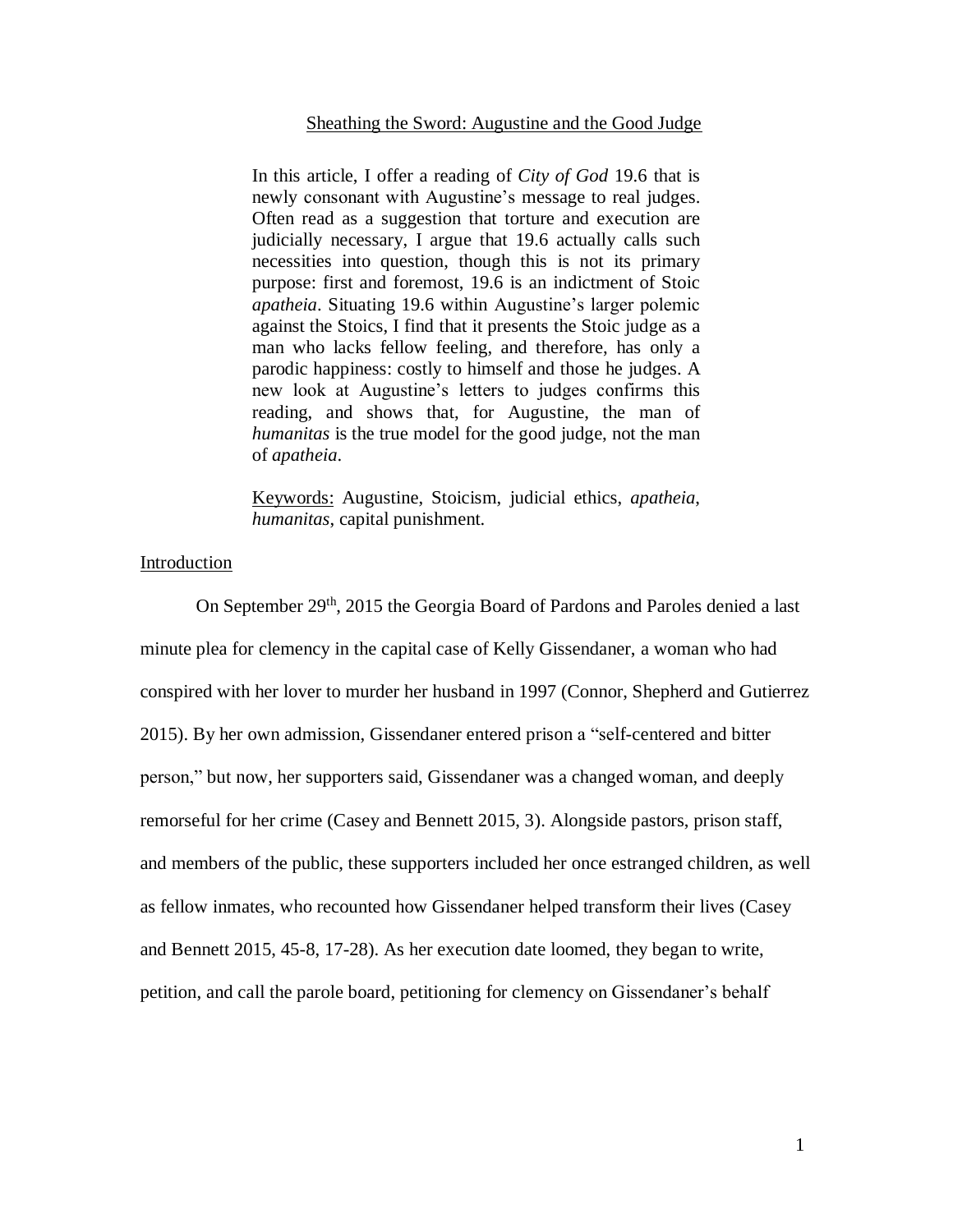(Connor, Shepherd and Gutierrez 2015). <sup>1</sup> They also used media and social media to spread the word about her case, such that it even caught the attention of Pope Francis, who echoed their plea for clemency—a plea ultimately denied. The first woman to be executed in Georgia in 70 years, Gissendaner touched the hearts of many who dared to hope that September 29<sup>th</sup>, 2015 would end with something other than an execution.

Though they did not manage to shake the judgment of the parole board, in arguing for clemency on the grounds of her rehabilitation, her advocates tapped into an ancient argument against capital punishment: that of St. Augustine's. Perhaps this is surprising, given that Augustine's intervention in capital cases are not well known. Yet, his efforts to temper the violent judicial culture of his day, mainly through letter writing, are worth recovering as we debate the role of the death penalty in contemporary American society. Looking at his letters to Christian judges, we discover a compelling case as to why punishments ought to be ordered towards rehabilitation, and why this emphasis should give the judge pause in sentencing anyone to death.

However, if we are to bring this aspect of Augustine's episcopal activity to light, we must first address the reputation that has obscured it. This reputation is rooted in a

<sup>&</sup>lt;sup>1</sup> Her counsel's application for clemency included, among others, the following justifications: that she accepted responsibility for her actions and was deeply remorseful for her crime, that she earned the "support and respect" of the staff and volunteers at her correctional facility "as a result of her positive impact" on those around her, and that she displayed "a commitment to seeking redemption through spiritual growth and serving others" (Casey and Bennett 2015, 2). I highlight these to indicate that three of the chief arguments made on her behalf were on the grounds of her transformation. By presenting Gissendaner as rehabilitated to such an extent that "the person she was no longer exists," her legal counsel appealed to the idea that punishment is ultimately ordered towards rehabilitation; on this reasoning, if there was any case in which the parole board ought to "exercise its power to bestow mercy," it was in case like hers (Casey and Bennett 2015, 53). In this way, the Gissendaner appeal foreshadows the major claim undergirding Augustine's appeals for clemency, namely that "punishing and pardoning are done well only in order to correct the life of human beings" (EP=Augustine 2003, 153.19).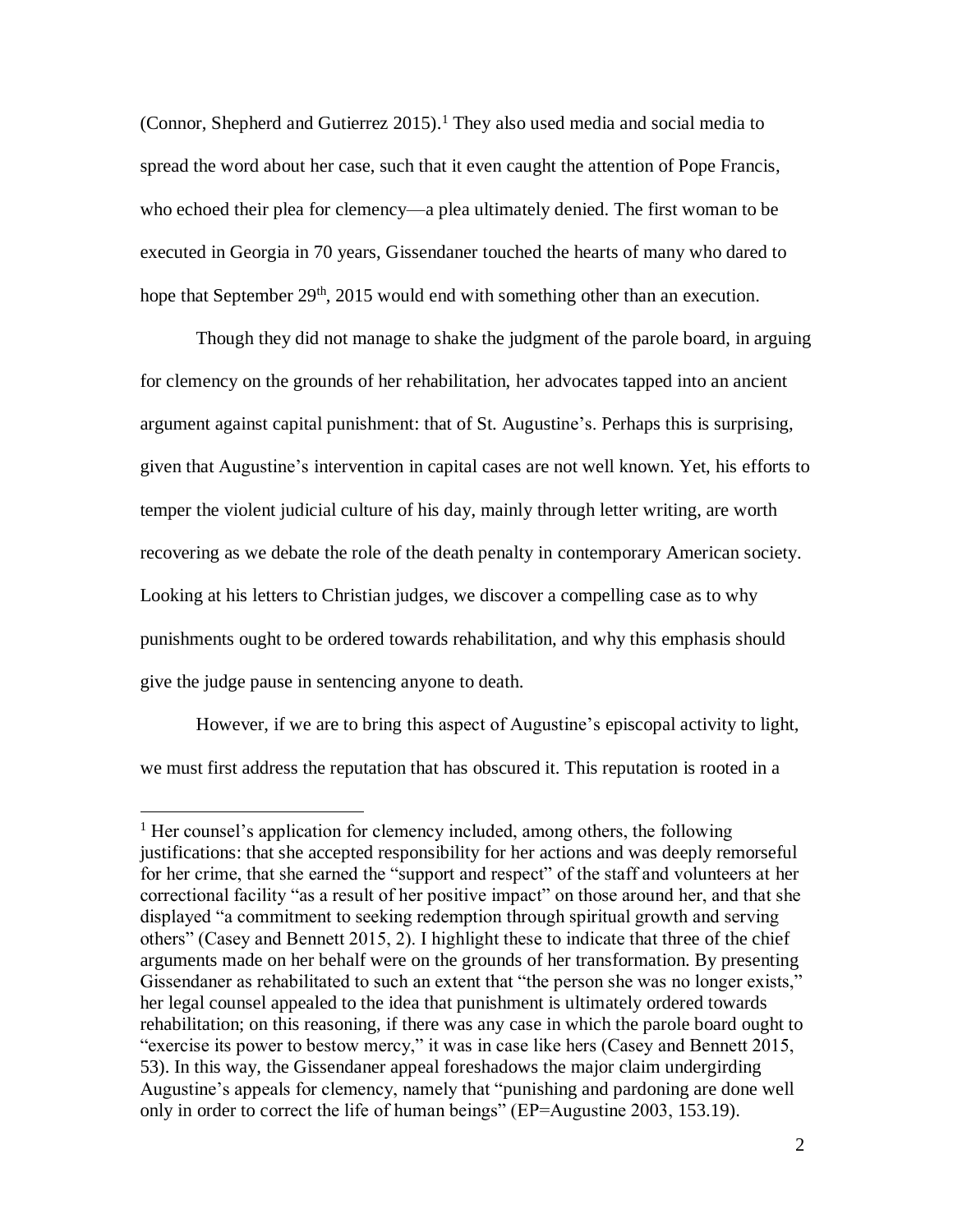certain reading of *City of God* 19.6: Augustine's so-called meditation on the wise judge. Here, Augustine describes a judge who does not find it 'an "unthinkable horror" that innocent witnesses are tortured in cases in which they are not accused, or that prisoners should be driven to make false confessions through torture...' (Parrish 2005, 232).<sup>2</sup> According to the predominant reading, Augustine admires this judge (Parrish 2005, 232– 235; Markus 1970, 99–100; Niebuhr 1995, 124–5; Burnell 1995, 40; Deane 1995, 64; Scott 1995, 153; and Rist 1996, 215). In my reading, it is the Stoics who do: the predominant interpretation conflates Augustine's voice with the Stoic voice.

Reading 19.6 in context, a larger difficulty with the predominant interpretation also emerges. It mistakes the purpose of the passage and, indeed, of book 19 as a whole. 19.6 has repeatedly been interpreted as a passage about judicial ethics, often in a way that stretches to political ethics more broadly. To many, it seems to advocate a politics of necessity (Deane 1963; Markus 1970; Niebuhr 1995; Burnell 1995; Kaufman 2007; 2009). John Parrish summarizes this perspective well, arguing that Augustine highlights "the opacity of human moral existence" in order to show that our fallibility "requires and excuses the brutality of our actions" (2005, 233).

However, I find it difficult to attribute such an opinion to Augustine for two reasons. First, Augustine's goal in book 19 is not to communicate a theory of political necessity, but to challenge "the arguments advanced by mortals in their efforts to create happiness for themselves in the midst of the unhappiness of this life" (CD*=*Augustine

 $2$  See, especially, the first footnote in Kaufman, where he notes that "the problem most cited in studies of such tensions [that is, the difficulties faced by Christian public servants] is that of Christian magistrates obliged to torture witnesses as well as the accused to get to the truth. Augustine counsels judges to bear with the system yet to pray for their deliverance from its more onerous and morally dubious tasks" (2010, 701).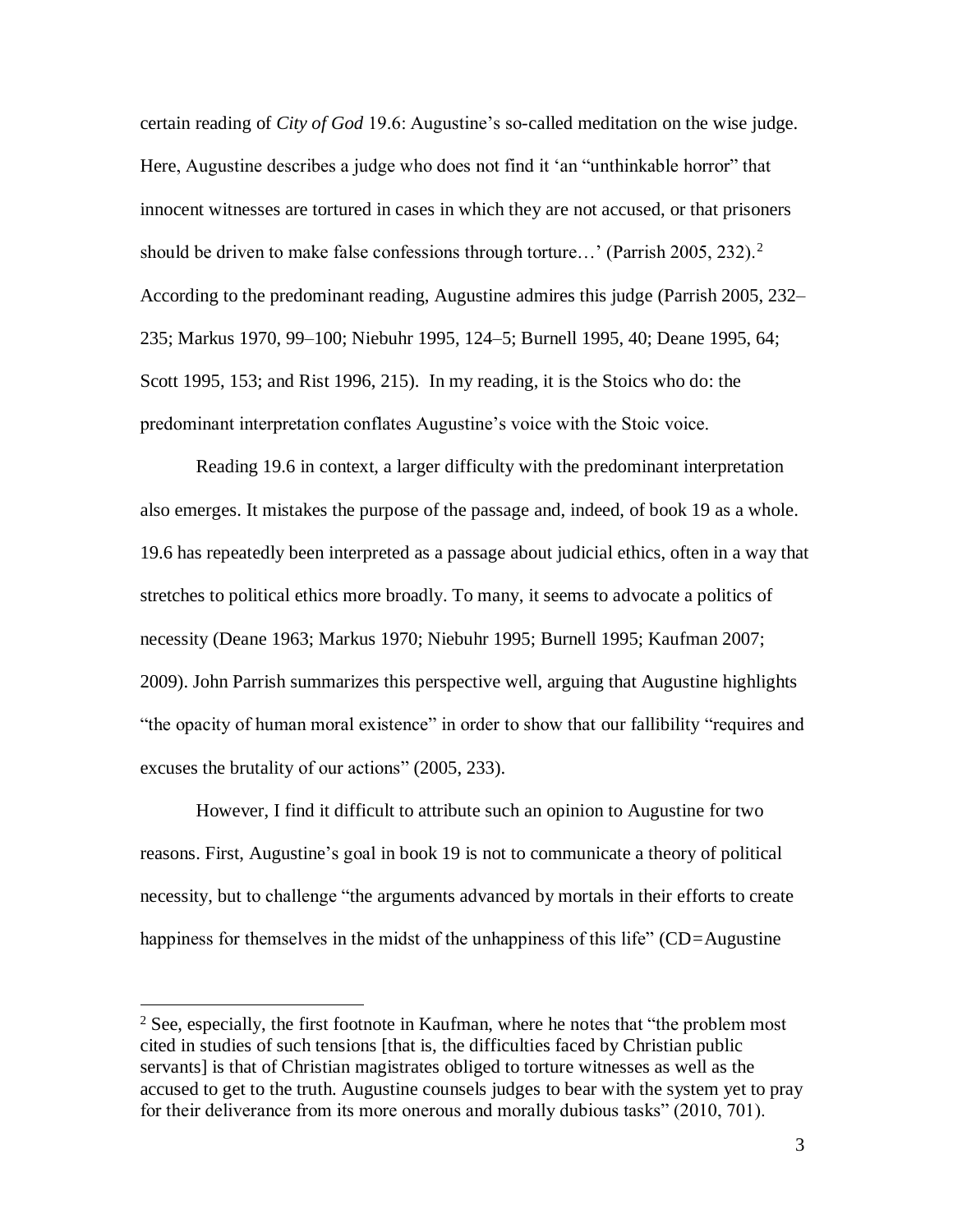1998, 19.1). <sup>3</sup> The vignette in which the judge appears, like the others that surround it, is chosen precisely for its ability to do this*.* The difficulties the judge faces are not grounds for sweeping claims about Augustine's abandonment of politics to the blunt instruments of necessity; they are signs of the inescapability of suffering.

Second, because of the way Augustine is demonstrating the inescapability of suffering in book 19, it is difficult to claim that he brings up the judge to excuse his use of violence. In fact, this claim would go against an important thread in Augustine's argument, namely, his criticism of Stoic *apatheia* in 19.4-7. <sup>4</sup> While Augustine approves of true *apatheia,* which he has already defined as "a life without those emotions which arise contrary to reason," he thinks this kind of *apatheia* is impossible in this life (CD 14.9). The Stoic attempt to force *apatheia*, he argues, leads them to feign it—to turn *apatheia* into the suppression of emotion *per se*. For Augustine, such a suppression of emotion is tantamount to a loss of one's humanity (*humanitas*). Thus, when he brings up the judge in 19.6, his goal is to question the quality of happiness that Stoic *apatheia* yields, and his strategy is to problematize the judge's serene prescription of torture and execution. Thus, at the end of the chapter, we find him reflecting,

> …[i]t would be more compassionate and more worthy of the dignity of man if he were to acknowledge that the

<sup>&</sup>lt;sup>3</sup> Of course, the other side of the coin to this argument is that his also showing what it means to live in hope. In this way, his criticism is ultimately ordered towards his construal of the Christian vision of pilgrimage, which increasingly takes central stage as book 19 progresses. While this aspect of book 19 is worth exploring, and perhaps even sheds light on certain facets of 19.6, the goal of this paper is to focus on Augustine's criticism of Stoic *apatheia* insofar as it reveals the impossibility of the conventional reading of the passage, and then to inform our understanding of Augustinian judicial ethics by examining his letter to judges.

<sup>4</sup> There is a long-standing debate as to whether Augustine really understands the Stoic position. Richard Sorabji, for one, has argued that he does not (2003, 372–84). Rist and Byers disagree (Rist 1996; Byers 2012 and 2013).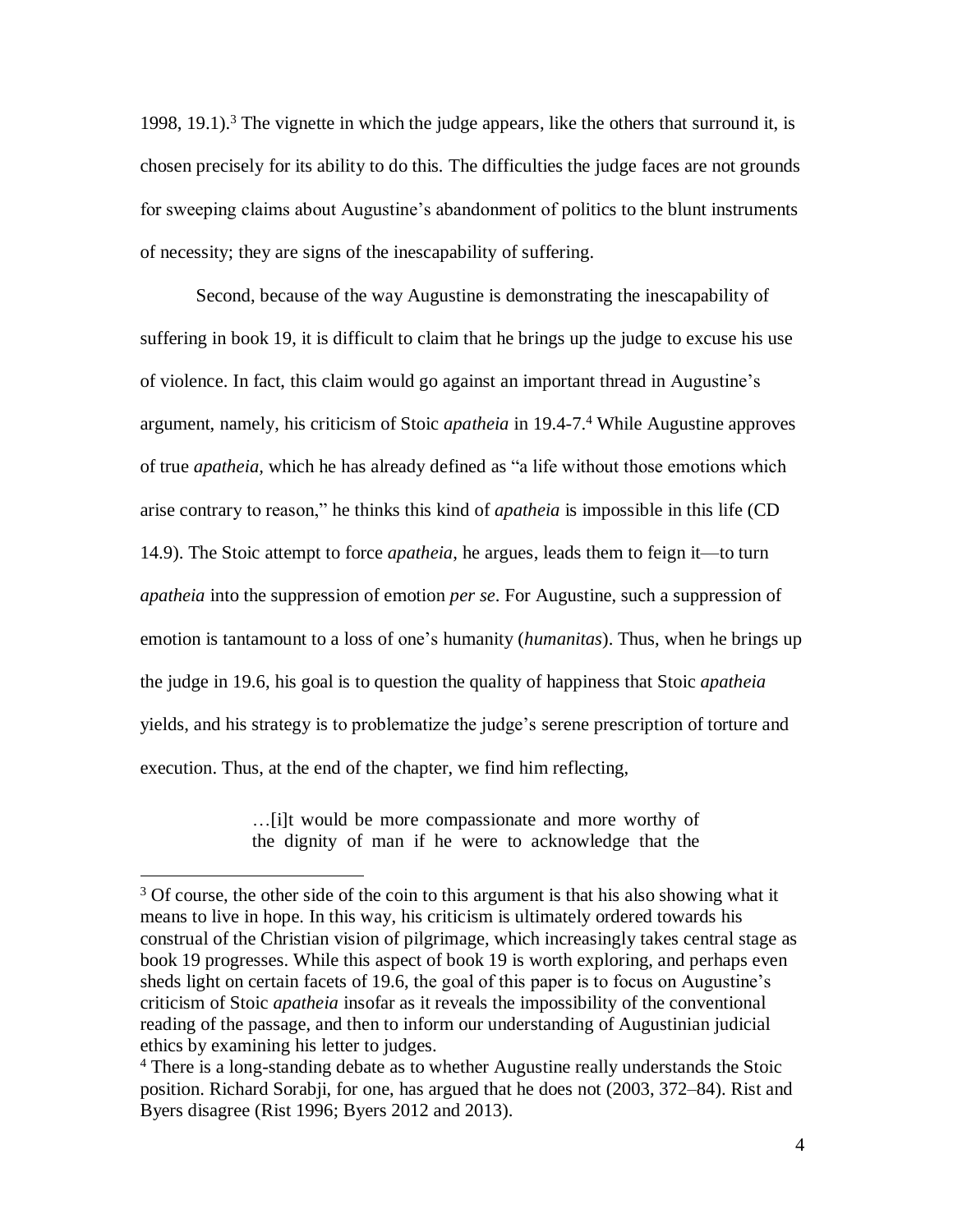necessity of acting in this way is a miserable one: if he hated his own part in it, and, if, with the knowledge of godliness, he cried out to God, 'From my necessities deliver Thou me' (CD 19.6).

Having re-interpreted *City of God* 19.6, in the second half of the article, I will turn to Augustine's correspondences with Roman judges. It is in these letters, I argue, that we find Augustine's explicit position on the good judge: the good judge does what he can to avoid torturing and executing those he tries. Examining Augustine's letters, what we find is a constant exhortation to *humanitas*, which he associates with the recollection of our own humanity and the humanity of others. 5

What is more, in reading Augustine's letters, it becomes clear that, for Augustine, the man of *humanitas* is the true model for the good judge, and not the man of *apatheia*. Though *apatheia* was celebrated by Stoic judicial culture as a way to mitigate the judge's tendency towards anger, Augustine contended that it has a severe flaw: it left no room for compassionate discretion. As long as judges remained rooted in a Stoic conception of duty, Augustine would face an uphill battle in his efforts to plead for mercy: it would always seem like he was asking them to neglect their duty. Thus, in order to make room for mercy in justice, Augustine had to reframe judicial duty in light of a new ideal.

Thus, one letter at a time, Augustine embarked on the work of persuading judges to think of their duty in a new light. Though his primary concern was always the particular case at hand, it is clear that Augustine also aspired to reach the judicial world more broadly. As we will see, he took strategic advantage of his most prominent

<sup>5</sup> For Augustine, *humanitas* in its fullness is always associated with *caritas,* the form of true virtue (CD 14.9). While he does praise pre-Christian figures for displaying *humanitas*, he also believes that it is Christ who shows us what human nature really is, and our participation in Christ that restores and heals this nature.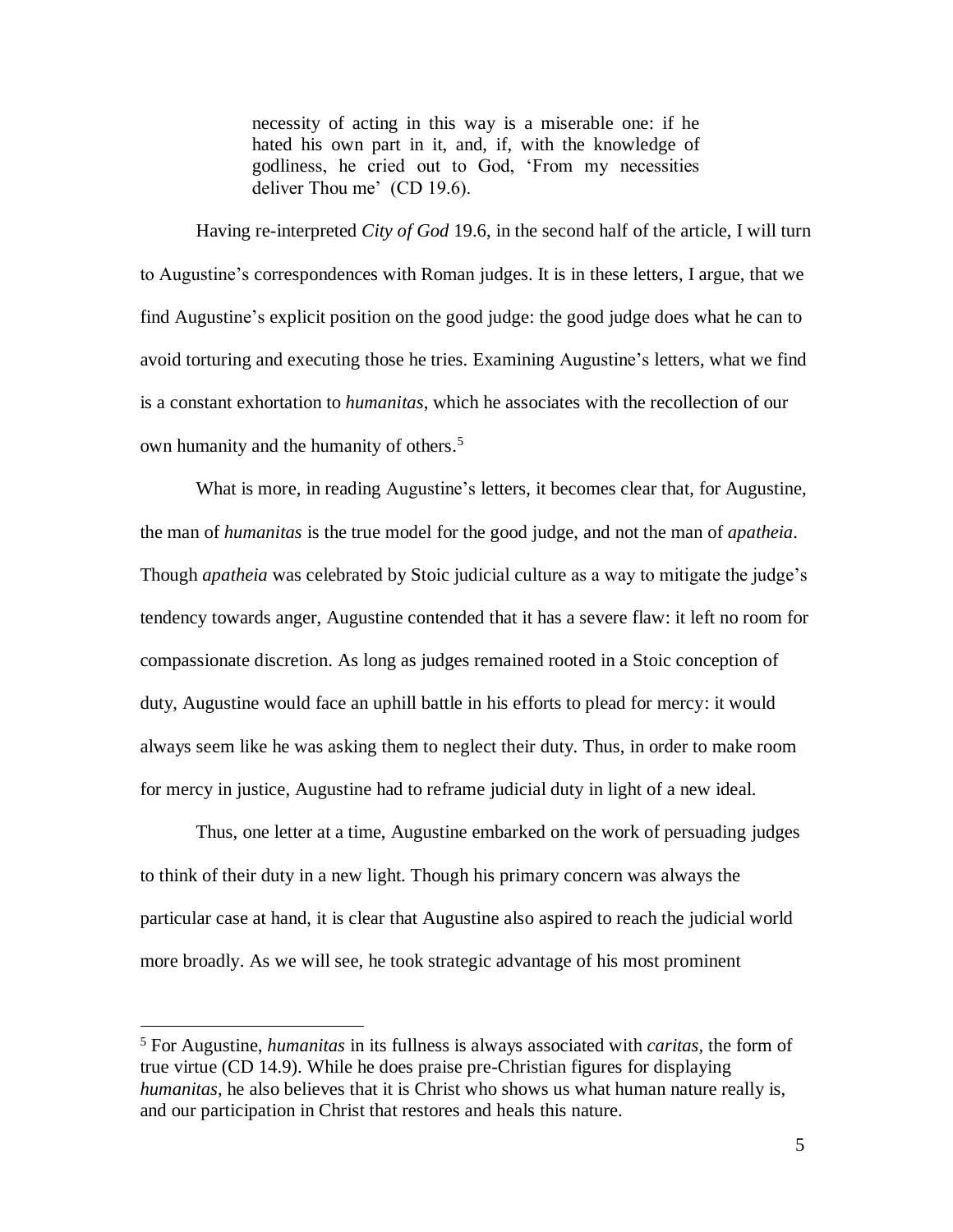interlocutor's status to spell out his case for *humanitas* most fully. In disseminating his new judicial ideal through this letter and others, Augustine did not ask judges to "bear with the system," as Peter Kaufman has suggested, but gave them a reason to limit their use of torture and execution (2010, 701).

#### Contextualizing the Just Judge Passage

Before we look at Augustine's letters to judges, we must first do the work of rehabilitating *City of God* 19.6. To do this, it is necessary to read the passage in context. As Augustine explains in many places, the *City of God* can be split into two volumes the first, primarily a critique of the pagan worldview; and the second, primarily a defense of the Christian worldview [Augustine 1989, EP 1A\*; 1998, 10.32, 11.1, 18.1; 2004, EP 184A; 2010, 2.43(70)]. Augustine achieves the latter by documenting the origins, progress and ends of the two cities, the earthly and the heavenly, over the course of the last twelve books. Book 19 holds an interesting place in this arrangement. In one sense, it is about the progress of the two cities, analyzing, as it does, life in the *saeculum*. Yet, Augustine does not characterize it in this way. He categorizes it as the first book on the *ends* of the two cities (CD 19.1). For our purposes, this categorization is important because it highlights the very tension that divides the two cities: the dispute as to where the end, or *telos*, of human life actually lies. If Augustine thinks that the earthly city 'immanentizes the eschaton,' as Voegelin puts it, then book 19 is where he comes to meet the *defensores* of the earthly city on their own terms. It is where he asks the world's philosophers: can you really be happy *here*?

6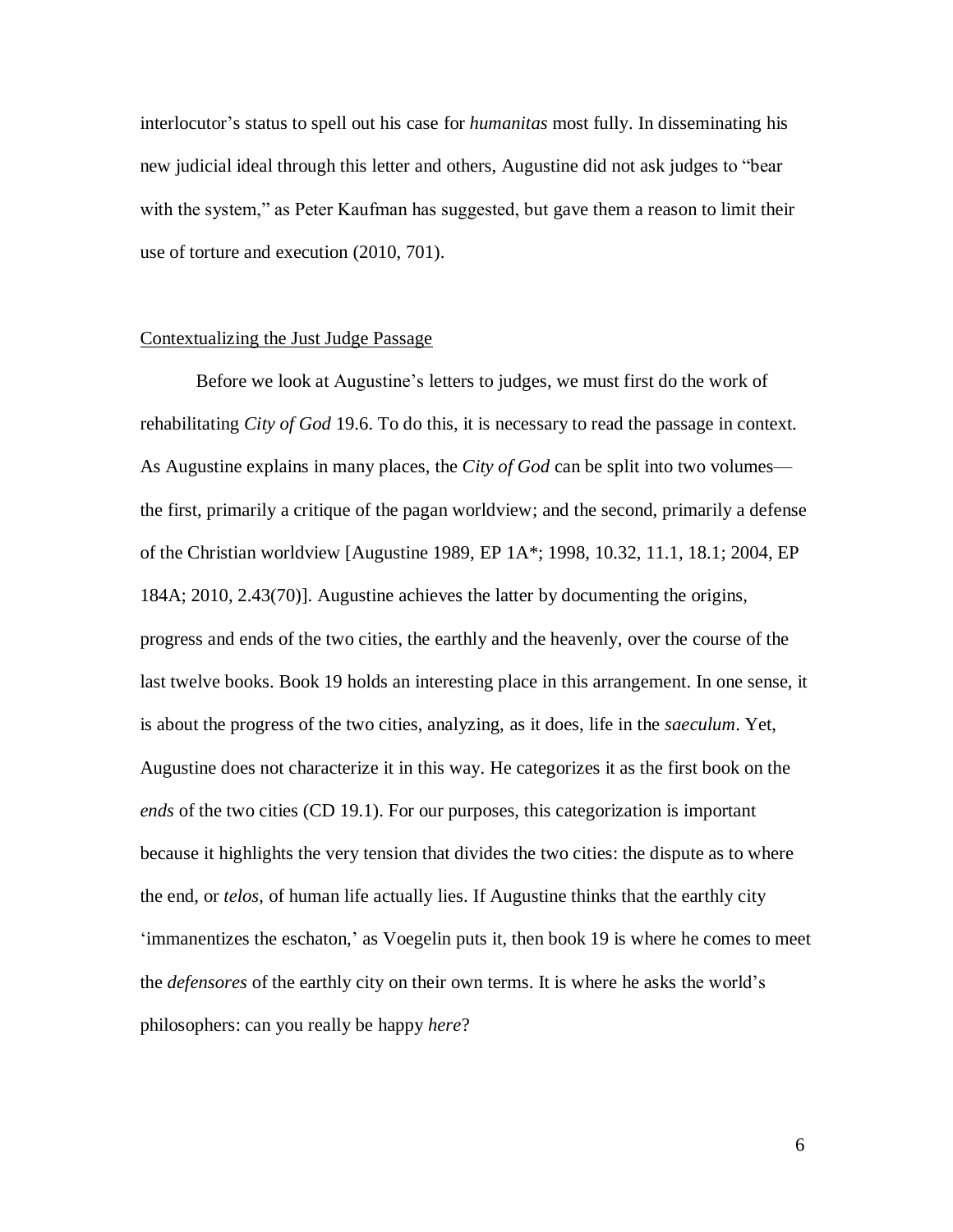Turning to the internal structure of book 19, we see that Augustine's goal is to contrast the "hollow realities" of those who have endeavored to "create happiness for themselves amidst the unhappiness of this life" with the hope that "will be fulfilled in the true blessedness which He [God] will bestow on us" (CD 19.1). Below, we will see Augustine present the judge's happiness as one of these hollow realities. First, he listens in on the debates of those who "have made the pursuit of wisdom their profession in the midst of the vanity of this world"—that is, the philosophers (CD 19.1).

Entering their world, we hear that philosophy is the pursuit of the Supreme Good. It is a way of life ordered towards happiness.<sup>6</sup> The question that divides the philosophers is what this happiness actually *is*, and what way of life promotes it. Augustine demonstrates his grasp of the intricacies of these debates by reiterating Varro's categorization of the nearly three hundred philosophical sects. From within, their disagreements seem monumental. Is the *beata vita* active or contemplative? Can we have certain knowledge of the Supreme Good or only probable knowledge? Is virtue the whole of happiness or merely a part? What kind of part?

Stepping back from these debates, Augustine suggests with Varro that philosophy actually only gives three possible answers to the question of the Supreme Good: the human being, made up of body and soul, must either find happiness in the goods of the soul or the body, or both—either in virtue or pleasure, or both. According to Varro, the answer can really only be that we are happy if we have virtue, and happier still if we have other good things as well. Augustine also seems to endorse this as the common sense solution to the puzzle; if virtue is the good without which other things cannot be truly

<sup>6</sup> To my mind, Hadot is the greatest expert on the Hellenistic experience of philosophy as a way of life (1995; 2002).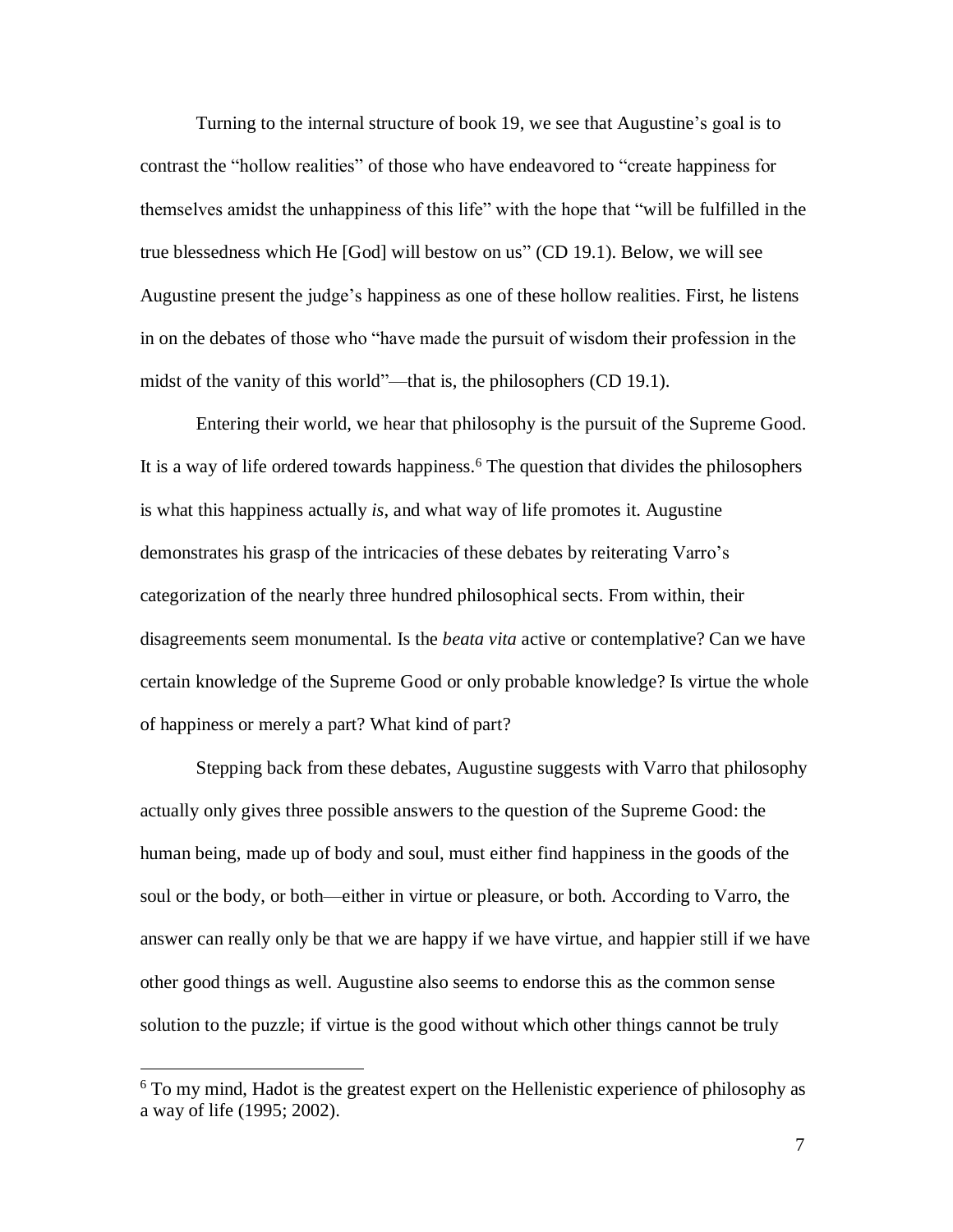good for us, virtue is the prerequisite for whatever happiness we have. Other goods only add to it.

However, Varro's position only stands if we take his presuppositions as our own, which Augustine does not. Over and against the philosophers' project of looking inward—to qualities of soul and satisfactions of body, Augustine looks upwards towards the divine gift of eternal life. For Augustine, the truly Supreme Good is eternal beatitude. From the perspective of the debate we have just heard, this answer comes out of left field. It is supposed to feel this way: Augustine has intentionally structured his inquiry so that his readers experience a dramatic shift in perspective. What was, until a moment ago, common sense is now called into question.

For the philosophers of Augustine's day, the entire pursuit of philosophy was wrapped up in the idea of a happy wise man. He was the goal to which they aspired; he was whom they wished to be. Here, Augustine uses their preoccupation with the wise man to ask whether any human being can really be satisfied in this world: "…is there any pain, any disquiet…that cannot befall a wise man's body?" Deformity, ruin, sickness, weariness, lethargy: "…is there any of these which may not assault the flesh of the wise man?" (CD 19.4). If Augustine can have his readers admit that even the wise man suffers, then he has shown that true happiness lies beyond this life.

I have already suggested that 19.6 is best read as part of an ongoing polemic against Stoic *apatheia*; now, we are in a position to see why. Augustine's goal in the first chapters of book 19 is to call the philosophers' *summum bonum* into question, and he does this by presenting the happy wise man as the product of perniciously wishful

8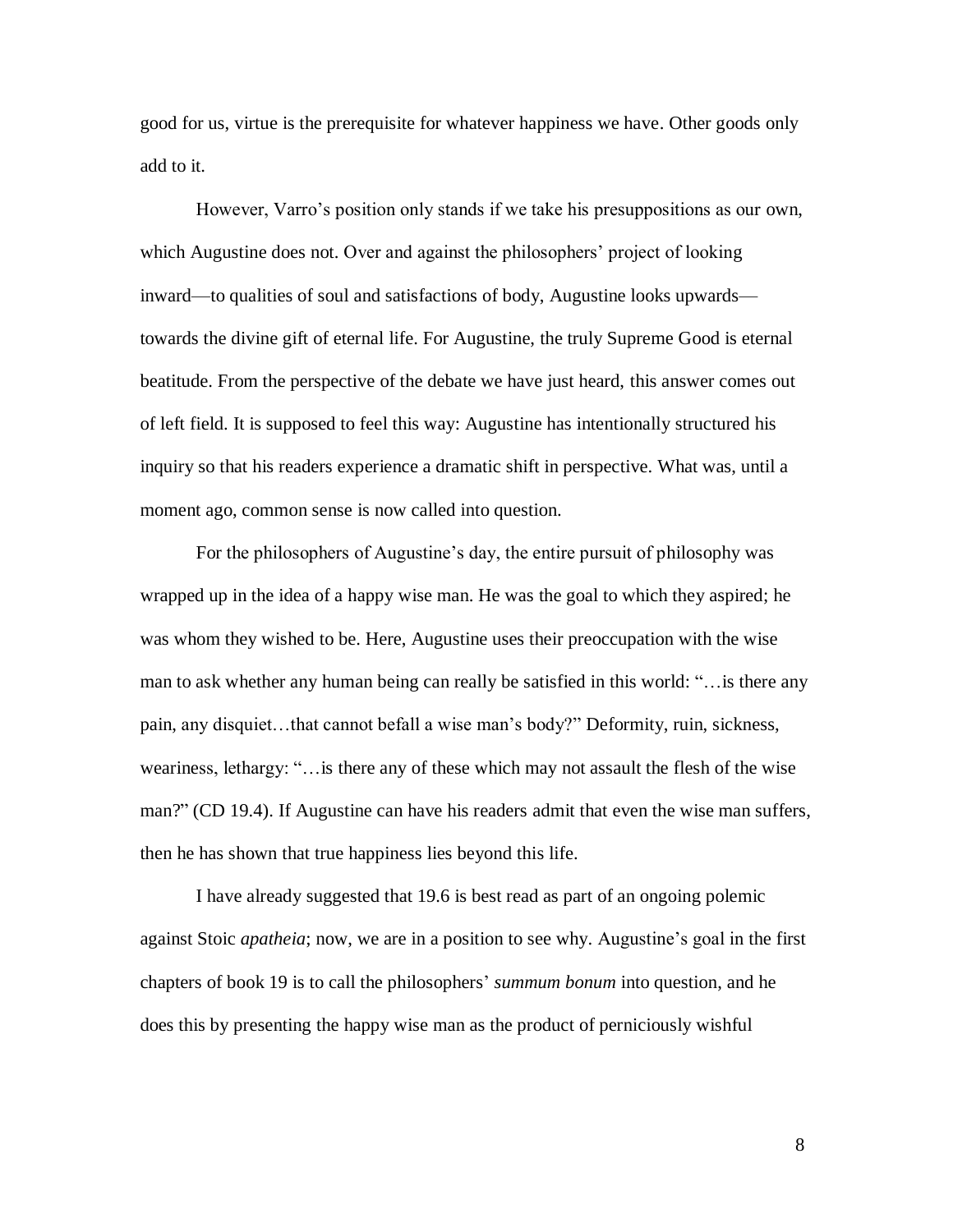thinking. Because the Stoics go farther than any other school in defending the complete happiness of the wise man, they are, as it were, low hanging fruit:

> They believe that their wise man, that is, he whom, in their amazing vanity, they describe as such, even if he becomes blind, deaf and dumb; even if he is enfeebled in limb and tormented with pain; even if he falls victim to every other ill that can be described or imagined; even if he is compelled to put himself to death: that such a man would not shrink from calling a life, beset with such ills, a happy one! (CD 19.4).

The Stoics, in other words, believe that the wise man is perfectly happy, not only when he undergoes extreme pain at the hands of others, but even when he takes his own life! Calling the Stoics shameless for making such claims, Augustine spends the next few chapters working out the tragic consequences of their position.

First, Augustine challenges the Stoic conceptions of virtue and evil [*nefas*]. Essentially, Augustine thinks, the reason why the Stoics are able to maintain that their wise man is always happy is that they only recognize moral evils as evil. Virtue, they say, protects their wise man from this kind of evil, and therefore, from unhappiness. His wisdom protects him from mistaking bodily pains for true evils, while his temperance, fortitude, and justice protect him from committing the moral evils that would rightly sadden him.<sup>7</sup> Not so, Augustine retorts. In this life, virtues can only help people endure suffering; they cannot protect people from it—and sufferings really are evils.

Lambasting the Stoics for exalting a sham virtue that promises too much, Augustine begins to build a case as to why such this false promise is so dangerous. In doing so, Augustine taps back into an idea that he began developing back in book 14.

<sup>7</sup> For scholarship on the concept of *nefas* in Stoic philosophy see Long 1968 and Christopher 2010. For an excellent summary treatment of Stoic ethics on its own terms, see Annas 2007.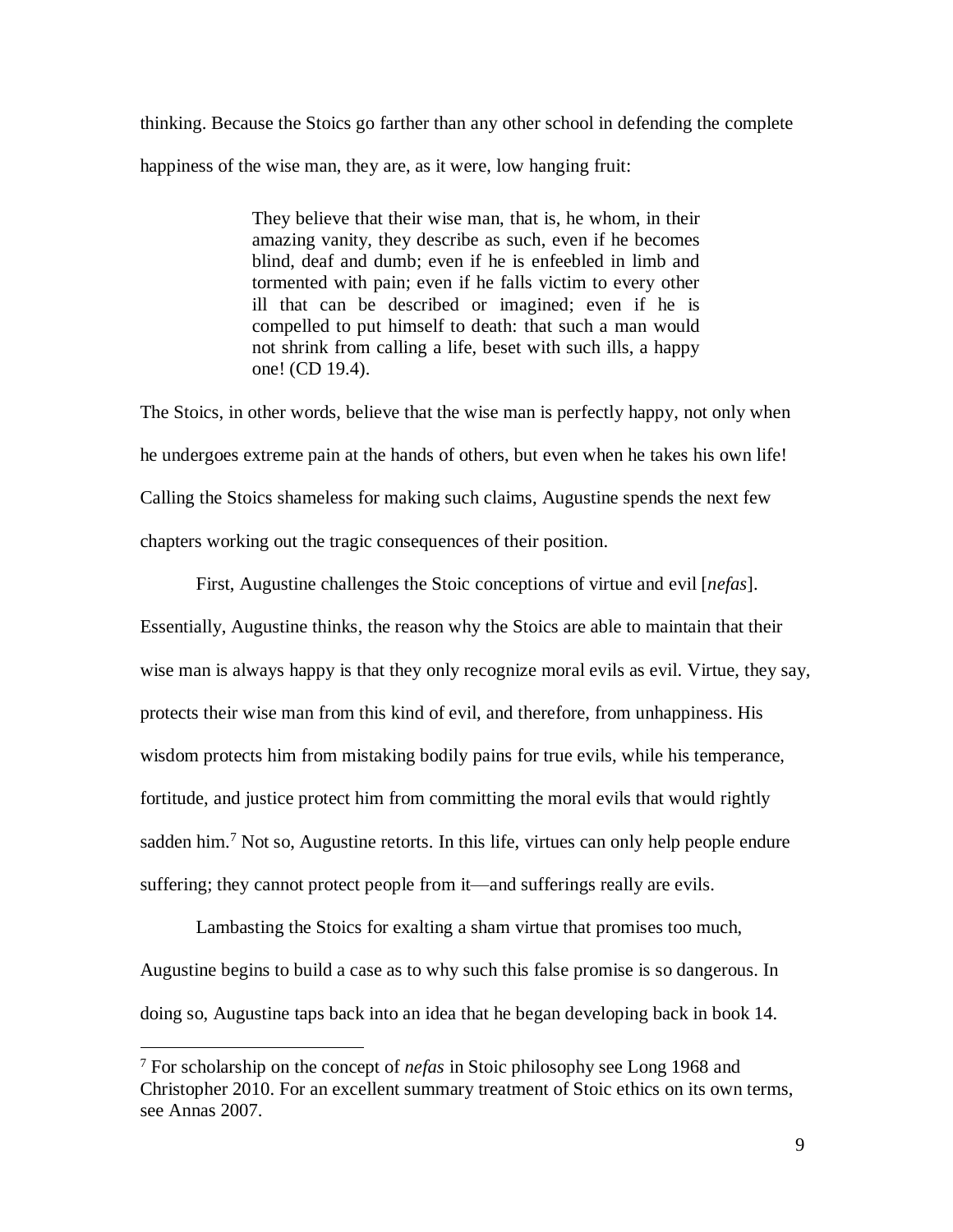There, he argued that while true *apatheia* will follow upon the peace of the saints, the only *apatheia* that this life can offer is a parody. Rather than avoiding irrational emotions, those who seem to have achieved this blessed state have actually rendered themselves unfeeling: they "are not stirred or excited or swayed or influenced by any emotions at all" (CD 14.9). How are they able to achieve such an un-human state? They are, he says, "entranced by their own self-restraint" (CD 14.9). This, he warns, is a parodic peace of mind, and everything parodic comes at a cost. It yields an "entire loss of humanity [humanitatem]" instead of "true tranquility" (CD 14.9).<sup>8</sup>

Carrying this critique of *apatheia* into book 19, Augustine strives to show that a virtue bound up with it is incompatible with a robust social life. Oliver O'Donovan has also noted this, writing that "Augustine seizes on the social question" in order to highlight the inadequacy of the wise man's "solitary pursuit of his own happiness" (1999, 111). The Stoic wise man, Augustine will contend, claims he can be happy anywhere because his happiness is divorced from the fate of others. He has constructed a protective shell around himself. Organizing the next three chapters around the Stoic division of society into the household (19.5), the city (19.6), and the world (19.7), Augustine presents the Stoic wise man as an alienated figure, incapable of empathy (Hughes 2005, 148).

Beginning with the household, Augustine asks, can anyone really be happy here? Examining the possibility of finding happiness in our closest relationships, Augustine

<sup>8</sup> Peace (*tranquilitas*) is arguably one of the most important themes of book 19 and undeniably sheds light on the ultimate purpose of 19.6. By presenting the *tranquilitas* of the Stoic wise man as a state only achieved by the suppression of his humanity, Augustine prepares the reader to see why earthly peace must be ordered towards heavenly peace if it is not to become parodic. Augustine develops his theory of peace throughout book 19, but most especially in chapters 11-14 and 27.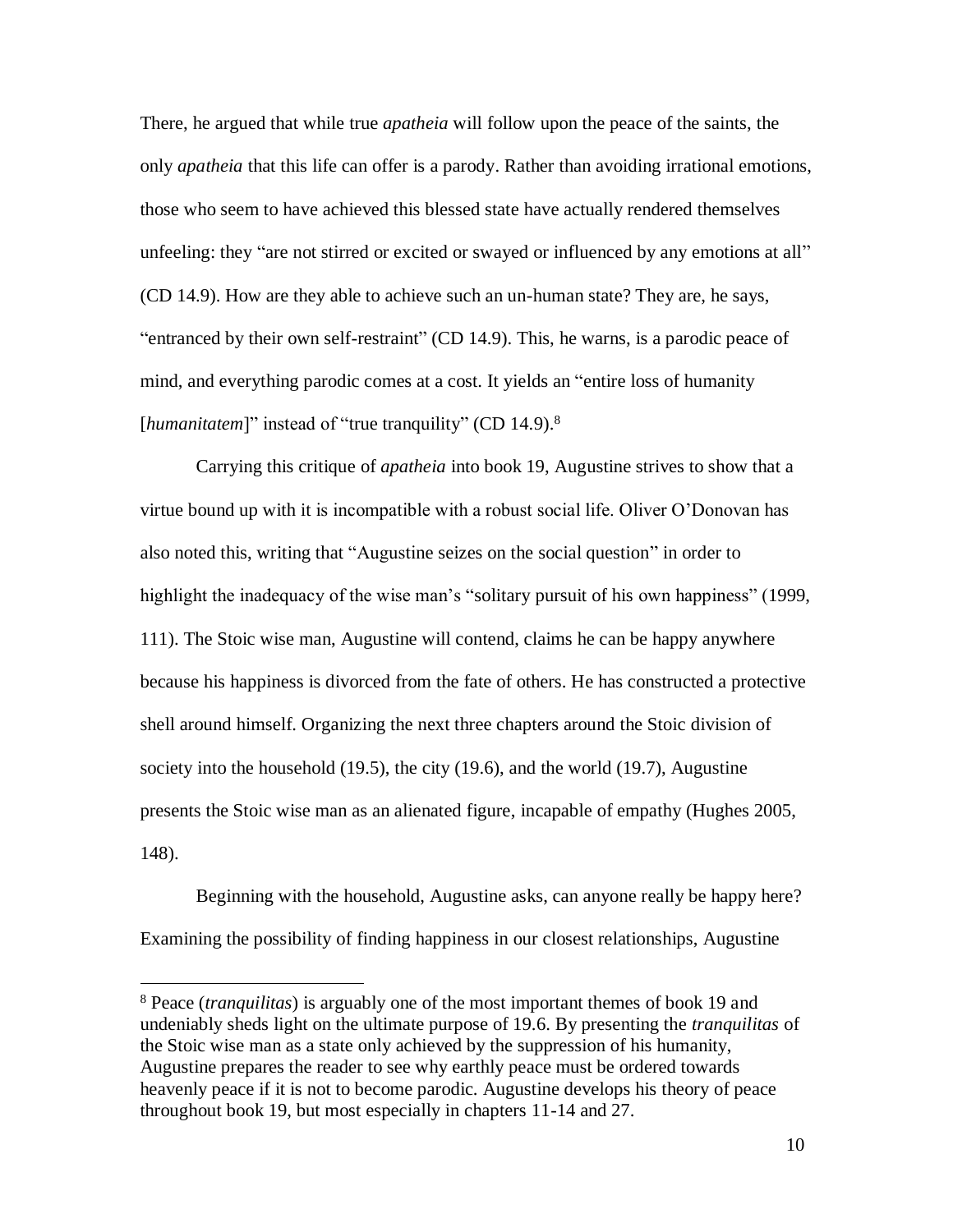reminds us that those we love also have the most power to hurt us. Posturing himself as a man of compassion, Augustine writes that he hears of such evils with a "great sorrow of heart [*magno dolore cordis*]" (1995a/CD 19.5). Folding the standard Stoic objections into his analysis—the wise man can bear any ill with equanimity; the wise man is prudent enough to avoid taking up with the wicked—Augustine insists that, even with these caveats, the question remains: does the wise man feel anguish at the treachery of others?<sup>9</sup> If so, he cannot be happy; if not, he cannot be good:

> …even if someone is strong enough to bear these ills with equanimity, or vigilant enough to guard against the malice of false friendship with foresight and prudence, nonetheless*,* if he is a good man, he cannot but be grievously pained [*grauiter excrutietur*] by the perfidy of wicked men..." (1995a/CD 19.5).<sup>10</sup>

In book 14, Augustine has already supplied his answer: if the wise man had sin, he would grieve, but, the Stoics say, since he is "neither subject to sin, for which he might have repented and grieved, nor to any other evil which it might grieve him to undergo or endure...[he] cannot experience such grief" (CD 14.8). There is, it seems, a glaring absence in the Stoic account: if sins are evil, why does the wise man not grieve for the sins of another?<sup>11</sup> Surely this is a failure on his part. Harkening back to his earlier

<sup>&</sup>lt;sup>9</sup> We should note that in 19.5, Augustine chooses his example with care (contrasting the "sweetness" of a friendship that was "reckoned genuine" with the bitter discovery that it was "in fact only a clever pretense") (CD 19.5). False friends are not the only ones being accused of pretense here: the Stoics also are. What is more, insofar as the Stoic wise man has the characteristics the Stoics exalt, it is not clear that he can be a true friend in Augustine's eyes.

<sup>10</sup> 1995a refers to the Latin from the *Corpus Augustinianum Gissense.*

<sup>11</sup> Byers makes a parallel argument in her discussion of *City of God* 9.5, writing that Augustine thinks that the Stoics "hold an arbitrary distinction between the virtue of others and the virtue that is one's own" (2012,134).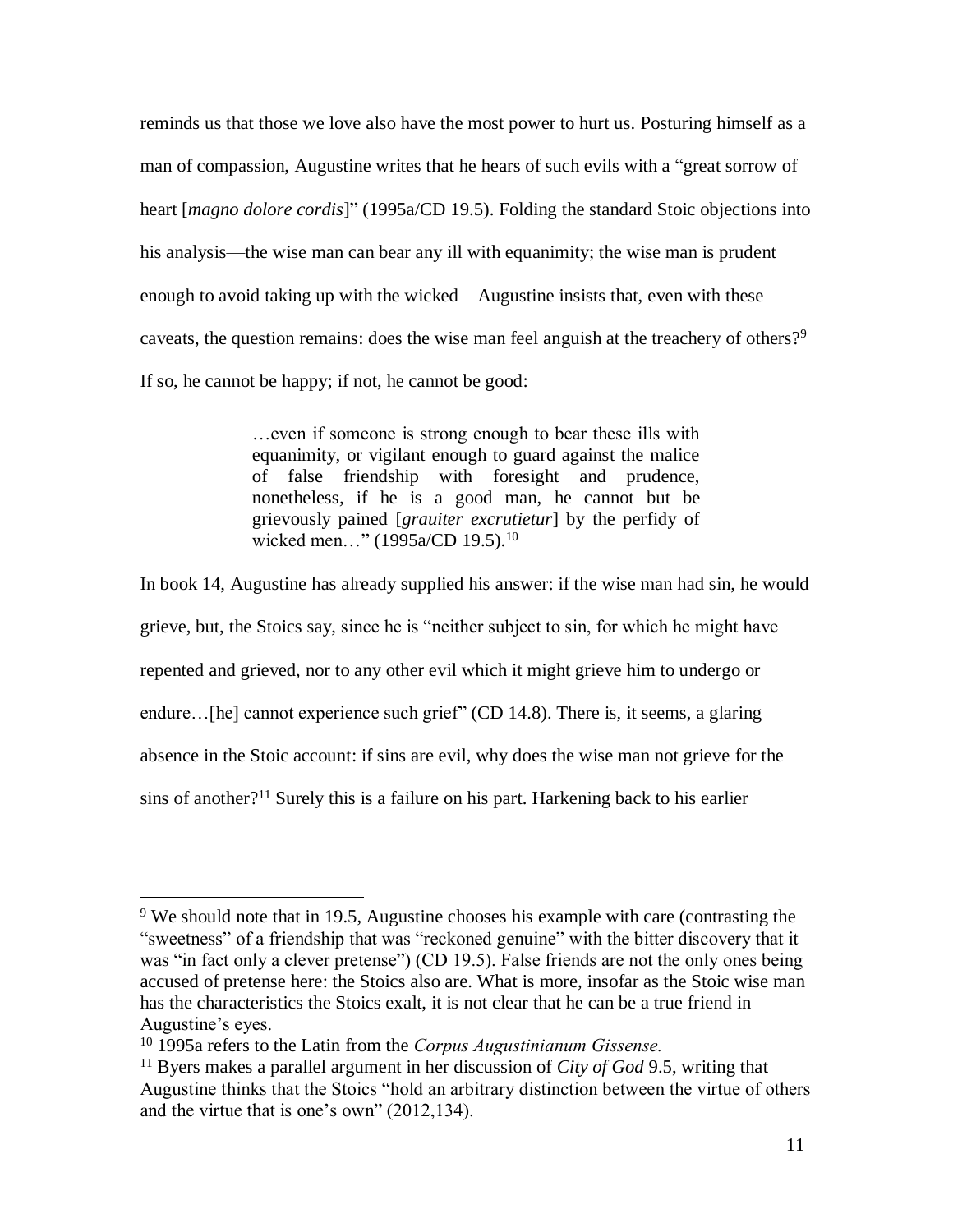allegation that the seemingly equanimous build a shell around themselves, Augustine presents the solitary happiness of the wise man as, indeed, inadequate.

Having failed to find genuine peace and happiness in the household, Augustine turns to the city. Unsurprisingly, there is less peace here. The city's forum is "filled with civil law-suits and criminal trials" (CD 19.5). <sup>12</sup> As Brent Shaw explains, the courtroom drama was "arguably *the* quintessential civic experience" in the late Roman Empire, so it is fitting that Augustine zeroes in on the judge as the quintessential public figure (2003, 535). The same limitation that tainted the judge's personal life, we now find, also plagues his public life: he is still vulnerable to betrayal and deception. He still cannot penetrate people's consciences.<sup>13</sup> On top of this, he may well convict the innocent. Augustine thinks that this is—or rather, *should* be—distressing.

## Interpreting the Just Judge Passage

 $\overline{a}$ 

As we begin to scrutinize 19.6, it is worth recalling the claim I am at pains to refute: the idea that Augustine thinks sin "requires and excuses" the brutality of Roman legal practices (Parrish 2005, 233). I have already suggested that I do not think 19.6 is an apology for the politics of necessity. If anything, it calls predominant views on judicial necessity into question. Therefore, in this section, I will first treat 19.6 in terms of Augustine's immediate goal, which is to present the wise man's happiness as parodic.

<sup>&</sup>lt;sup>12</sup> Legal historian Jill Harries writes that much of the law in the late empire was "concerned with how the state regulated disputes between its citizens and punished those who offended against social norms" (1999, 99)**.**

<sup>&</sup>lt;sup>13</sup> All this is said against the background of Augustine's theory of communication, in which *logos* and self-disclosure are deeply intertwined. The human ability to communicate the truth about ourselves is an important part of what constitutes the *imago Dei* in human beings.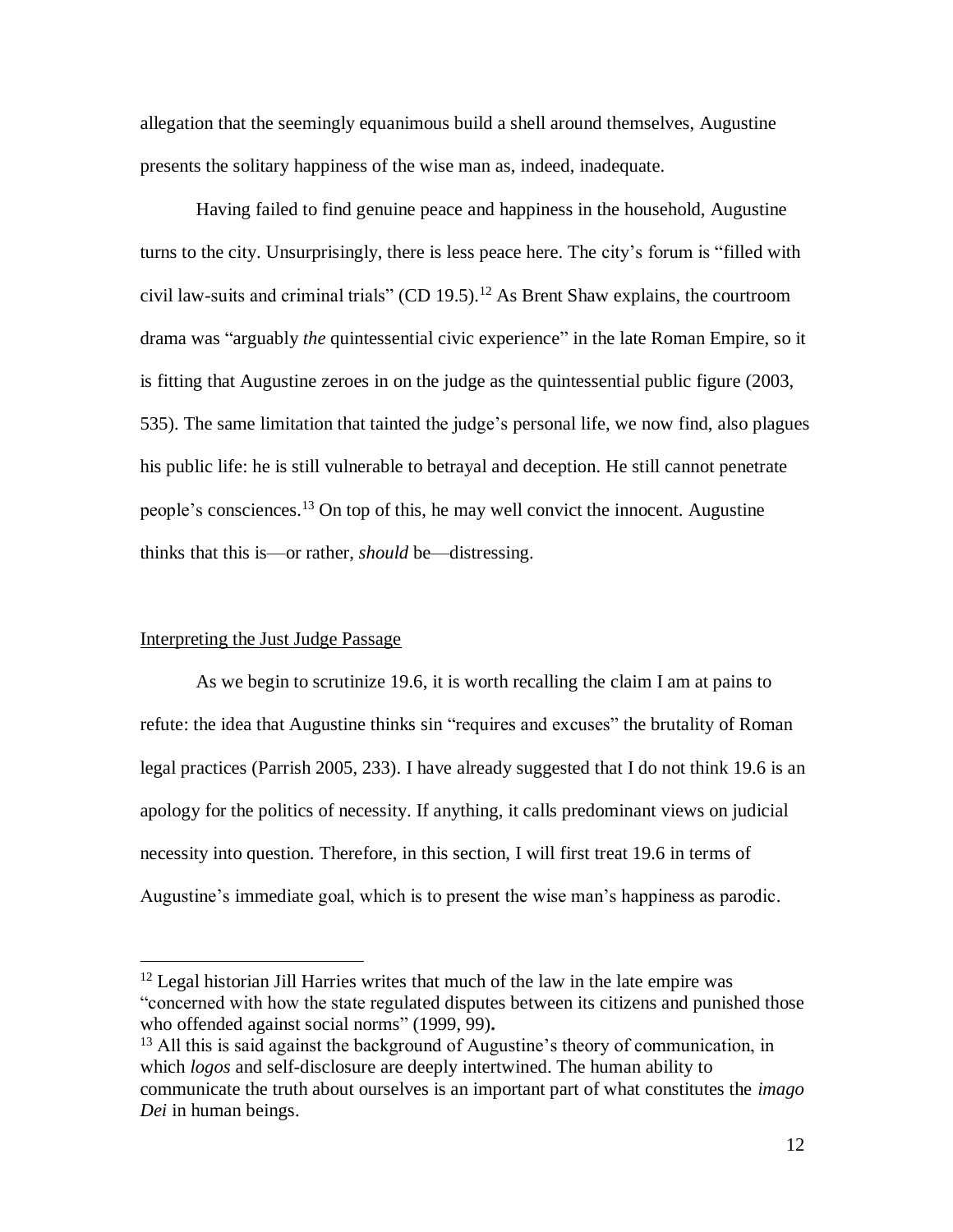Following this, I will examine what the passage implies about Augustine's own views on necessity.

Perhaps the reason why 19.6 poses so much difficulty for the modern reader is that Augustine never explicitly mentions the Stoics in it. Indeed, in asking whether this judge can bear to take his seat with so little assurance that his judgment is correct, Augustine does not spell out whose judge he is discussing. While Bettenson misleadingly translates the passage as asking whether "our wise man [will] take his seat" (Augustine 1972, 19.6), Augustine merely mentions 'the' wise man [*ille sapiens*] (1995a, 19.6). Yet, context makes a strong case that the judge in question is a Stoic. Not only is Augustine in the process of engaging with the Stoics, but his readers would have associated the judge with Stoicism; it was their philosophy, of all the philosophies, that most influenced judicial culture (Thorsteinsson 2010, 13).

In order to get a better sense of the Stoic judicial culture that Augustine is

addressing in 19.6, it is helpful to consider the following excerpt by Susanna Braund:

According to orthodox Stoic belief, punishment was a matter of applying strictly the penalty decreed by law, with no room for discretion in either direction. The ancient evidence is unequivocal, for example (Diogenes Laertius 7.123=*SVF* iii.640): "They [the Stoics] say that the good man is not lenient, for the lenient man is critical of a punishment that is deserved; and they identify being lenient with assuming that the punishments fixed by law are too harsh for wrongdoers and with thinking that the law-giver is distributing punishments contrary to what is deserved…" (Braund 2009, 66-7).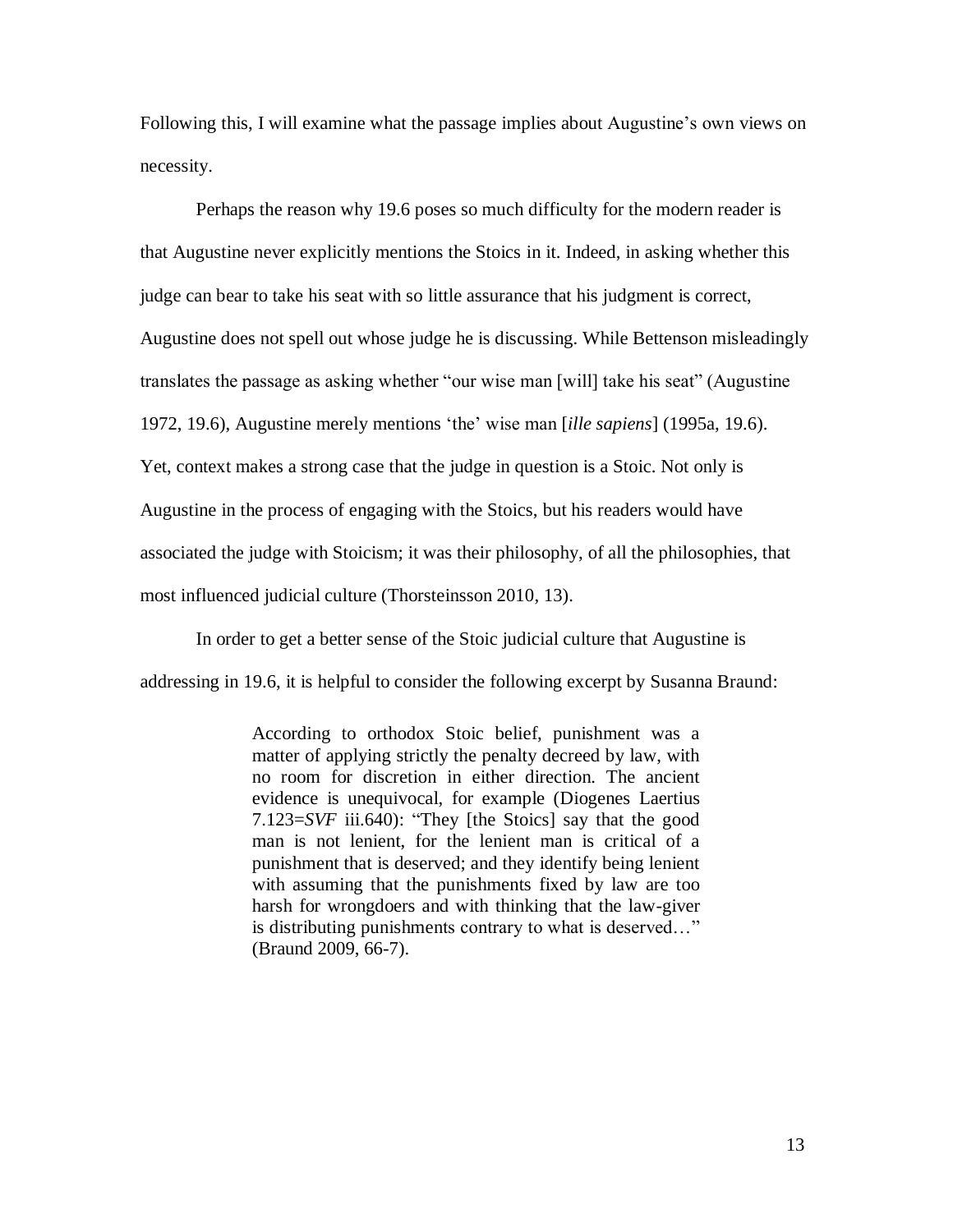For the Stoics, justice *was* the punishment of crime, and the judge's duty was to administer the law's penalties with strict precision;<sup>14</sup> this is why Augustine's fictitious judge approves of citizens who want to benefit society by "ensuring that crimes do not go unpunished" (CD 19.6). This attitude towards law and order was deeply linked with the Stoic vision of who the judge ought to be: a civically-engaged wise man who "would disdain emotional turbulence and grand rhetorical bombast, but still lead through his trained wisdom" (Inabinet 2011, 16). In short, the Stoics celebrated a judge who could remain stalwart and composed, regardless of the suffering around him.

Yet, will the wise judge take his seat? Returning to Augustine's question with this in mind, we can begin to guess how Augustine wants the drama to play out. He will rehearse his case as to the judge's plight, and the judge will remain unmoved by it, just as he must remain unmoved in every case. Augustine will argue that the judge's situation is to be "greatly lamented" and even "bathed in a fountain of tears," and the Stoic will respond that "the wise judge does not act in this way through a wish to do harm" (CD 19.6).<sup>15</sup> This, as a re-affirmation of the judge's happiness, should appear to miss the point. It is far too abstract.

<sup>&</sup>lt;sup>14</sup> That said, Seneca's views do "run counter to the conventional, hard-line Stoic position" on this point (Braund 2012, 93; cf. Byers 2012, 135-7). In *De Clementia,*  Seneca argues that clemency, the capacity to dispense with legal precisions when the principles of justice had been satisfied, is a virtue (Byers 2012, 135). Compassion, however, remains suspect, even in his modified Stoicism; as an emotion, it undermines *apatheia* and therefore, clear thinking about justice.

<sup>&</sup>lt;sup>15</sup> While in a number of English translations, the one who reflects is the "philosopher," in the Latin critical edition, Augustine does not actually refer to philosophers in 19.6 at all. Here, he merely writes, "*haec tot et tanta mala non deputat esse peccata; non enim haec facit sapiens iudex nocendi uoluntate, sed necessitate nesciendi, et tamen, quia cogit humana societas, necessitate etiam iudicandi*" (1995a, 19.6). In this way, it is unclear whether Augustine is addressing a Stoic philosopher who analyzes the wise judge from without, or a Stoic judge who imitates the wise judge, and thereby takes him as his point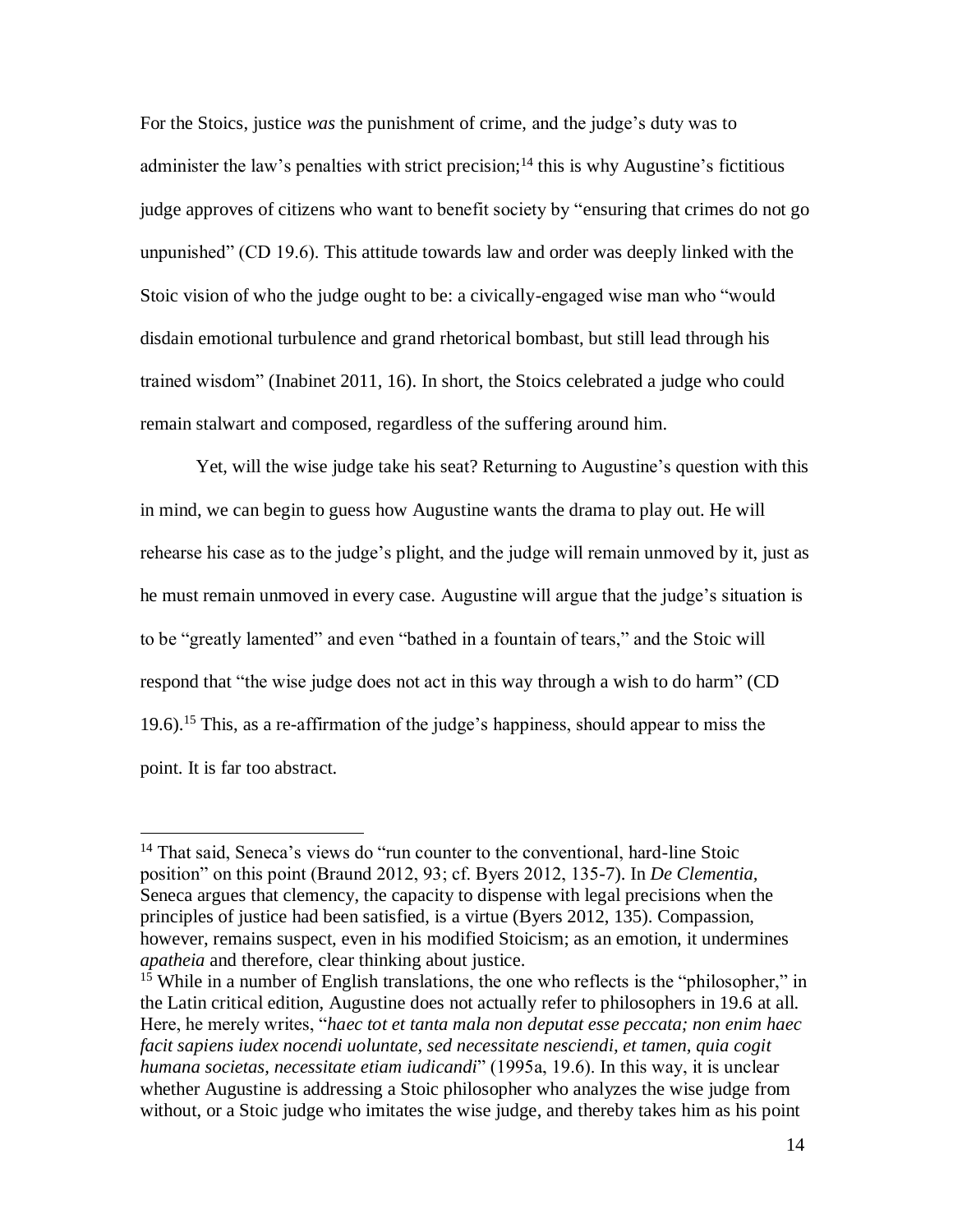Enacting this drama, Augustine presents the judge's self-assessment:

*He does not think it a wickedness [nefas]* that innocent witnesses should be tortured… or that the accused… are so often overcome by such great pain that they make false confessions…*Nor does he think it a wickedness* [*etsi*] that, … they very often die under torture or as a result of torture… [italics mine] (1995a/CD 19.6).

In having the wise judge pass over such terrible tragedies unmoved, Augustine depicts his thought process as clinical, harsh. He seems to have reduced his entire consideration of evil [*nefas*] to a consideration of his own sin. By rooting his happiness in his own moral rectitude, he thinks, as long as I apply the law with precision, I am doing my duty, and am, therefore, happy. Perhaps not.

Moreover, by inverting the classic Stoic scenario, Augustine brilliantly accentuates the wise man's terrible alienation. Here, the wise man is not happy while being tortured or as he is putting himself to death, he is happy while he is imposing torture on *another* and putting *another* to death. The judge of 19.6 may not "wish to do harm," but he clearly has rendered himself unable to acknowledge the suffering of others (CD 19.6). He cannot call upon his pity because he has suppressed it, and he cannot call upon his reason because it is entirely focused on own interior state.<sup>16</sup> In the end, 19.6 means to leave us with the terrible sense that Stoic happiness has been bought at a high price. While Stoicism may allow the judge to take his seat with equanimity, it is only because he has abstracted himself from the tragedy that surrounds him.

of departure in considering his own situation. Regardless, the Stoic judge/philosopher and the wise judge blend into each other, likely suggesting that the wise man is the Stoic's idealization of himself, and that the Stoic easily conflates himself with his ideal. <sup>16</sup> Susanna Braund writes in her introduction to Seneca's *De Clementia* that although Stoic morality values "justice and equity and respect for one's fellow human beings on the basis of our shared humanity," it puts the greatest emphasis on "an individual's internal moral state" (Seneca 2009, 9).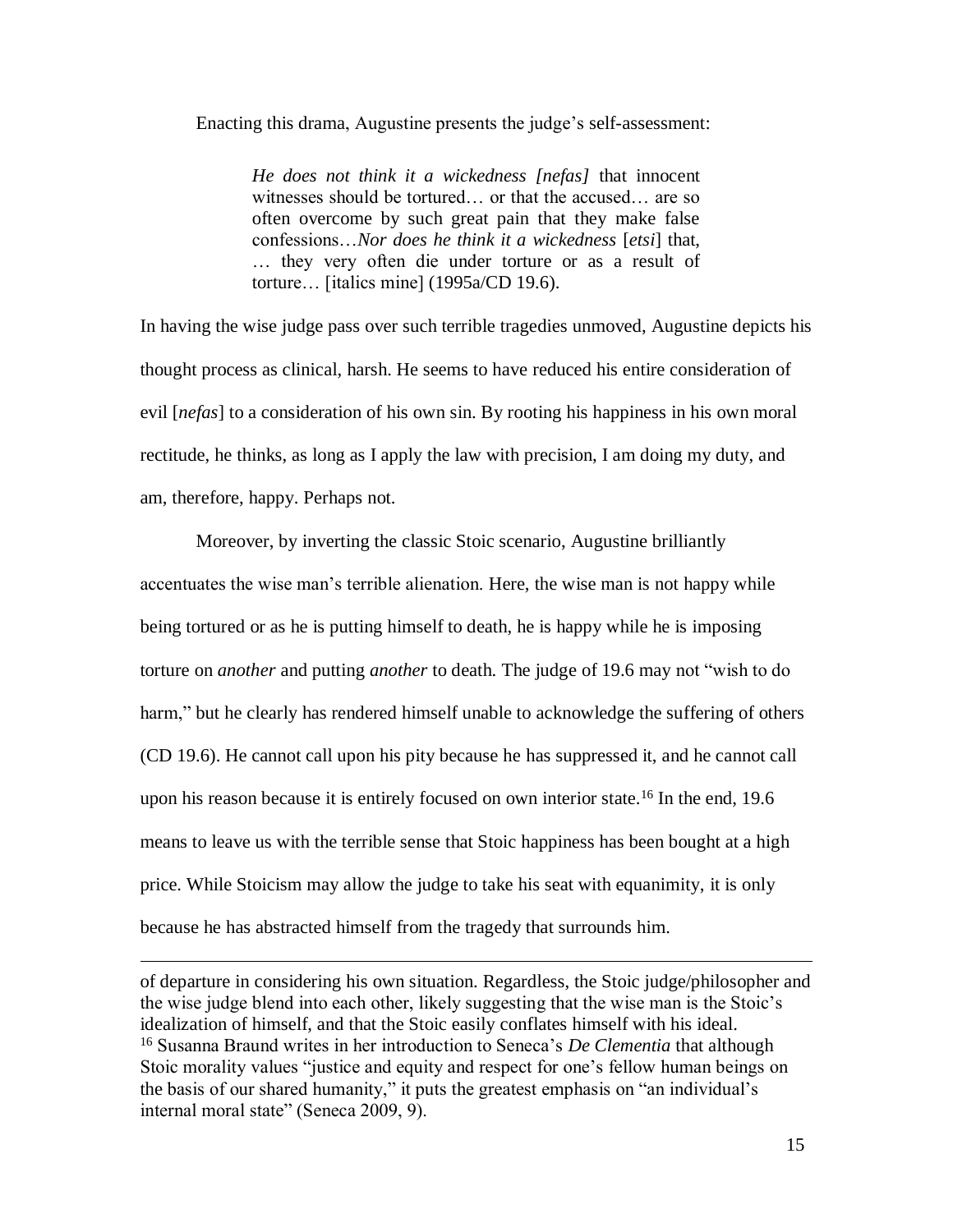In the preceding section, I have argued that 19.6 belongs most proximately to a tri-partite argument designed to show that Stoic *apatheia* hardens the wise man to suffering instead of making him truly happy. Looking to the home (19.5), the city (19.6) and the world (19.7), Augustine attempts to convince his readers that no human can escape suffering without cost, even the wise man. Having seen the wise man in his home life, we have now also seen him in his public life: as judge. "…[C]ompelled to seek the truth by torturing innocent people," yet, never quite sure that he avoided executing the innocent, Augustine wants to ask, can this judge really be happy (CD 19.6)?

Nevertheless, it is the case that Augustine thinks it necessary for the judge to take his seat.<sup>17</sup> Therefore, we must examine whether Augustine thinks that necessity "requires" and excuses" the judge's use of torture and execution (Parrish 2005, 233). While Augustine does not outright condemn the Stoic judge for committing an injustice, this does not mean that he is simply excusing the judge's use of torture and execution. 18 Rather, I will argue, Augustine's indictment of Stoic *apatheia* calls the very terms in which the Stoics think about necessity into question. While Stoics have an unquestioning attitude towards necessity, considering it the judge's duty to apply the law with exactitude, Augustine strongly objects to this attitude, writing:

> …It would be more compassionate and more worthy of the dignity of man if he were to acknowledge that the necessity

<sup>&</sup>lt;sup>17</sup> Perhaps one can turn to Augustine's correspondence with Boniface in which he explains how one can be at once a soldier and a Christian to work out the logic Augustine is following here (EP 189). It may be true that it would be anachronistic to claim that Augustine saw torture as always and everywhere wrong. As Jill Harries puts it in her commentary on letters 133-4, "Nowhere, in this extended reflection on the injustice of the *quaestio*, does Augustine object to the infliction of pain as a matter of principle. His argument seems to leave open the option that, if it could be guaranteed that torture would be inflicted only on the guilty, this could be acceptable" (Harries 1999, 133).  $18$  I would like to thank Nicholas Ogle for helping me clarify this point in my argument.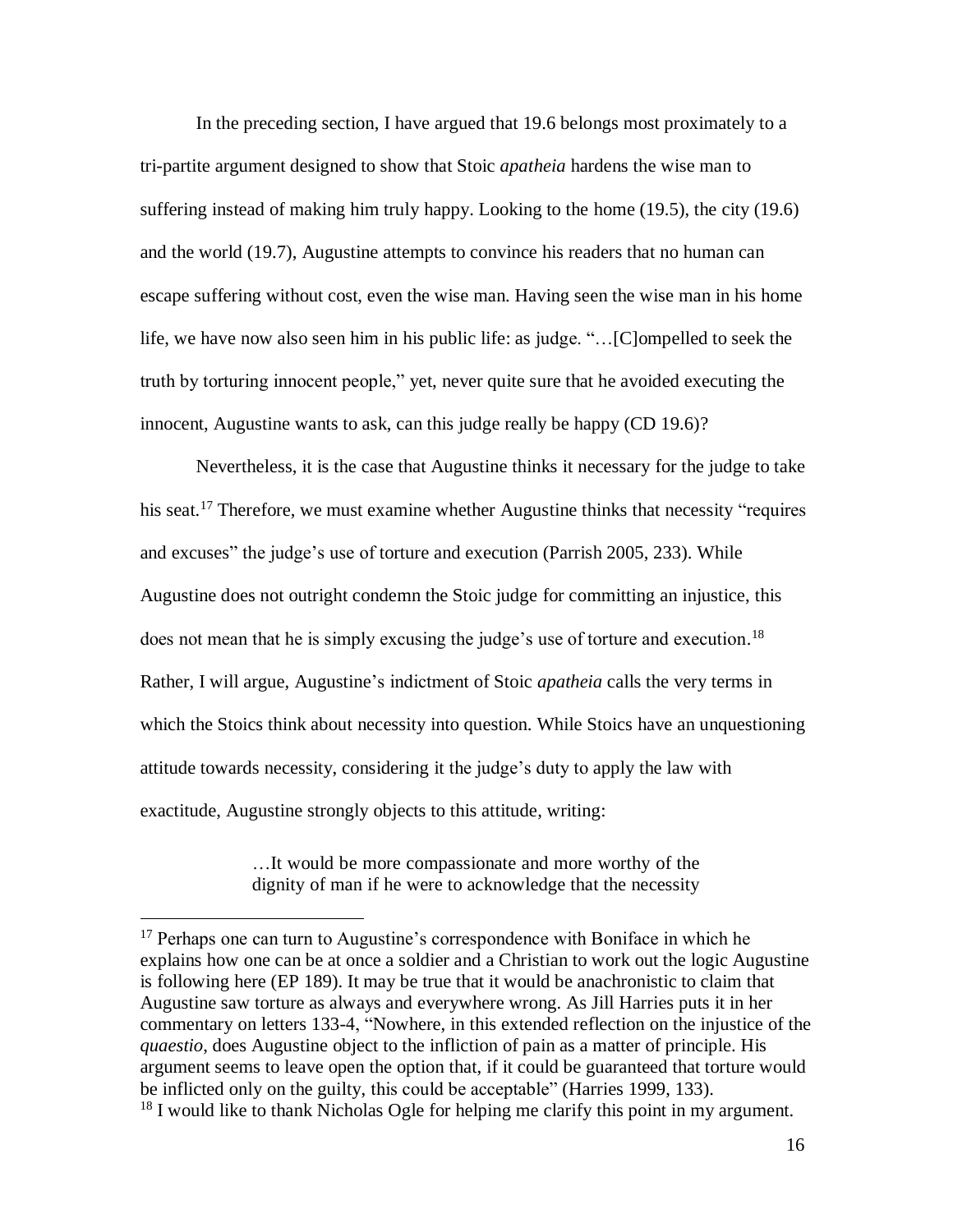of acting in this way is a miserable one: if he hated his own part in it, and, if, with the knowledge of godliness, he cried out to God, 'From my necessities deliver Thou me' (CD  $19.6$ ).<sup>19</sup>

What we must determine, therefore, is whether this new attitude towards judicial duty ultimately leads to a different outcome.

From this passage alone, we might be tempted to conclude that Augustine thinks that the difference between the good judge and the Stoic judge is merely his ability to grieve. Michael Walzer interprets *City of God* 19.7 to be saying something of this effect with regards to war. He writes:

> Augustine did not believe that it was wrong to kill in a just war; it was just sad, or the sort of thing a good man would be saddened by (Walzer 1973, 167).

If Walzer is right, then we would be right to conclude that Augustine does not think torture or execution wrong, but only sad. Augustine's judge would always make the same choices as the Stoic wise man. His compassion would be fruitless. What is more, if Walzer is right, then Parrish is also right: Augustine still thinks necessity requires and excuses the standard judicial use of torture and execution.

In order to resolve this problem, we must look at 19.7 for ourselves. Here, Augustine is still in conversation with the Stoics, this time about world peace. Walzer is not alone in taking this passage as an apology for just war; many have (Langan 1984; Epp Weaver 2001; Syse 2012; Kellison 2015). Yet, reading it as a continuation of the

<sup>&</sup>lt;sup>19</sup> As one of my reviewers astutely noted, another important thread in Augustine's argument is his message to Christian readers: those who already believe that this world is not their home. In book 19, Augustine does go to some lengths to point out that Christians can and should invest in their political community. They should not abandon it. For this reason, it is significant that Augustine's praying judge does also take his seat. Augustine's point, as we will see in his letters, is that there is a way to do one's civic duty with *humanitas*.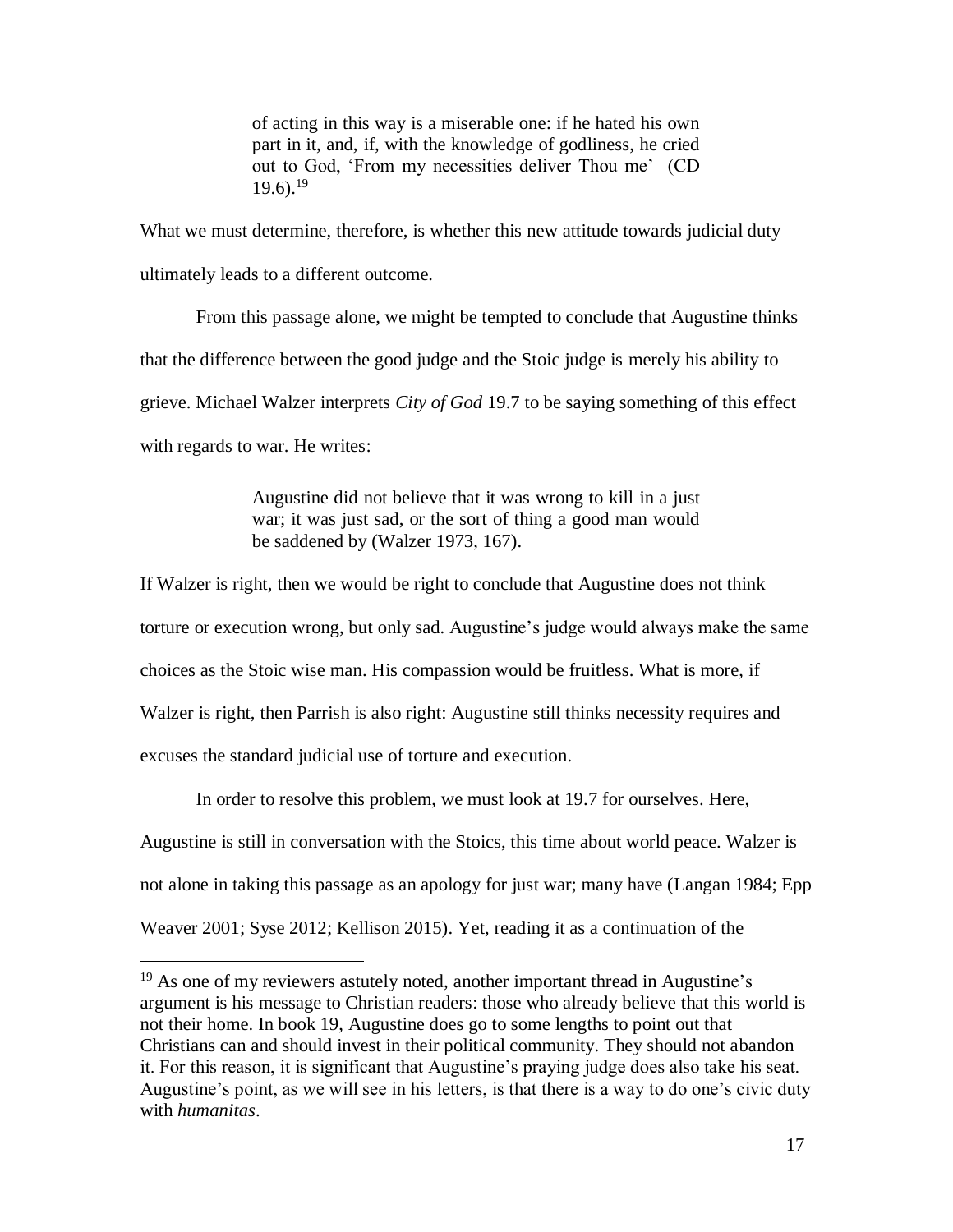argument we have already been exploring, a different interpretation emerges: the Stoic wise man cannot be genuinely happy as friend, judge, or general. He is always surrounded by tragedy; he just fails to acknowledge it. By now we should notice the pattern in Augustine's approach. Grieving over the bloody cost of the *Pax Romana*, Augustine punctures his own impassioned lament with the cool logic of the Stoic voice: "But the wise man will wage just wars" (CD 19.7). Again, the Stoics appear unfeeling, abstract. If their wise man only "remembers that he is a human being," Augustine retorts, "he will be much readier to deplore the fact that he is under the necessity of waging even just wars" (CD 19.7).

Here, we see that 19.7 rounds out the point Augustine has been making since 19.4, namely that we suffer, in no small part, *because* we are social—and that we can only protect ourselves from suffering by becoming less social.<sup>20</sup> In this way, 19.4-7 prepares us to make a choice: we must either accept the grief that comes with real relationships, or we must "prohibit and extinguish affection" and "with ruthless disregard, sever the ties of all companionship…" (CD 19.8). The Stoics have chosen the latter, but at great cost*.* <sup>21</sup> In stifling the pain that comes with others' sins, sufferings, and failures, they have aspired, not to true happiness, but to a sort of amputation of consciousness. The one who can think about the evils of war without anguish, Augustine

 $20$  "... By nature the most social creature, and by fault, the most discordant" (CD 12.28).  $21$  It is not, however, as though the Stoics think of themselves as having done this. In fact their philosophy puts great emphasis on friendship and civic harmony. What Augustine is pointing out is that their resistance to mercy undercuts their verbal acknowledgment of friendship as a good (Dodaro 2000, 245; Gregory 2008, 276, 83, 87–91).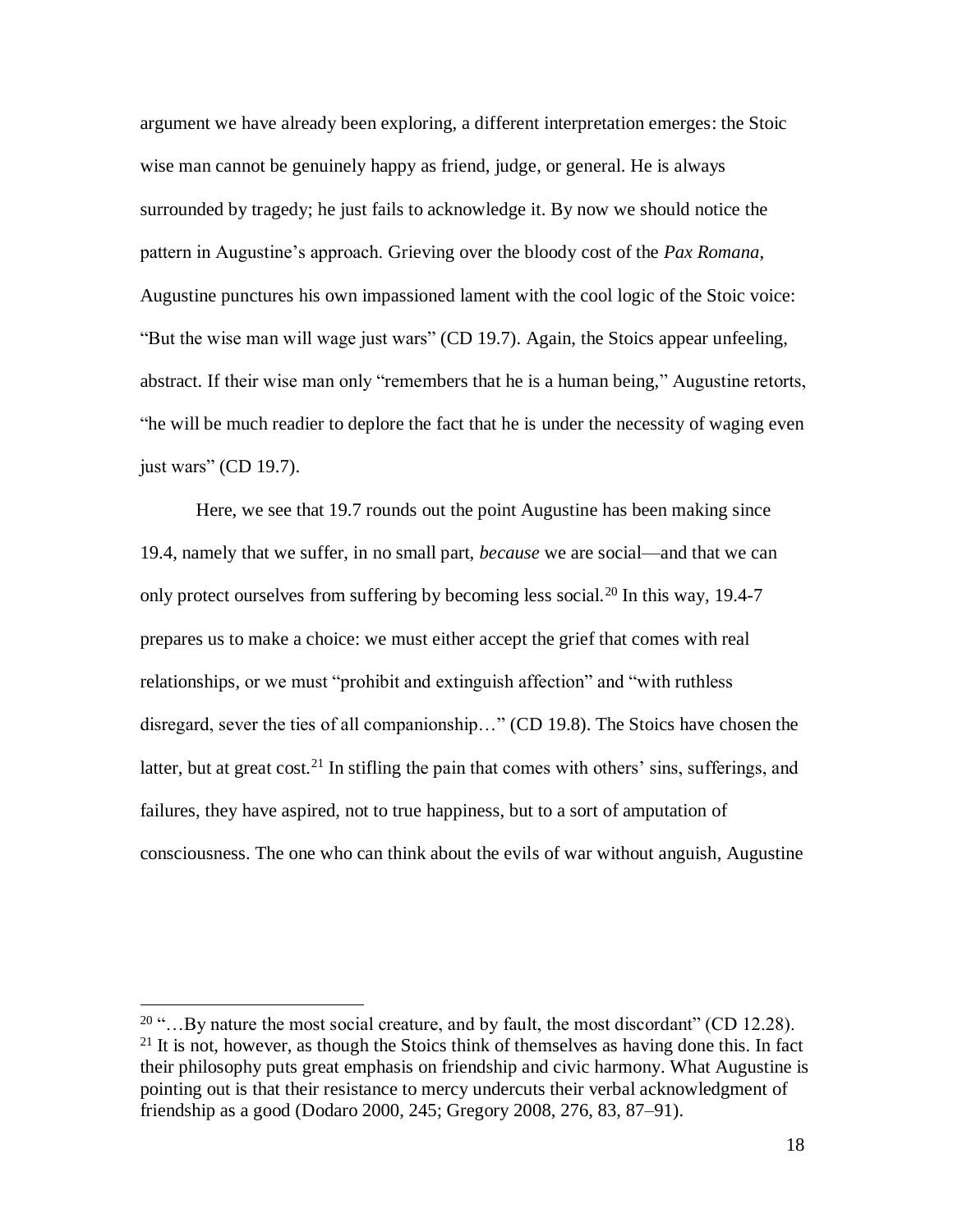concludes, "thinks himself happy only because he has lost all human feeling [*se putat beatum, quia et humanum perdidit sensum*]" (1995a/CD 19.7). 22

With this reading in mind, we can ask, is Walzer right? Walzer's claim could be tenable, if not for the way Augustine presents compassion [*misericordia*] in 9.5. Having just recounted Aulus Gellius' tale about a rough sea voyage taken with a famous Stoic philosopher, Augustine remarks how much better it would have been for the Stoic to have been "disturbed by compassion for a fellow man," *so that* he could "comfort him…" (CD 9.4). While Gellius' Stoic gave a quick-witted defense of his pallor (which was merely bodily) during the storm, it is clear that Augustine thinks the energy he spent maintaining his mental composure could have been better used.

Calling Cicero's praise of Caesar's compassion "far better and more humane [*humanius*]" than the Stoic praise of equanimity, Augustine goes on to highlights the importance compassion has in motivating human beings to humane action. Calling it "a kind of fellow-feeling [*compassio*] in our hearts," Augustine explains how this feeling draws our attention to another person's "misery" in a way that "compels us to help him if we can" (1995a/CD 9.5). In this way, compassion acts as helper to right reason, moving us to consider how we can best alleviate another's suffering. Here we find the answer to our question; *if* Augustine's "melancholy soldier" really does hate the fact that he is under the necessity of waging war, he will not rest in the satisfaction that the war is just

 $22$  Here again, Augustine alludes to his earlier suggestion that those who "are not stirred" or excited or swayed or influenced by any emotions at all" achieve an "entire loss of humanity [humanitatem]" instead of "true tranquility" (CD 14.9).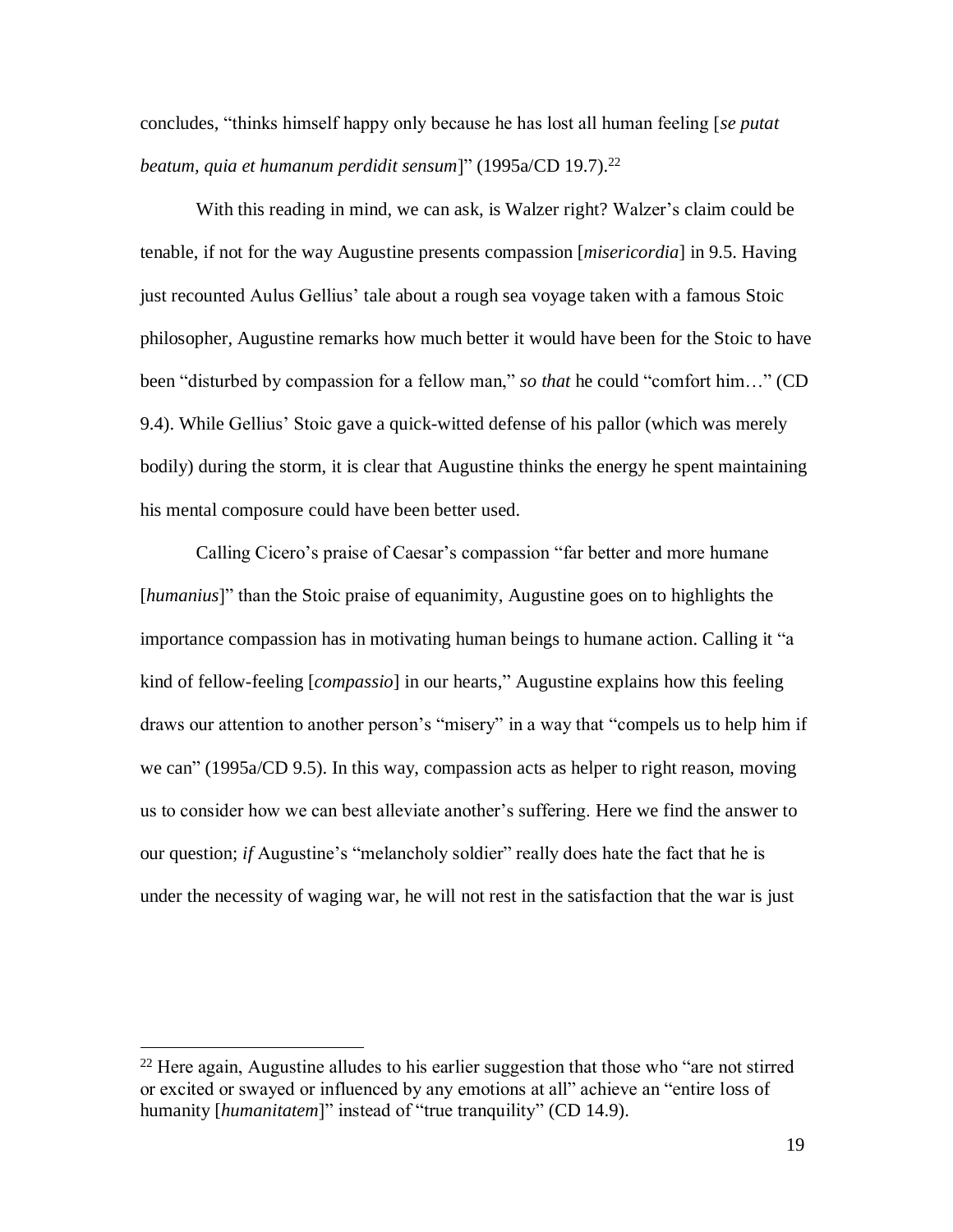(Walzer 1973, 167).<sup>23</sup> Instead, he will actively look for ways to alleviate suffering, and, importantly, he will avoid causing *un*necessary harm.

Having established that Augustine praises compassion for its ability to move us to humane action, we can ask what this implies about the judge who also hates necessity.<sup>24</sup> Perhaps the most important piece of evidence that Augustine's compassion yields a fresh perspective on necessity is his assessment of torture. As Jill Harries has noted, there was a longstanding belief in Roman culture that only torture guaranteed truth (1999, 123). Indeed, centuries earlier, Seneca describes the role of torture in the Roman judicial system from a Stoic point of view:

> Our judicial procedure is a spectacle that surrounds itself with fiery torches, iron chains, and the claws of wild animals…So it isn't surprising, is it, that there is such a great fear of all this process in which there is such wonderful variety…The torturer does not have to do much more than simply set out the instruments of pain. The defendants are mentally overcome…In fact, the instruments with which the tortures subjugate and dominate our minds are more efficient to the precise degree that they are simply displayed (Seneca, Epistle 14.2 in Shaw 2003, 539).

Seneca is not troubled by the role torture plays in the Roman judicial procedure. In fact,

he finds it salutary because it intimidates the weak-minded and, therefore, lends itself to

<sup>&</sup>lt;sup>23</sup> Joseph Clair has made a similar argument based on a close reading of letter 229 to Darius, writing, "This letter suggests that virtuous military officials have a responsibility to try to avoid the necessities of war and bloodshed that is not altogether unlike the call to avoid capital punishment that Augustine urges upon Macedonius" (2010, 102).  $^{24}$  As we will see below, in his letters to judges, Augustine continues to affirm the necessity of the judge's duty, but reinterprets this duty through the lens of *humanitas*. The practical upshot of this is that torture and execution are no longer necessary (cf. Clair 2016, 100).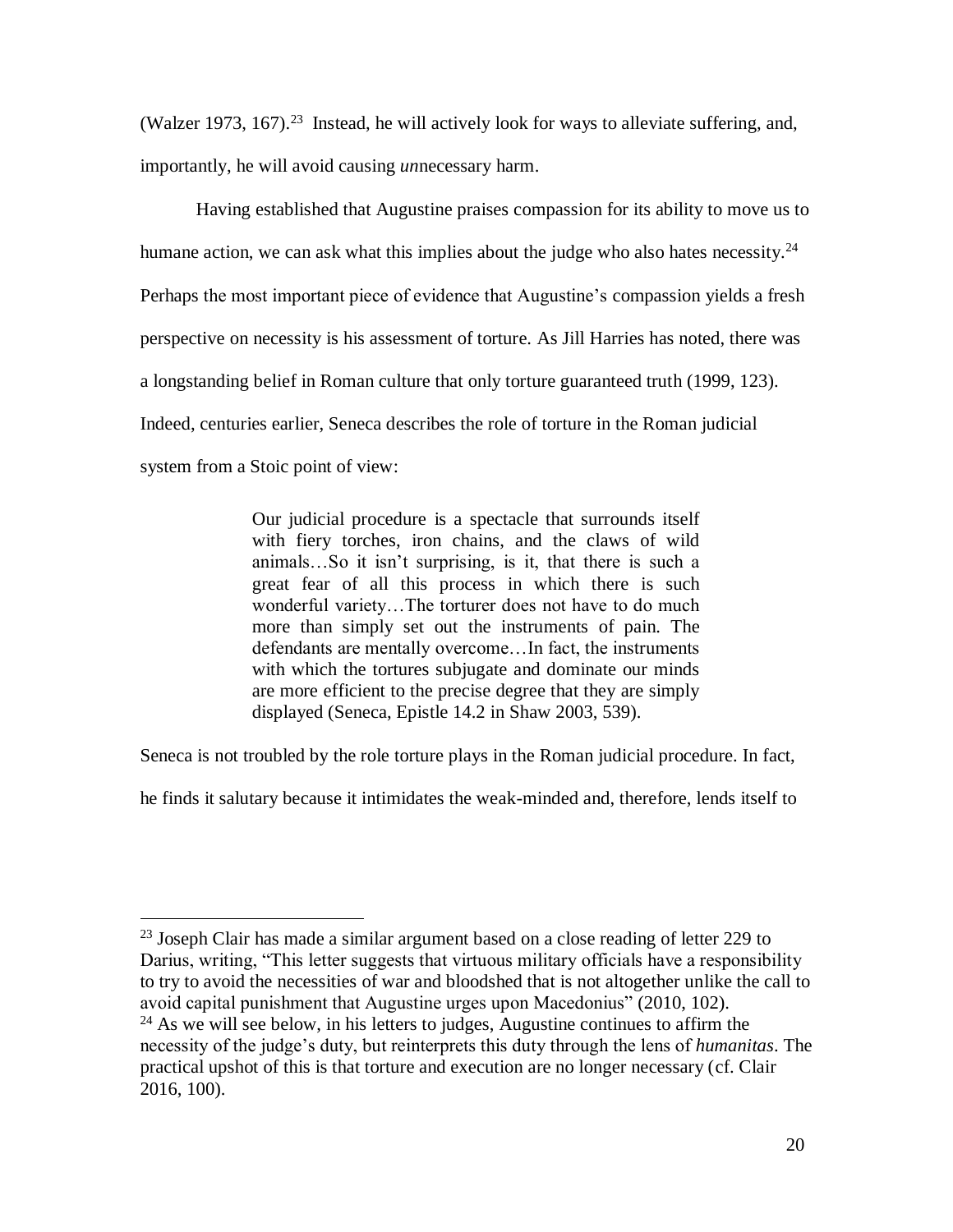the judge's discovery of the truth.<sup>25</sup> Because the Stoics associate weak-mindedness with vice, they condone the pageantry of violence; it helps to terrify criminals into confessing.

Yet, in 19.6, Augustine breaks with this cultural truism by suggesting that *Stoicism itself* advises people to make a false confession. He writes, "if the accused has followed the wisdom of our philosopher friends in choosing to escape rather than endure those tortures any longer, he confesses to a crime he has not committed" (CD 19.6). If this is true of the Stoic, how much more true is it of everyone else? If most people are likely to say whatever is necessary to stop the pain, torture may not help the judge discover the truth at all.<sup>26</sup> As we will see below, Augustine takes this doubt as grounds for caution, writing counseling one judge it is not humane to impose "certain punishment for uncertain" crimes (EP 153.20). In the end, the judge's uncertainty is not, *pace* Parrish, a good reason to use torture, but a good reason to avoid it. In this way, we gain a glimpse into how Augustine's compassion will yield a critical attitude towards judicial necessity, and will help him reexamine the status quo.

Here, I have argued that a contextualized reading of *City of God* 19.6 gives us sufficient grounds to part ways with the idea that necessity requires and excuses brutality. Having explored what it would mean for Augustine's judge to hate the necessity he is under, we can conclude that there is a significant difference between the social

<sup>25</sup> Augustine explores Stoic views on weak-mindedness in book 9 of the *City of God.* The Stoics, he argues, think that the difference between the weak-minded [*stulti*] and the wise man [*sapiens*] is precisely that the mind of the former "yields to … passions and adapts itself to them, whereas the wise man, though he experiences them of necessity, nonetheless retains with mind unshaken a true and steadfast perception of those things which he ought rationally to seek or to avoid" (1995a/CD 9.4).

<sup>&</sup>lt;sup>26</sup> As we will see below, this is not Augustine's only reservation when it comes to torture. He is also worried about the torture of innocents, stressing that it is not humane to impose "certain punishment for uncertain" crimes (EP 153.20).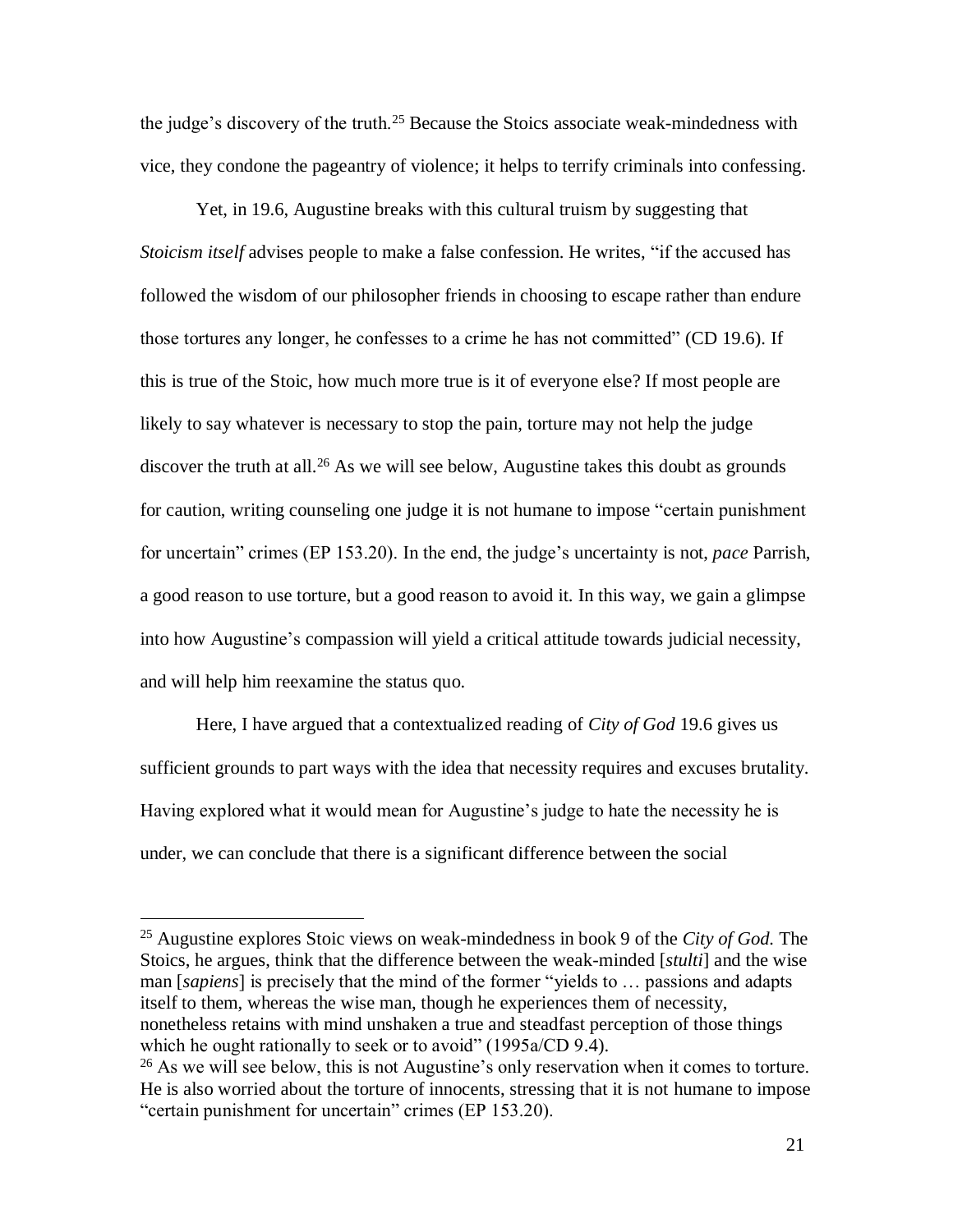implications of the Stoic commitment to *apatheia* and those of Augustine's commitment to *humanitas*, grounded in *caritas.* Simply put, the judge who is compassionate will look for ways to alleviate suffering, and will avoid causing unnecessary harm. The one who is not will not. This cannot but make a difference in outcomes.

#### A Fuller Picture of *Humanitas*: Augustine's Intercessory Letters to Judges

In the introduction, I suggested that the *City of God* 19.6 only hints at Augustine's views on judicial ethics and that he only lays them out explicitly in his correspondence with judges. While we do not have access to every letter, we do have a remarkable volume for a premodern figure, and one, I would suggest, that yields a remarkably consistent emphasis on *humanitas*. Reflecting on this set of letters, Robert Dodaro writes that "one is struck by how much of his political activism is largely focused on the defense of persons accused or convicted of crimes" (2005, 106). Dodaro is right. Augustine is constantly writing letters to intercede for such persons, whether they be poor tenantfarmers exploited by their landlords, stewards convicted of heinous crimes, riotous Donatists, or violent Circumcellions.<sup>27</sup> While these letters do not make for conclusive evidence that Augustine tried to revolutionize judicial culture *per se*, they do make for compelling evidence that he did what he could to move real judges towards clemency.<sup>28</sup>

<sup>27</sup> Cf. *inter alia* eps. 14\*, 15\*, 91, 100, 104, 133, 134, 138, 151, 153, 247. What John Matthews wrote of Symmachus' letter writing is equally true of Augustine's: "his aim was the pursuit and cultivation of *amicitia*: and his letters were primarily intended not to inform but to manipulate, to produce results" 1974, 64. Cited by Ebbeler 2007, 230.  $28$  In his own way, even Kaufman admits this, writing that though Augustine does not think the political world will ever improve such that it will be free of corruption, Augustine does his part to help the victims of corruption (2009, 54). Moreover, Augustine has a number of letters and sermons that corroborate Augustine's activity as intercessor, but none that undermine it. As he writes to Nectarius in letter 91: "We try to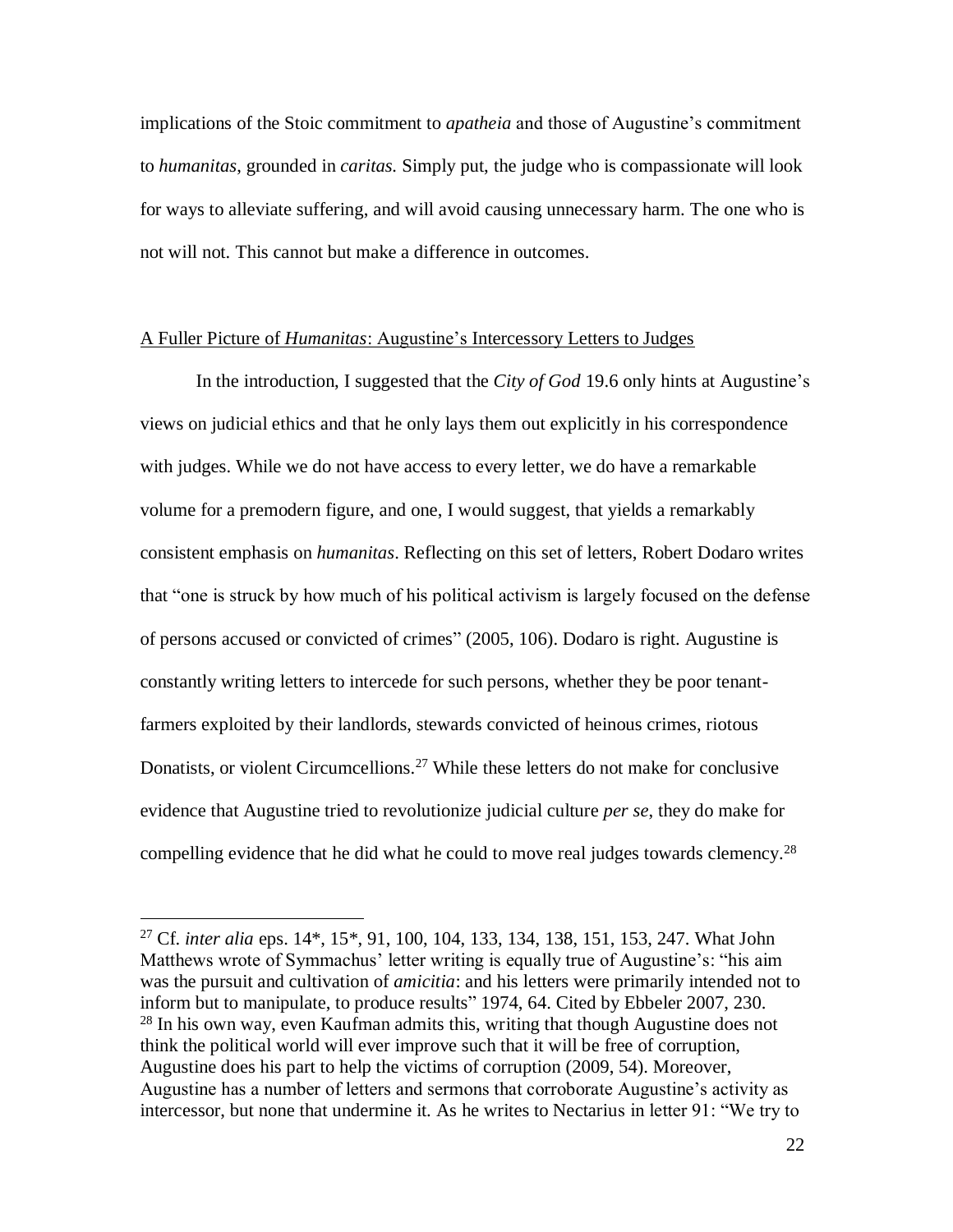Before we turn to these letters, it is helpful to pause on a certain sermon that foreshadows their message and suggests why Augustine places such emphasis on letter writing in the first place. In this sermon, we find Augustine admonishing his congregation for having lynched a corrupt soldier:

> …you vent your rage on him to the point of death. And what about after death, where none of your punishment now reaches that bad man, and only the malice of another bad man is finding expression? That's mindless madness, not avenging justice (Augustine 1994, sermo. 302.2).

Going through the list of grievances they had against the soldier, Augustine highlights the degree to which his parishioners forget their own guilt in emphasizing his. This, he thinks, is a dangerous tendency must be mitigated by *humanitas*. Later, he will tell a judge the same thing. He will also add that "it is easy and natural to hate evil persons because they are evil, but it is rare and holy to love those same persons because they are human beings" (EP 153.3). Hatred for criminals, Augustine stresses, is not justice.

In fact, he tells his parishioners, the judicial system exists because human beings have a tendency to judge their enemies too harshly. While the people "vent their rage" on their enemies, the judge is "compelled" by his office to "unsheathe the sword", though "he would prefer not to strike" (Augustine 1994, sermo. 302.16). Here, we glimpse a new kind of judge; this is a judge who prefers *not* to strike. He is not neutral. Like the Stoic judge, he is compelled by a duty to uphold the law, but unlike the Stoic judge, his refusal to hate the criminal is grounded in something other than *apatheia*.

observe this norm unconditionally so that no one is punished by a more severe penalty, either by us or, at our intercession, by anyone else." (Augustine 2001, EP 91.7). Cf. Dodaro 2000, 232–3.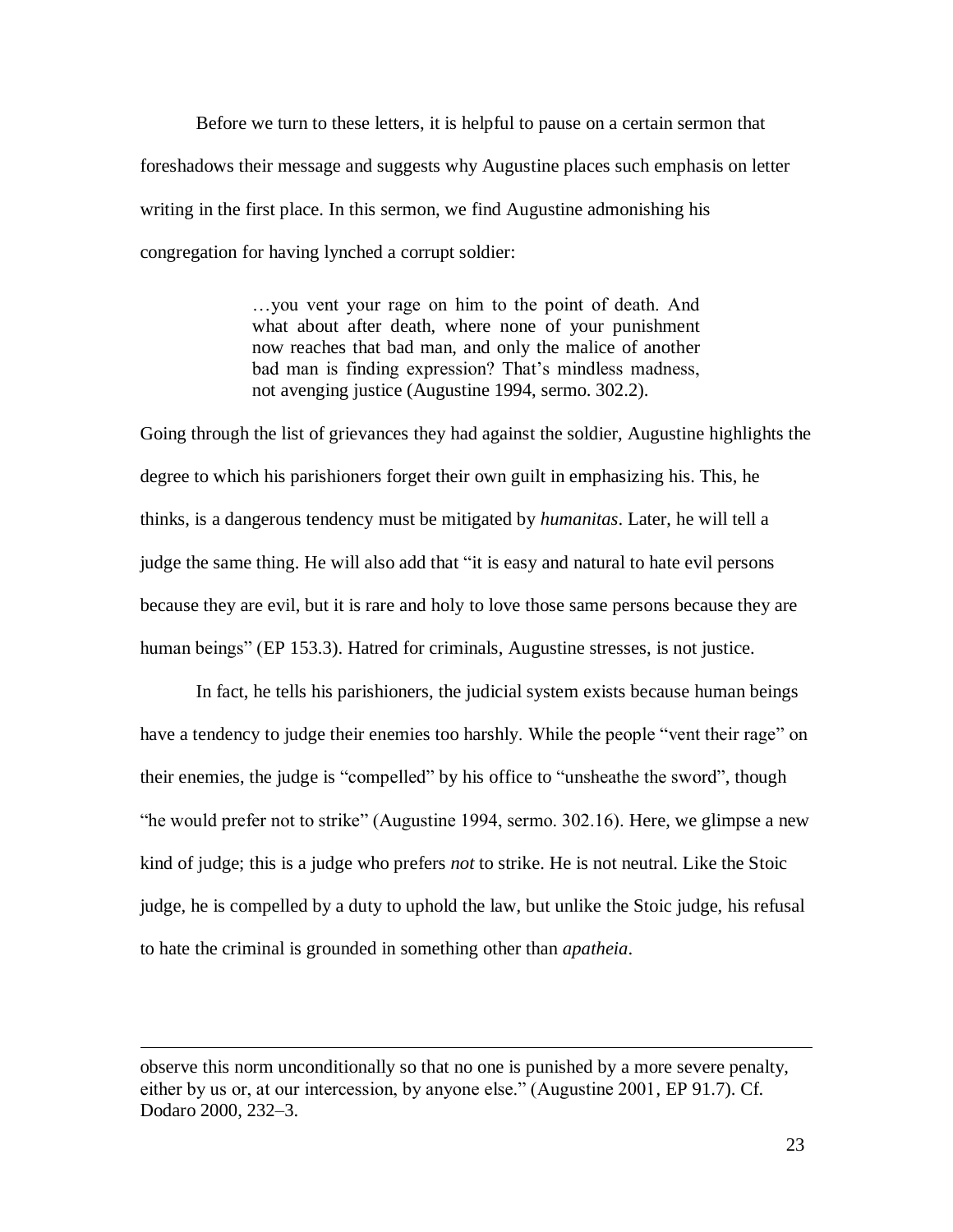Finally, Augustine argues, instead of judging the deceased soldier, his

parishioners ought to "feel pity" for him [*dolere ergo ad vos pertineat, fratres mei, dolere ergo ad vos pertineat, non saeuire*] (Augustine 1994/1995a, sermo. 302.18). Again, this pity ought to inspire action; it should lead them to do everything in their power to prevent vigilante justice:

> I am not saying, brothers and sisters, that any of you can go out and just tell the populace to stop; that's something not even I can do. But each one of you in his own house can prevent his son, his slave, his friend, his neighbor, his apprentice, his ward from taking part. Work on them so that they don't do these things. Persuade those you can; and be firm and severe with others, over whom you have authority…(Augustine 1994, sermo. 302.19).<sup>29</sup>

Significantly, the action Augustine has in mind is the work of persuasion. What increases

the power of persuasion, Augustine thinks, is the influence that comes from social bonds.

He, as a bishop, has this kind of influence with his flock, just as his parishioners might

have it with their family and friends. If Augustine thinks that social ties are *the* privileged

avenues for cultivating *humanitas*, we can see why Augustine considers it his duty as a

bishop to write letters to Christian judges.

 $^{29}$ Augustine's relationship to slavery is perhaps as complicated as his relationship to judicial authority. One thinks of 19.15 of the *City of God*, where Augustine urges that, if it is not possible for one to free his slaves, that he treat them well, emphasizing that the *paterfamilias* has a greater responsibility to care for his slaves than they do to obey him. Elsewhere, we find Augustine working to stop the slave trade in Africa, calling for Alypius to bring the problem to the attention of the Imperial Court in Ravenna (*EP 10\**) and using his own powers as a judge to hear cases where loopholes in Roman law might allow for the liberation of some slaves (*EP 24\**). That said, Augustine was not an abolitionist. Discussing this, Dodaro writes that though Augustine "often drew from his church's treasury in order to purchase the freedom of slaves," he sometimes thought it better for slaves to remain as such, given the economic conditions of the time and the difficulty of paying taxes. (2005, 102)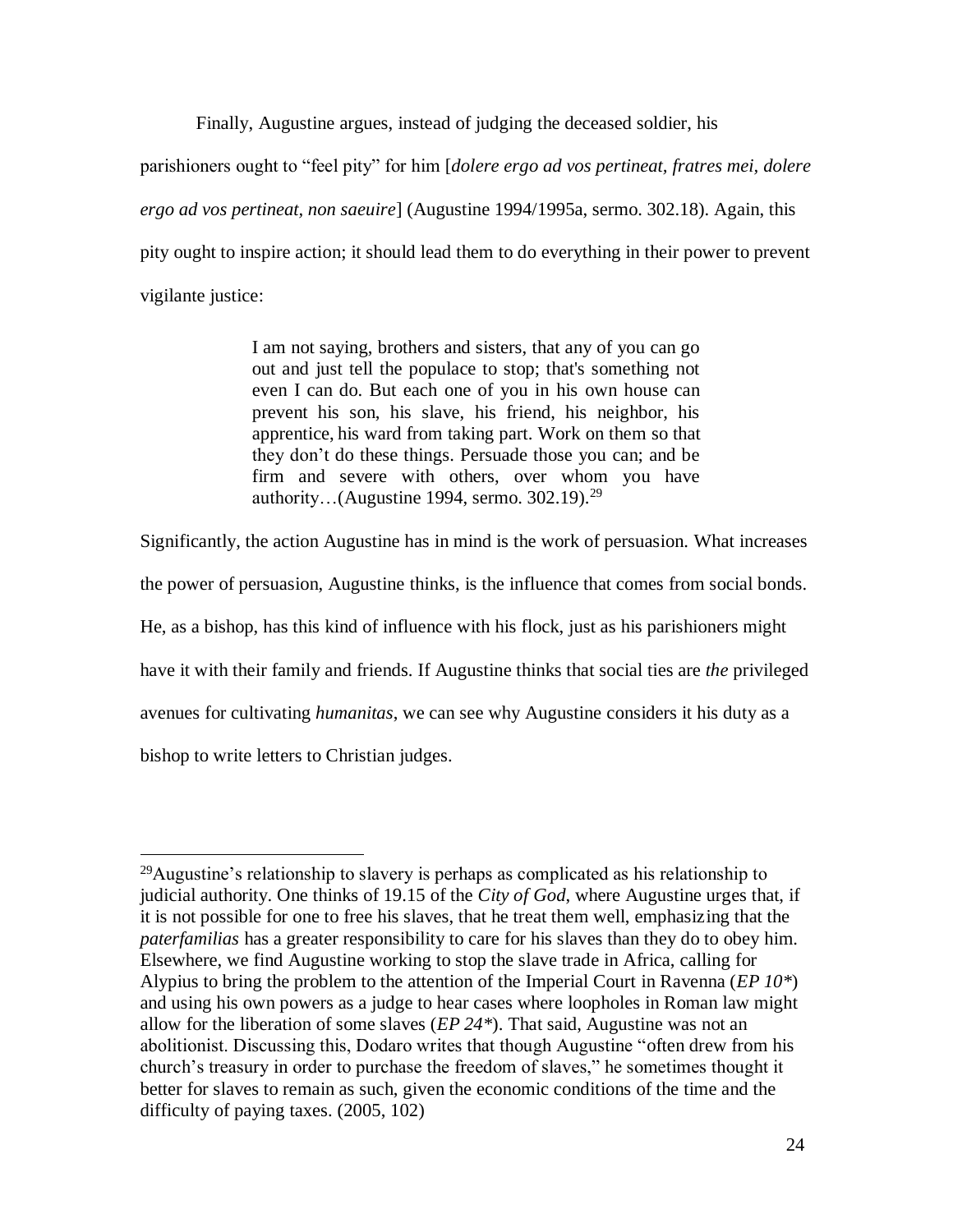Turning to the first of our letters, we find Augustine congratulating the newlyminted Proconsul of Africa, Donatus, on his posting. Rejoicing that the Catholic Donatus is someone with whom he has clout, Augustine explains that his pleasure at having a fellow Catholic in office is not what the Proconsul might think.<sup>30</sup> Writing at the height of the Donatist controversy in 408, Donatus might imagine that his position should be used to punish the Donatists. Yet, Augustine actually writes to temper Donatus' severity: the Catholic bishops, he explains, "do not seek vengeance" upon their enemies (Augustine, 2003, EP 100.1). Fearing that Donatus might judge the Donatists "in accord with the immensity of their crimes" rather than "in accord with...Christian gentleness," Augustine begs him to "forget" that he has the power to take life at all (EP 100.2). Consonant with his advice above, Augustine makes sure to invoke his authority as a bishop:

> …if you think that human beings should be put to death for these crimes, you will make us afraid that something of the sort might come to your court by means of our effort. And once this has been discovered, those people will roam about seeking our destruction with greater audacity since we will be compelled to choose even to be killed by them rather than to denounce them to your courts to be put to death…

That is, if Donatus is too harsh on the Donatists, the bishops will not cooperate with him, and this will undermine his authority as the new Proconsul.

 $30$  As recently as a decade ago, there was a consensus that, in the Donatist controversy, Augustine had succumbed to the temptation of using torture and political power to coerce people into the Church, paving the way for the inquisition (von Heyking 2001, 222). For von Heyking's challenge to this narrative, see pages 222-57. He also notes that Augustine's famous change of mind on prosecuting the Donatists occurs in 408, contemporaneous with or before the letters we are studying were written (2001, 235-9). Gregory, citing epistle 187, also notes that Augustine was always firm that "Christian gentleness" must be maintained and that capital punishment never be imposed (2008, 297–306).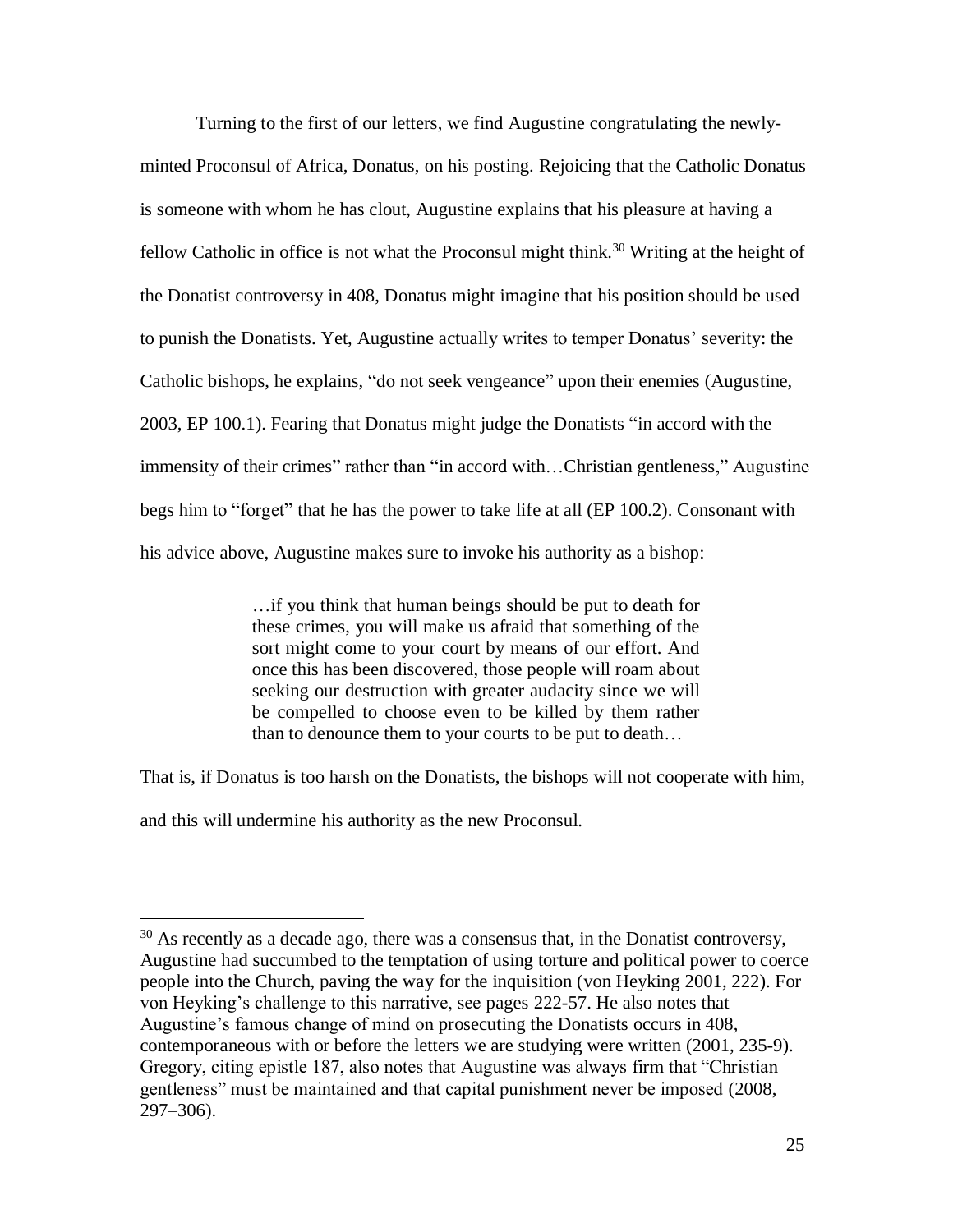Three years later, we find Augustine penning a similar letter to Marcellinus, the Imperial Commissioner to North Africa. Again, the question on the table is Donatist violence. Again, he writes of his fears: "[A] very great worry has come over me that Your Eminence might perhaps judge that they should be punished with such great severity of the laws that they suffer the sort of punishments they inflicted" (EP 133.1). It is not that he wants to "prevent criminals from losing the freedom to commit crimes,"—rule of law, after all, is necessary—it is that he wants to prevent inhumane applications of the law. Over and against the Stoic paradigm in which "punishment was a matter of applying strictly the penalty decreed by law, with no room for discretion…" (Braund 2009, 67), Augustine presents a different paradigm: for the law to be upheld in a humane fashion, it must leave the convict "alive and with no part of the body mutilated" (EP 133.1).

Significantly, the Christian Marcellinus already has chosen to be creative in how he applies the law so that he might avoid torture. By choosing to extract the Donatists' confession through the kinds of tactics used by "teachers of the liberal arts …parents" and even bishops, he has already demonstrated his *humanitas* (EP 133.2). However, Marcellinus has yet to sentence these Donatists, and Augustine worries that the pressure to punish with severity might still overtake him. To strengthen him, Augustine exhorts Marcellinus to remain firm in his *humanitas*:

> Let the power to punish, therefore, not make you harsh, since the need to carry out an inquiry did not banish your gentleness. Do not, now that the crime has been discovered, look for an executioner, since in its discovery you were unwilling to use a torturer.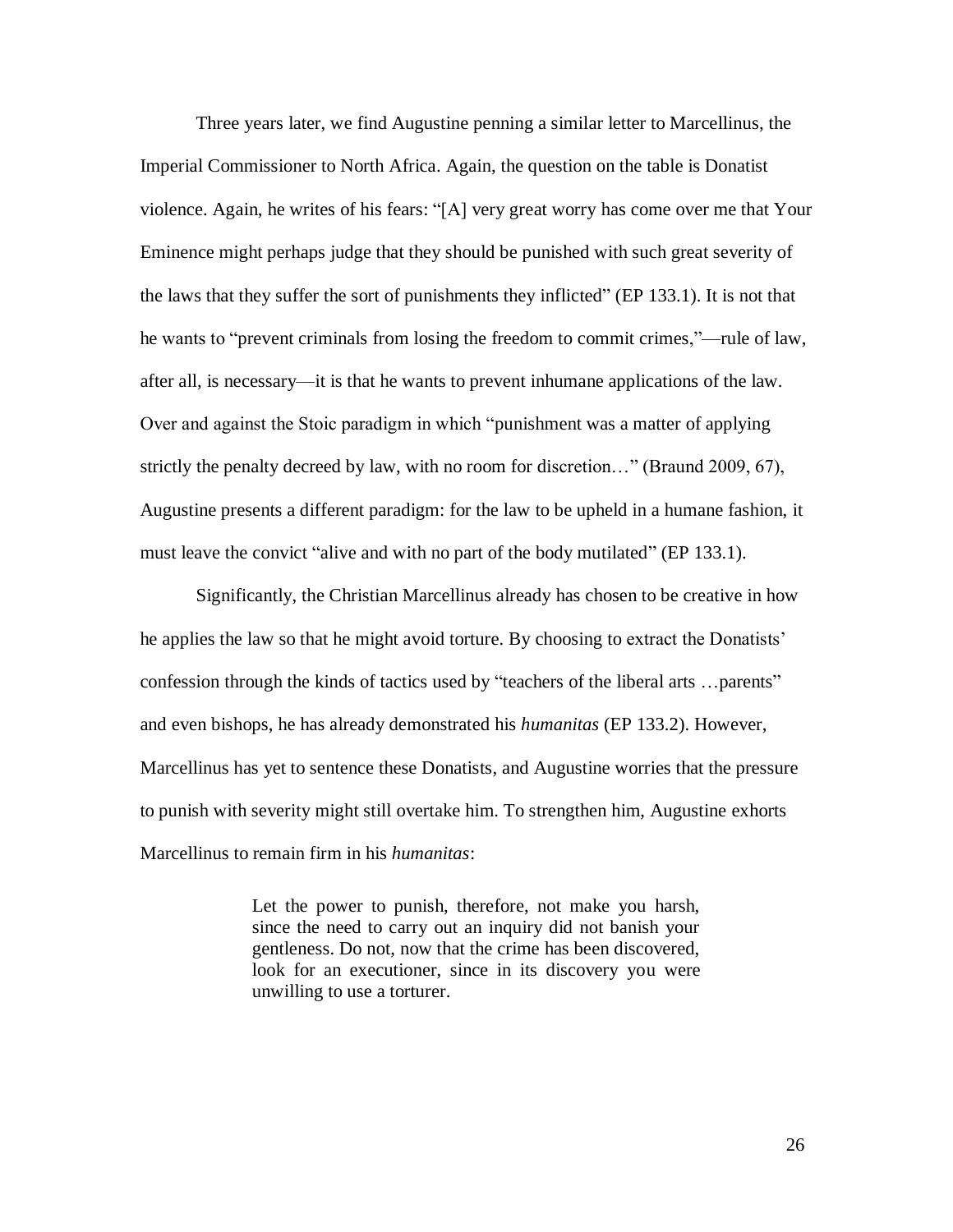Again, we see Augustine providing his judge with an alternative to Stoicism: like the Stoic judge, Marcellinus is to avoid acting on revenge. Unlike the Stoic judge, he is to avoid it by remembering to be humane:

> Carry out, O Christian judge, the duty of a loving father. Be angry at wickedness in such a way that you remember to be humane [*ut consulere humanitati memineris*], and do not turn the desire for revenge upon the atrocities of sinners, but apply the will to heal to the wounds of sinners. Do not undo your fatherly diligence that you preserved in the inquiry when you obtained their confession of such great crimes not by limbs stretched upon the rack, not by iron claws furrowing the flesh, not by burning with flames, but by a beating from rods (1995a/EP 133.2).

In this passage, we also glimpse how Augustine is thinking about *humanitas*: to remember to be humane is to "heal the wounds of sinners" (EP 133.2). In encouraging Marcellinus to posture himself as a loving father, Augustine redirects Marcellinus' focus towards the person behind the crime and gives him a reason to mitigate the severity of the law. Just as a father seeks the true good of his son, so Marcellinus should seek the true good of the criminal. As before, Augustine ends his letter by invoking his authority as a bishop: a son of the Church, Marcellinus would do well to heed his counsel.

Next, we encounter Augustine writing to African Proconsul, Apringius, also in 411, but this time regarding the Circumcellions.<sup>31</sup> Knowing that their sentencing would fall under his jurisdiction, Augustine echoes the same plea we have already heard. Fearing that Apringius may condemn them to death, he begs as a Christian that this not

 $31$  Regarding the violence of the Circumcellion rebellion, Augustine writes, "[t]hey not only beat us with clubs and kill us with the sword, but they have also thought up an incredible crime and hurl lime mixed with acid into our eyes in order to put them out. Moreover, they pillage our homes, and they fashion for themselves huge and terrifying weapons. And armed with them, they run off in different directions, threatening and breathing slaughter, robbery, fires, and blindness." (Augustine 2001, EP 88.8).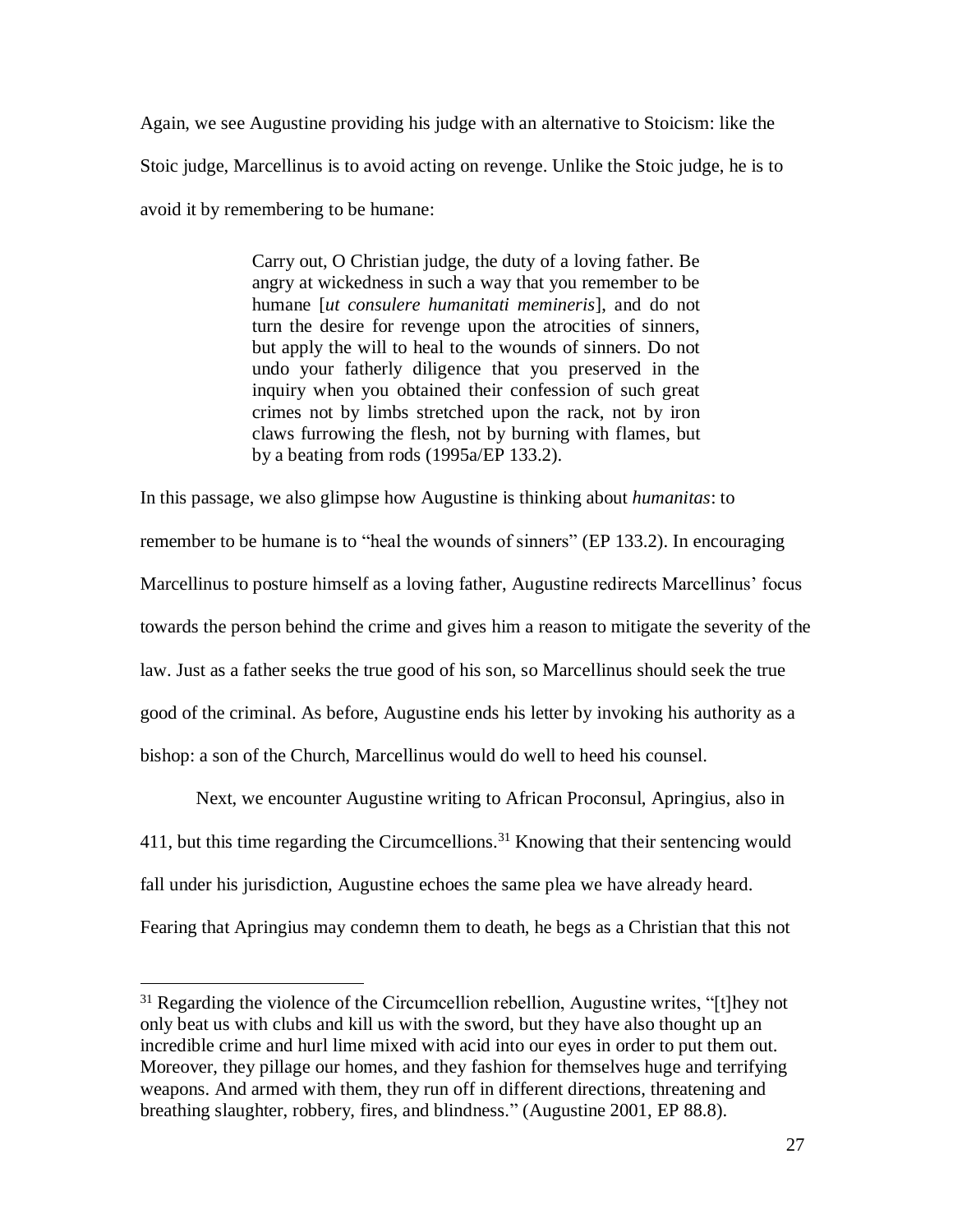happen, and warns as a bishop that it had better not happen (EP 134.3). If he were writing to a non-Christian judge, Augustine explains, he would take a different approach, but would plead for mercy just the same. On human grounds, he could at least say that the victims' suffering would only be "marred" by more spilling of blood (EP 134.3). Yet, for a son of the Church like Apringius, it should be enough that Augustine exhorts him as a bishop. Again we see Augustine using his clout to promote clemency.

Turning lastly to Augustine's 414 correspondence with Macedonius, we should begin by noting how rare it is that Augustine writes to such an important political figure; Macedonius was the highest-ranking Roman official in Africa. Accordingly, it is not surprising that that there is an abundance of scholarship on this exchange (Lamoreaux 1995; Raikas 1997; Kaufman 2003; Dodaro 2005; Clair 2016; Humfress 2011). What is surprising is that so little has been said about the importance of *humanitas* in the first of Augustine's responses to him. <sup>32</sup> Indeed, as Joseph Clair notes, "what is most striking in Letter 153 is Augustine's continuous appeal to Macedonius' humanity, the humanity of the criminal, the fellowship of humanity that exists between them, and the role that Augustine assumes this shared sense of humanity will play in Macedonius' decision" (2016, 95). Though Clair does not develop this thought in great detail, much can be

 $32$  That is, this is the first extant response. From letter 152, it is clear that Augustine has already written to him. With regards to the importance of *humanitas* in this letter: Augustine uses cognates of *humanitas* or *inhumanitas* in EP 153 8 times (though there are 19 references to the human, a not unrelated fact). He also speaks of the attribute of humanity in letters 17.2, 22.9, 33.6, 82.1, 87.1, 114, 133.2 171a.1, 204.3 and 266.1. In these letters, the meanings range from a reference to a general reputation of kindness or friendliness, to a particular, and perhaps more serious virtue: the disposition of humaneness through which a person recognizes the fellow humanity of others and responds accordingly.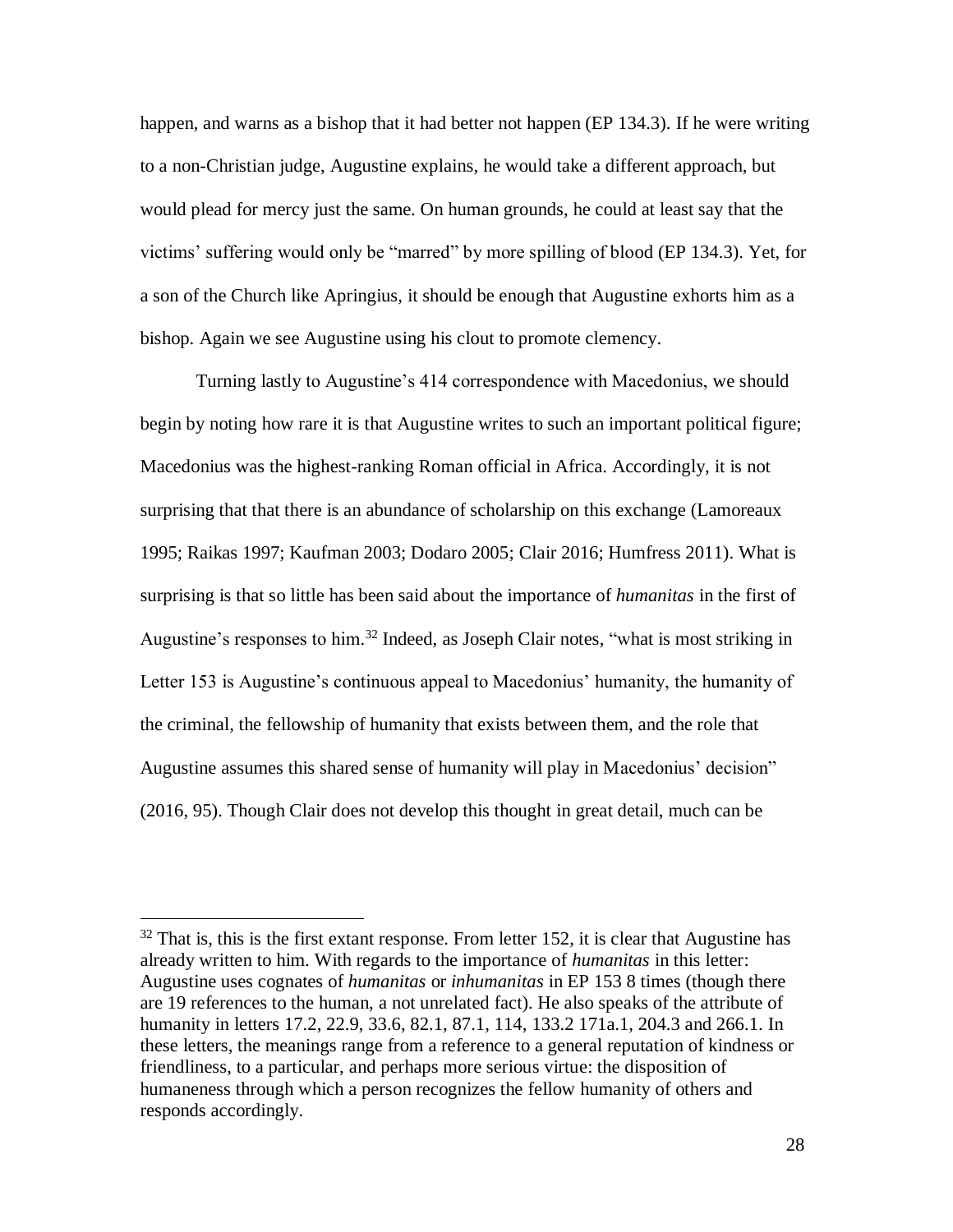gleaned from letter 153 as to why *humanitas* is ultimately the ground of Augustine's appeal for clemency (cf. 2016, 100).

Perhaps the reason why Augustine took so much time to flesh out his vision of *humanitas* to this particular judge is that he knew that the letter would be widely read by magistrates across North Africa (Ebbeler 2012, 19). Indeed, Augustine indicates as much himself (EP 153.26). What is more, Macedonius also gave him the perfect prompt: he asked why the bishops insist on interceding in criminal trials. Does this not make them "accomplices in guilt?" (EP 153.1). If Macedonius thought that Augustine's intercession amounts to an *endorsement* of criminality, such that any judge who would fold in the face of his pleas would be failing in his office, he held a view of justice in which the good judge is the one who cannot be moved. Like the Stoics, he believed that "an act of mercy involved failure to impose a justly deserved penalty and therefore was itself less than just" (Braund 2009, 60).

For Augustine, this is an un-Christian idea, and, the reason why Macedonius was "deeply in doubt" that Christianity justified the bishop's intervention was because he had not really applied Christian principles to his understanding of the judicial office—there was an older account in the air, and he had not broken free from it (EP 153.1). What is at stake in letter 153, then, is whether or not Christianity can replace the Stoic foundations of the Roman judicial culture. Over and against the Stoic vision, in which mercy is "based upon an emotional impulse" and is "therefore undesirable or even reprehensible" Augustine presents one in which the good judge allows himself to be moved by the intercessor towards benevolence (Braund 2009, 60). In this vision, mercy and justice are complimentary; the intercessor and judge work together for the good of society.

29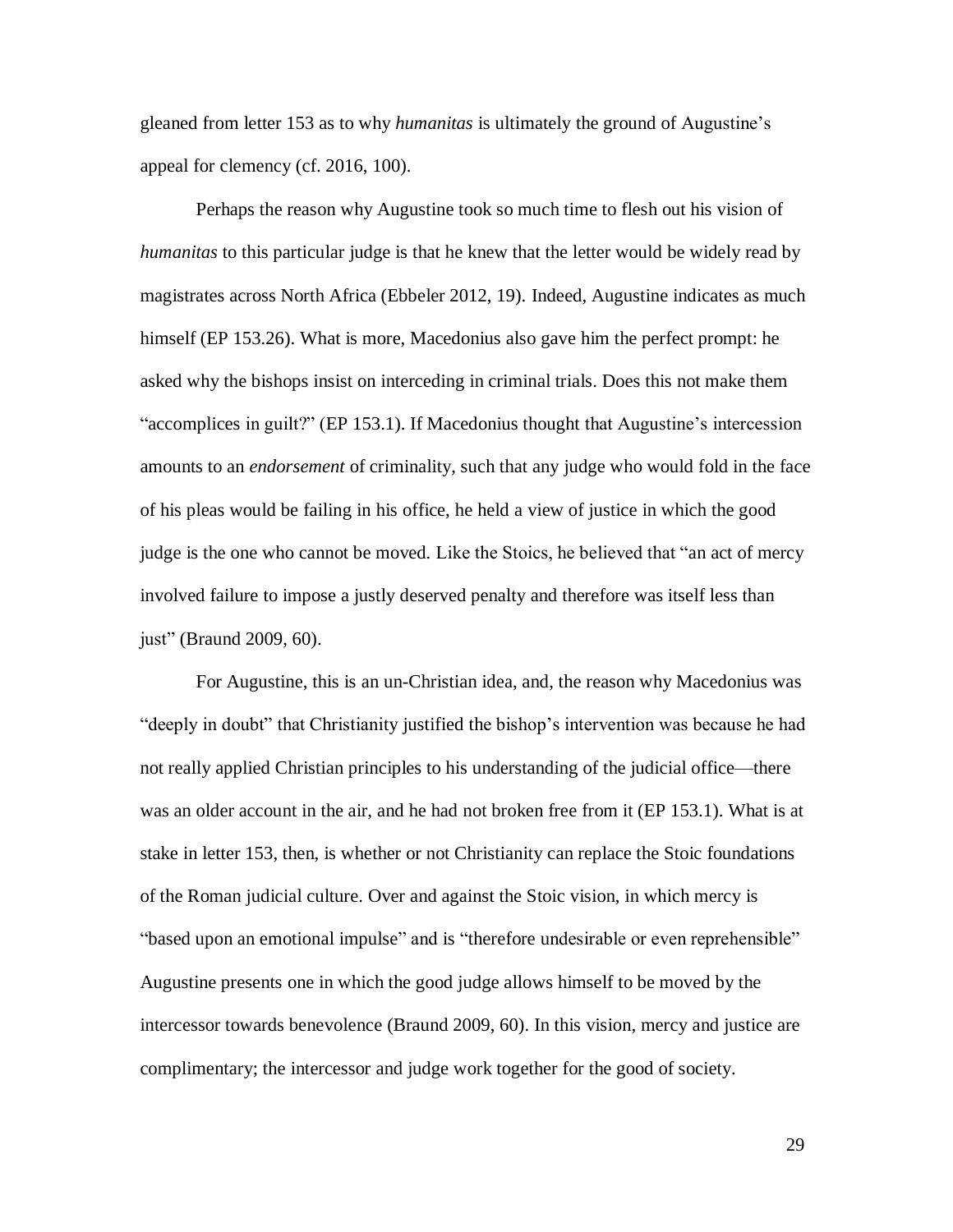Pushing back against the accusation that he condones laxity, Augustine assures Macedonius that he believes in law and order. Yet, even if "the power of the sovereign, the judge's right over life and death, the executioner's instruments of torture, the weapons of the soldier, the discipline of the ruler, and the severity of a good father," were all instituted for a reason, they have their limits (EP 153.16). Namely, they must be limited by *humanitas*. Here, Augustine employs a historical argument. While the severity of the punishments in the Old Testament showed that "punishments were rightly instituted," now that the world has been "taught to pardon," things have changed. It no longer "counts as a failure in their office" if judges "act mercifully...towards those over whom they have the legitimate power of death" (EP 153.17). Instead, it is Christ-like to do so.

For Augustine, one of the central implications of the Incarnation is that the mercy we have received must be passed on. Indeed, he reminds Macedonius, the only reason there are any "good people" is that God has been "merciful to sinners" (EP 153.26). Accordingly, the Christian judge must reconceive his duty in light of God's mercy towards him:

> Since, then, God has such great patience and such great mercy for sinners that, if they have corrected their conduct in this life, they are not condemned for eternity, though God does not look for mercy to be shown him from anyone, since no one is more happy, no one more powerful, and no one more just than he, how should we human beings behave toward other human beings? (EP 153.8)

If God perseveres in patience so that human beings might repent, how much more should Christian judges do the same?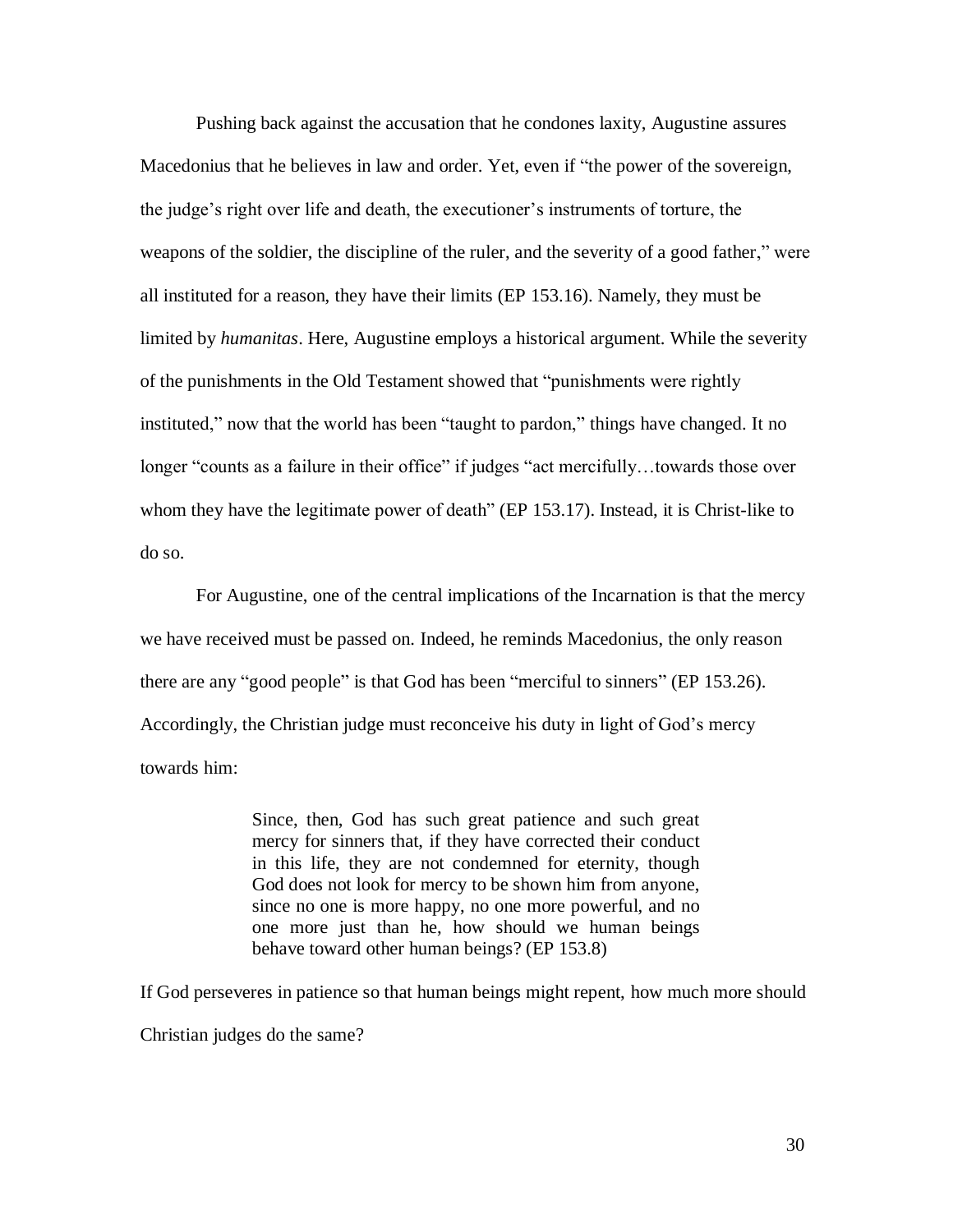What is more, presenting Christ as the truly just judge, Augustine reminds Macedonius that when he spoke to the women caught in adultery, he did not condemn her, even though he could have condemned her with "full justice" (EP 153.15). Through Christ, Augustine presents a new rule: the freer from sin a person is, the more merciful he or she is. The more displeased by sin a person is, the less he or she wants the sinner to perish "without having been corrected" (EP 153.3). Here is Augustine's response to the allegation that the one who spares the guilty approves of their sin.

Reinterpreting the judicial office in this light, Augustine's counsel is twofold. First, he encourages Macedonius to imitate God's patience by allowing criminals time to change. Second, he encourages him to extend Christ's forgiveness to criminals so that they might have occasion to change. Lest this seem too idealistic, Augustine stresses that he is not asking Macedonius to ignore justice, nor is he asking him to expect criminals always to change—"Who can fail to know that many have misused this leniency and gentleness to their own destruction?" (EP 153.4). What he is asking is that Macedonius *hope* for this change.

Practically, what Augustine is asking Macedonius to do is to prioritize rehabilitation over retribution. Macedonius, like Marcellinus before him, is to reconceive his commitment to justice in terms of discipline. Again, Augustine draws the connection between the good father and the good judge, this time making its implication clear: discipline "should not be carried to the point of death in order that the person may still live who may benefit from it" (EP 153.17). If we were to summarize Augustine's position in one quote, it would be that "punishing and pardoning are done well only in order to correct the life of human beings" (EP 153.19). If Macedonius is to reconceive of his

31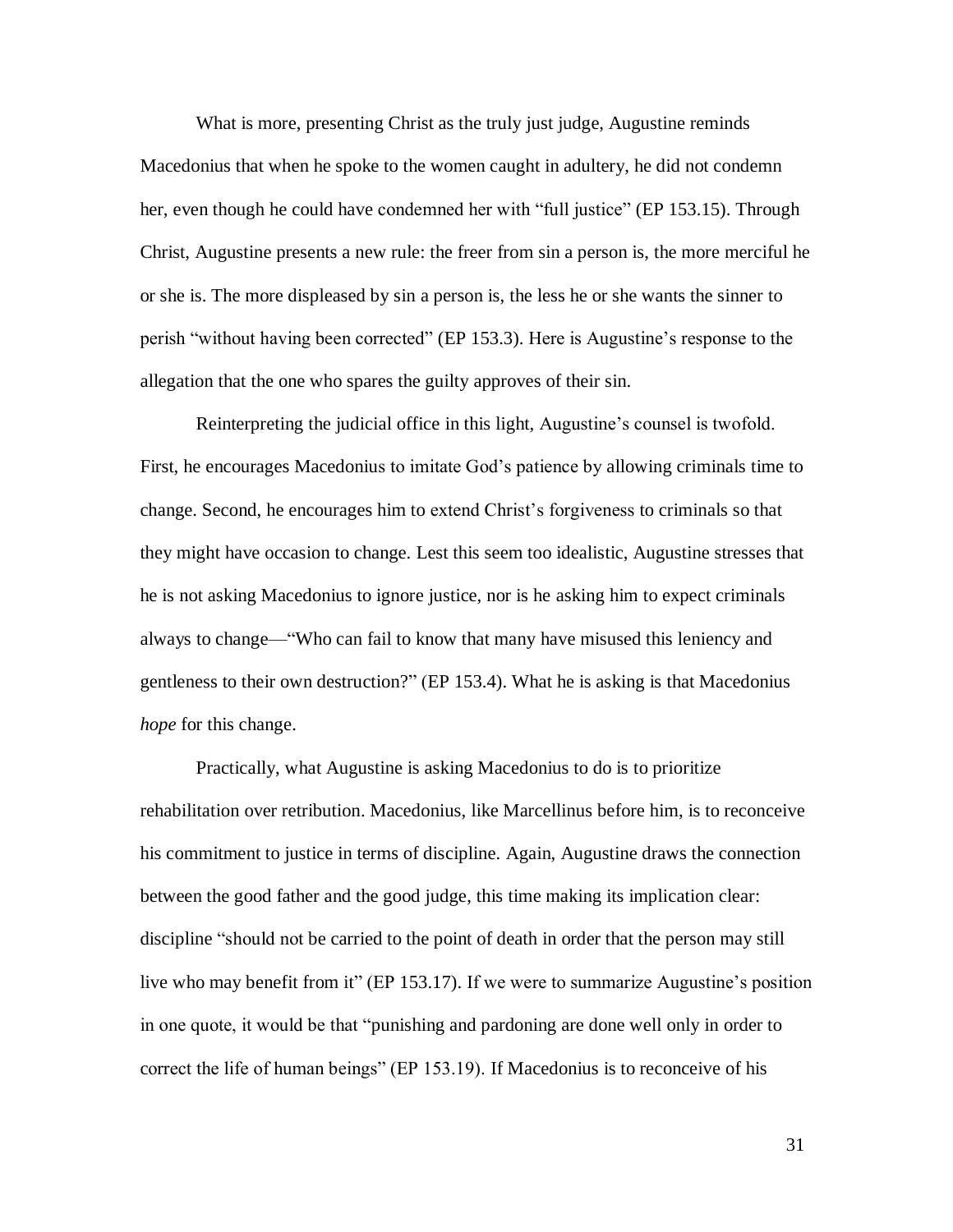office in this way, Augustine promises, he will be acting "as a companion not in injustice [*iniquitatis*]," but "in humanity [*humanitatis*]" (1995a/EP 153.3).

By suggesting that the judge who listens to the intercessor is not weak, but humane, Augustine, moreover, makes room for his own voice in the judge's decisionmaking process. Having presented the good father as a model for the Christian judge to follow, Augustine reminds Macedonius of the gap between the father's natural love for his son and the judge's supernatural love for the criminal: "it is easy and natural to hate evil persons because they are evil, but it is rare and holy to love those same persons because they are human beings" (EP 153.3). That judge has to work to keep the humanity of the condemned in view, and for this, he should be glad of the intercessor's help.

Thus, in response to Macedonius' allegation that bishops interfere in the judicial process, Augustine manages to argue that they are actually indispensible to it. Reminding Macedonius of the many structural reasons that can cause a judge to "lose his humanity," Augustine shows how important it is that the bishops help preserve the humanity of the judge (EP 153.20, 19). First, because of his status, it is very easy for the judge to imagine that he already *is* good and, therefore, licensed to condemn another. It becomes easy to begin thinking of criminals as "the very worst kind of human beings for whom the remedy of repentance is absolutely useless" (EP 153.20). Augustine warns Macedonius that he hears this tendency in his suggestion that criminals only ever pretend to be remorseful.

While it would be wrong, Augustine admits, to intercede for someone whom he knows is lying, it is also wrong to presume that all criminals are lying. By reminding the judge that he is only a human being, and has as much capacity to be deceived as anyone

32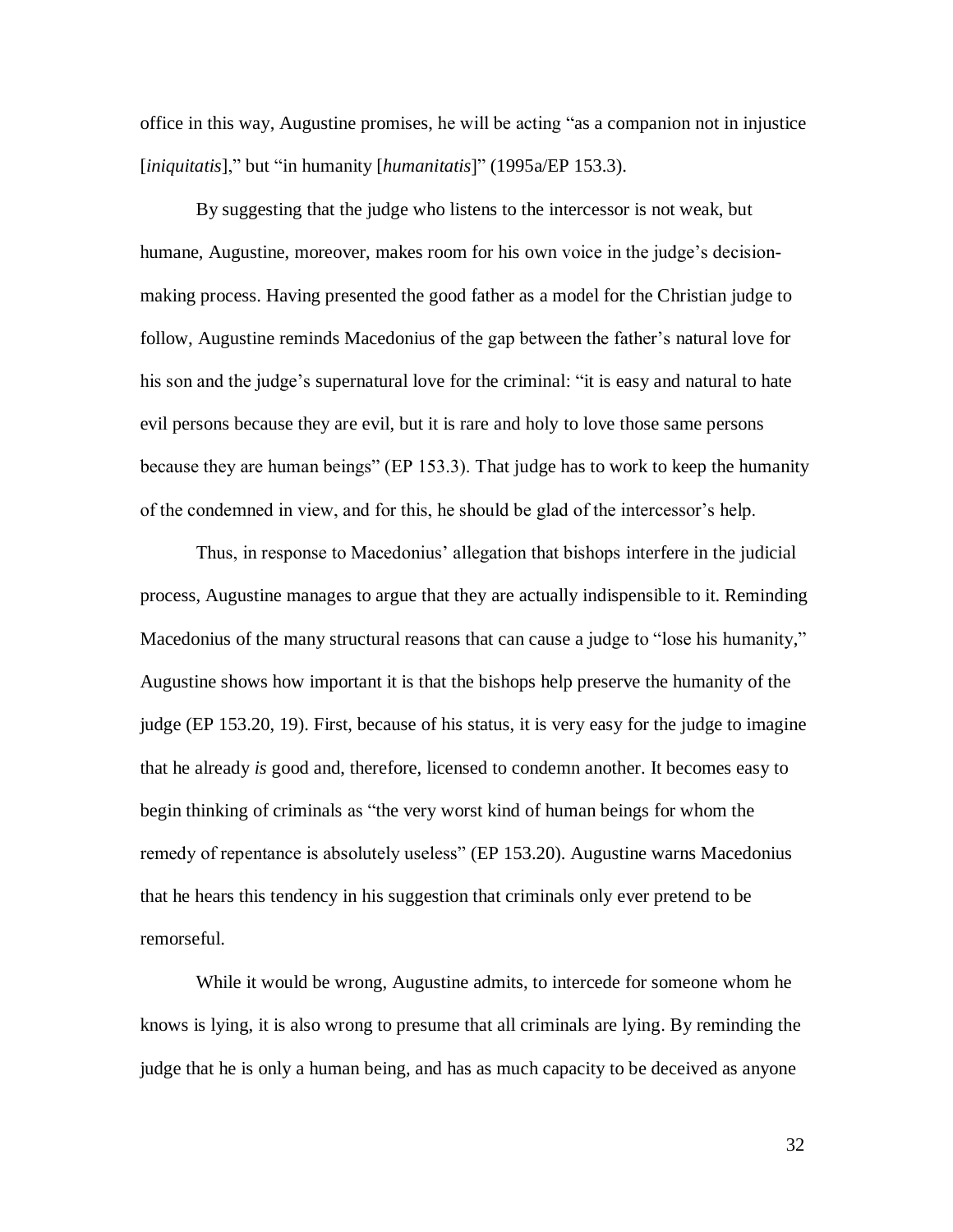else, Augustine seeks to mitigate Macedonius' presumption. He is as likely to be taken in by the prosecution as the intercessor is by the defendant: sometimes, the unbelievable is true and the believable false. Often, money and power taint the judge's judgment. When a landlord brings a case against a tenant, for example, whose word and character are usually trusted in court?

In fact, Augustine reminds Macedonius, the whole legal system is filled with injustices that are tolerated by custom:

> What shall I say about the interest that the laws and the judges themselves command to be repaid? Or is he more cruel who steals or snatches something from a wealthy man than he who ruins a poor person through usury? (EP 153.25)

If debtors are considered criminal, questions remain as to why they required loans in the first place. Why are we supposed to restore the property of another that was taken secretly by theft, but not the property obtained by deceiving the judge? These discrepancies make the bishops' intercession all the more necessary.

One could say, then, the role of the intercessor is to remind the judge that his situation is also not as black and white as he thinks. Expressing concern that the judicial world can too easily split the world into the innocent and the guilty, Augustine reminds Macedonius that God does not divide the world into the good and the evil, but "calls the same people evil on account of the sins of human weakness whom he calls good on account of their participation in divine grace…" (EP 153.13). Thus, in order to break down the division between the just and the unjust that seems so visible along the lines of criminality, Augustine shifts the focus from criminality to sin:

> … we, though not criminals, often intercede even for criminals, and… we, though sinners, intercede for sinners,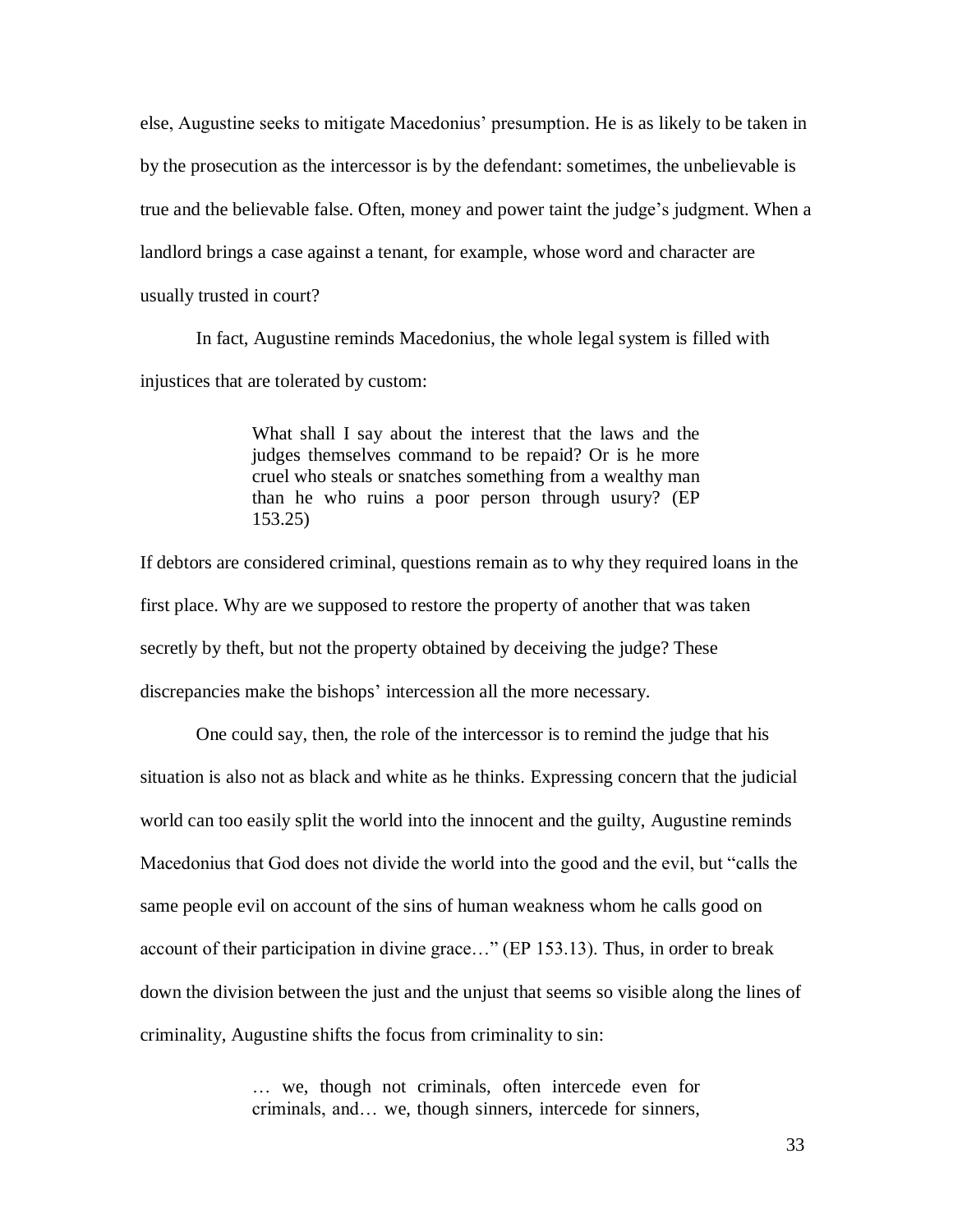… and I think that you understand that we said truthfully rather than insultingly that we intercede before sinners. (EP 153.15)

By helping Macedonius see that he is one sinner with the provisional authority to correct another sinner, Augustine makes room for him to judge from a place of *humanitas*. It is only by putting himself back on the same level as the one he judges that Macedonius can he really act out of an awareness of his humanity, the criminal's humanity, and "the fellowship of humanity that exists between them" (Claire 2016, 95).

Practically speaking, Augustine explains, the central way that the intercessor "breaks down the indignation of the prosecutor and the rigor of the judge" is by reminding them of their "common weakness" (EP 153.10). Here again, Augustine invokes Christ's example. Not only did Christ exhort his followers to love their enemies, he also gave them a reason to forgive other sinners. Supposing that the husband of the adulterous woman had been present at her stoning, Augustine imagines how he would have been "filled with fear" upon being reminded of his own sins, so that he would have "turned his mind away from the desire for vengeance to the will to pardon" (EP 153.9). By reminding the judge and the prosecution that they are not without sin—even if the law does not accuse *them*—the intercessor breaks the illusion that they are the just standing in judgment on the unjust.

Finally, Augustine explains how the intercessor can step in when a judge, who wants to be humane, is put in a difficult position. Returning to the case of the debtor who claims he cannot pay, Augustine explains the judge's bind. Though he might believe the debtor, the judge is obligated by law to torture him as long as the plaintiff demands it. If he wants to be humane, he cannot uphold the law, but if he is to fulfill his office, he must

34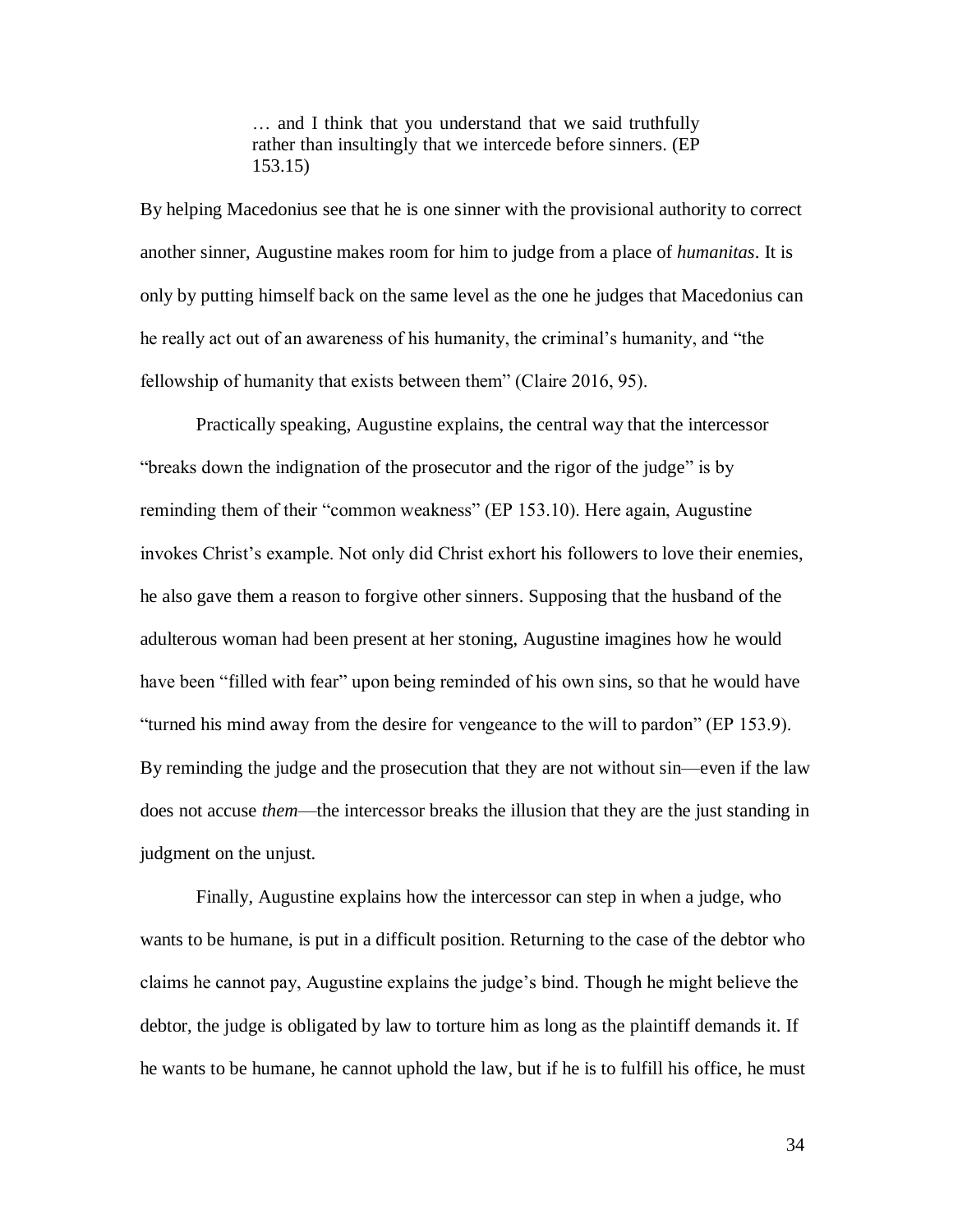uphold the law. This is where the intercessor steps in. Writing that it is more appropriate for the bishops "to intercede with those who are seeking a return of their money rather than with the judges," Augustine explains how the bishops use their authority to urge plaintiffs to be merciful, stressing it would be better for them lose money than to "torture or kill [the debtor] if he does not" (EP 153.20). In a system stacked against mercy, the intercessor is vital. He helps the humane judge "maintain his integrity" (EP 153.20).

Through this series of letters, we have seen how Augustine considers *humanitas* to be the lynchpin in his appeal for clemency*.* His perennial exhortation was this: "Spare the evil, O good man. Be gentler the better you are. Become humbler in piety to the extent you are higher in power…Let nothing be done cruelly, nothing inhumanely" (EP 153.19). In arguing for *humanitas*, Augustine liberated judges from the antinomies of a Stoic mindset, bringing mercy and justice together in the humane work of correcting human beings.

## **Conclusion**

 $\overline{a}$ 

To summarize our study, we have seen that Augustine cannot be the promoter of judicial *apatheia* he is reputed to be. Instead, we have seen, he is a constant promoter of *humanitas*. Despite this, we can still ask whether Augustine is guilty of a failure of imagination in not imagining a justice *system* without torture and execution. <sup>33</sup> However, Augustine did not even need to imagine this: he was a part of it.<sup>34</sup> As Peter Brown has

 $33$  For a treatment of Augustine's own activity as an agent for social change, see Dodaro 2005. For an alternative reading, see Kaufman 2009.

<sup>&</sup>lt;sup>34</sup> Since the days of the early Church, Christians had taken seriously Paul's command that they not take their cases to the secular court, but settle them within their own community (1 Cor. 6:4-6; Brown 2001). This was the practice that, by Augustine's time, developed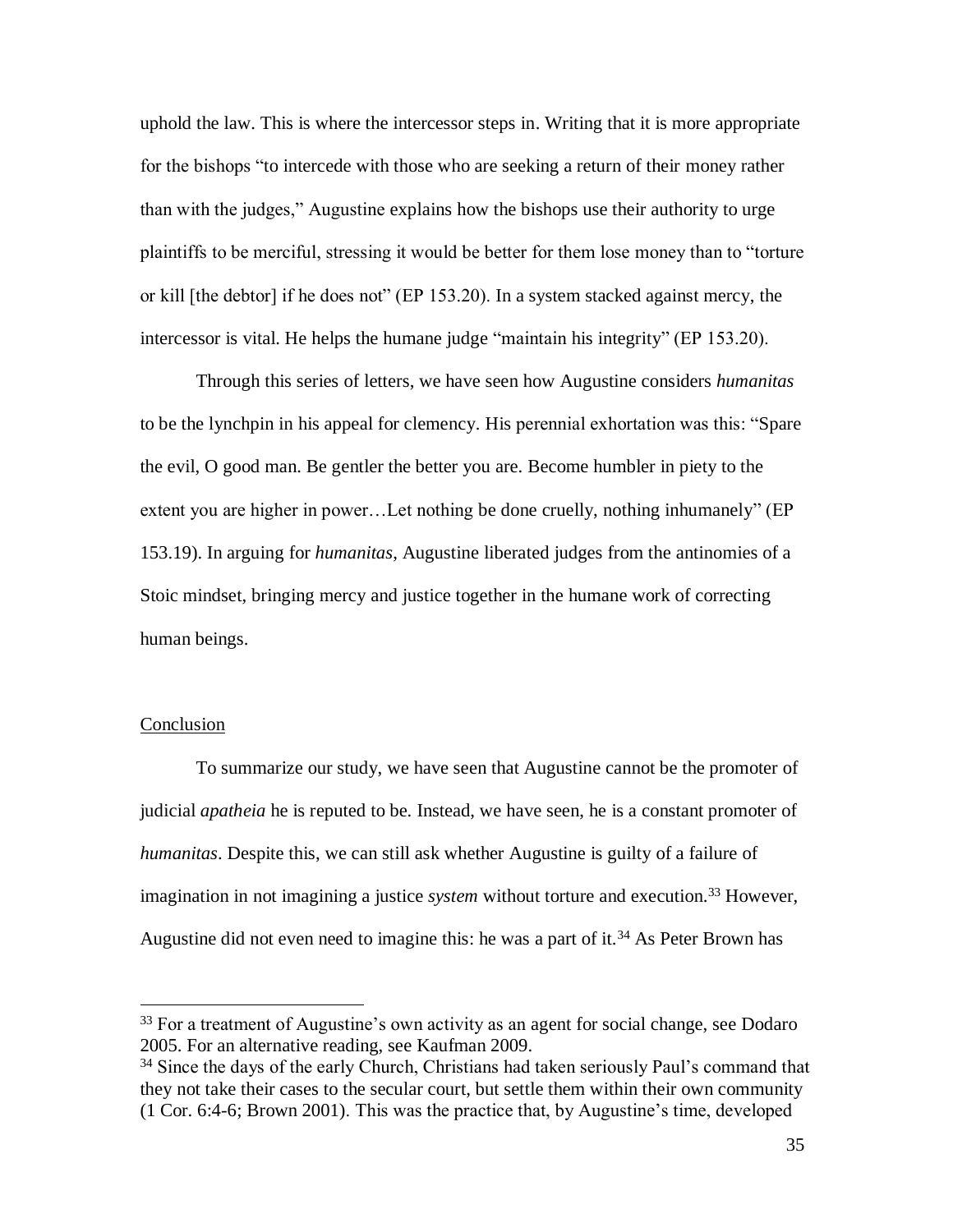explained, by the fourth and fifth century Rome, bishops had become "agents of change," providing new avenues of advocacy for the poor (Brown 2001, 8). <sup>35</sup> Significantly, the Bishop's Court (*Audientia Episcopalis*) did not used torture or collect the 'tips' (*sportulae*) that were customary in the secular courts. <sup>36</sup> What is more, during Augustine's lifetime, the decisions of this court could not be appealed (Lamoreaux 1995, 147).<sup>37</sup> This was in contrast to the costly procedure in the courts of secular judges, whose decisions could be appealed (and billed) until they reached the court of the emperor—Rome's *iudex maximus* (cf. EP 138.25).<sup>38</sup> Together, these factors made the bishop's court incredibly popular, and not only among Christians (Augustine 1989, EP 8*\**). <sup>39</sup> The Bishop's Court was an alternative justice system that strove to operate on the principle of *humanitas*.

Yet, in the end, what is most important about Augustine's contribution to Rome's

judicial culture is the vision he sought to share. Like the supporters of Kelly Gissendaner,

Augustine saw punishment as fundamentally ordered towards rehabilitation. By

into the *Audientia Episcopalis*. Though its practices grew up organically and separately from imperial procedure (Harries and Wood 1993; Harries 1999; Humfress 2007; Humfress 2011), in 318 Constantine incorporated it into the Roman system such that the secular authorities had to enforce its decisions.

<sup>35</sup> See also Harries 1999, 97.

<sup>36</sup> Lamoreaux 1995, 151. Cf. *EP 133.2* in which Augustine writes that in the episcopal courts, corporal punishment is limited to the use of rods also used by parents and teachers. This is drastically different than the methods of secular torturers.

 $37$  Under Roman law, it had long been the case that people could opt into having a bishop as arbiter in a civil suit, just as they might agree to have any respected citizen mediate their dispute according to the Roman law.

<sup>38</sup> As Harries explains, secular judges in the "court of first resort" were usually the provincial governors (*praesides*) or the proconsuls (*consulares*), though sometimes, small claims cases were delegated to deputies (1999, 53–4).

<sup>39</sup> Augustine 1989, *EP 8\*, The Fathers of the Church, a New Translation: Letters 1\*-29\**, trans. Robert B. Eno, vol. VI, (Washington: Catholic University of America Press, 1989). In this letter, Augustine discussing how a Jewish man, Licinius, would likely bring his interlocutor to the bishop's court over a land dispute if Augustine cannot convince him that he has, in fact, swindled Licinius out of property.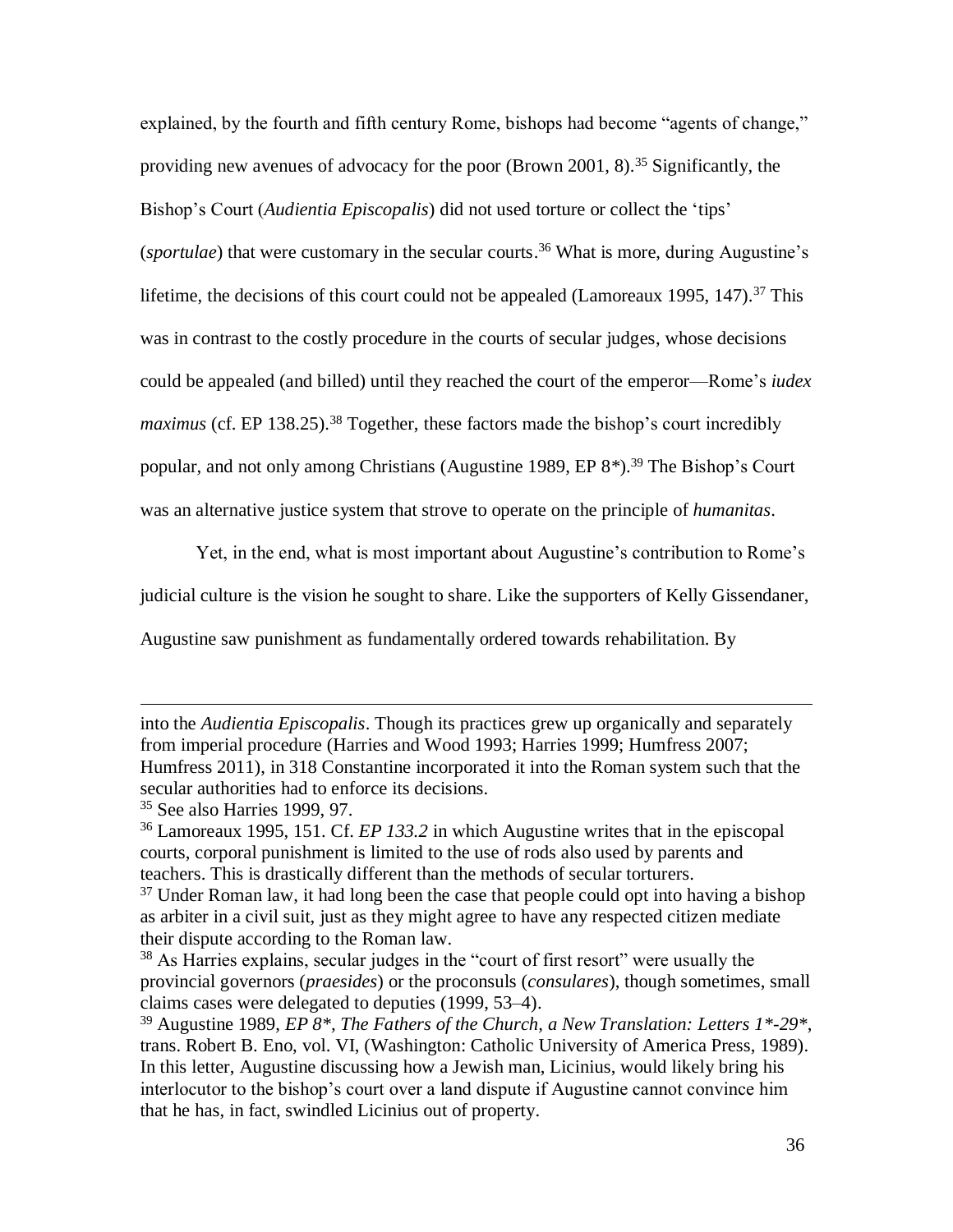grounding good judgment in *humanitas* rather than *apatheia*, he helped Christian judges reconceive their judicial duty, and, importantly, made room for compassion. Far from finding an Augustine who abandons judicial culture to necessity, in these letters, and even in *City of God,* I would argue that we find an Augustine who did a great deal to mitigate the violence of Roman judicial culture—and, in ways from which we, too, can learn.

#### **REFERENCES**

#### Annas, Julia.

|  |  |  |  |  |  | 2007 "Ethics in Stoic Philosophy." Phronesis 52, no. 1:58–87. |  |  |  |  |  |
|--|--|--|--|--|--|---------------------------------------------------------------|--|--|--|--|--|
|--|--|--|--|--|--|---------------------------------------------------------------|--|--|--|--|--|

#### Augustine.

- 1972 *City of God*. Translated by Henry Bettenson. New York: Penguin.
- 1989 *Letters 1\*-29\**. Translated by Robert B. Eno. Vol. VI. The Fathers of the Church, a New Translation. Washington: Catholic University of America Press.
- 1994 *Sermons, (273-305A) on the Saints.* Vol. III/8. Translation and notes by Edmund Hill, O.P. Series edited by John E. Rotelle, O.S.A. Hyde Park, New York: New City Press.
- 1995 *Sermons, (341-400) on Various Subjects.* Vol. III/10. Translation and notes by Edmund Hill, O P. Series edited by John E. Rotelle. Hyde Park, New York: New City Press.
- 1995a *Corpus Augustinianum Gissense.* Edited by Prof. Dr. Cornelius Mayer. Basel: Schwabe. Electronic edition edited by Prof. Dr. Cornelius Mayer.
- 1998 *The City of God against the Pagans*. Translated by Robert Dyson. Cambridge: Cambridge University Press.
- 2001 *Letters 1-99.* Vol. II/1. Translation and notes by Roland Teske; edited by John E. Rotelle. Hyde Park, New York: New City Press.
- 2003 *Letters 100-155.* Vol. II/2. Translation and notes by Roland Teske; edited by Boniface Ramsey. Hyde Park, New York: New City Press.
- 2003a *Expositions of the Psalms, 99-120.* Vol. III/19. Translation and notes by Maria Boulding, edited by Boniface Ramsey. Hyde Park, New York: New City Press.
- 2004 *Letters 156-210.* Vol. II/3. Translation and notes by Roland Teske, edited by Boniface Ramsey. Hyde Park, New York: New City Press.
- 2005 *Letters 211-270.* Vol. II/4. Translation and notes by Roland Teske, edited by Boniface Ramsey. Hyde Park, New York: New City Press.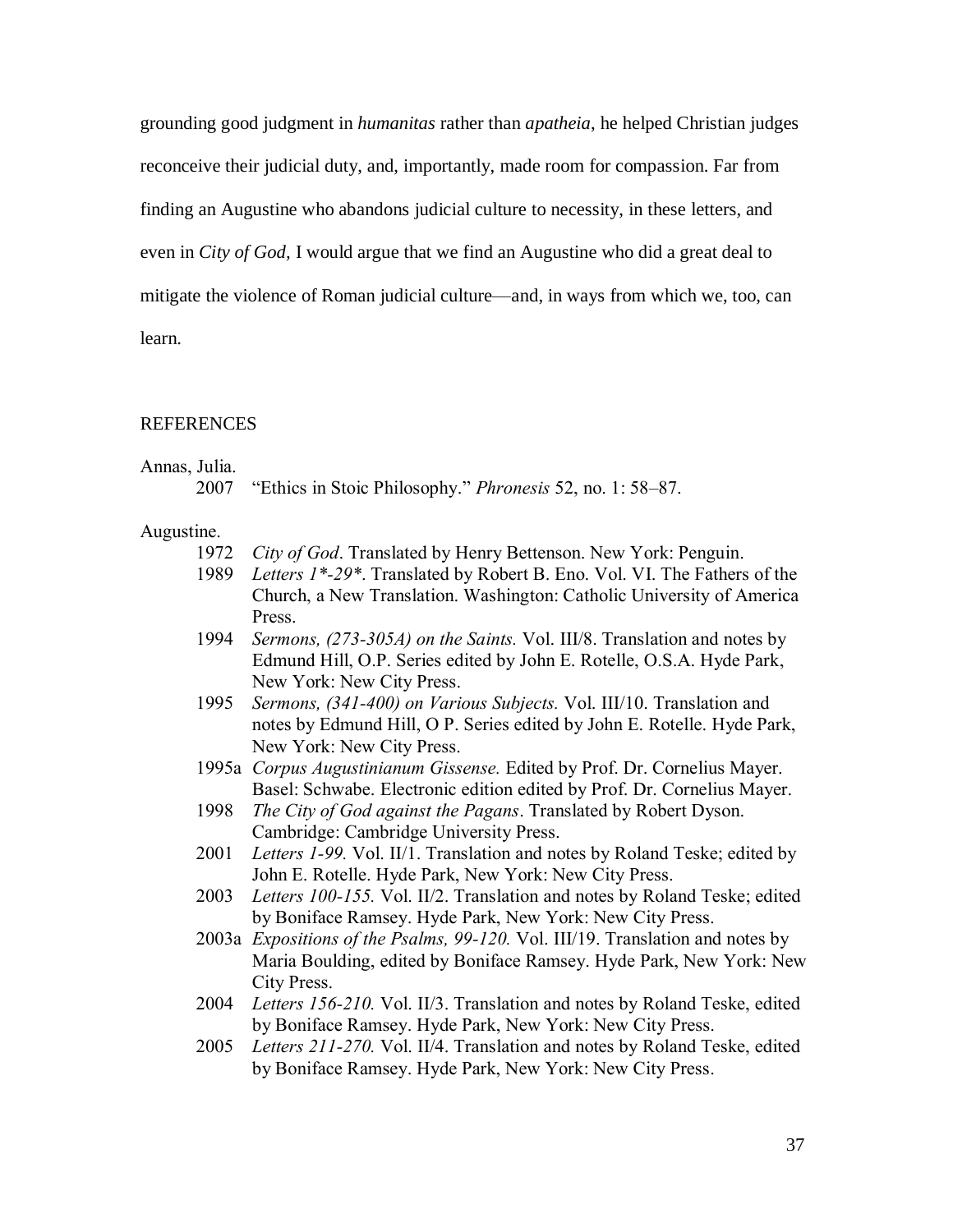2010 *Revisions*. Translation, notes and introduction by Boniface Ramsey, edited by Roland Teske. Hyde Park, New York: New City Press.

## Braund, Susanna.

- 2009 "Stoic Views on Kingship and *Clementia*." In *De Clementia*, by Seneca, introduced, edited and translated by Susanna Braund, 64-67. New York: Oxford University Press.
- 2012 "The Anger of Tyrants and the Forgiveness of Kings." In *Ancient Forgiveness: Classical, Judaic, and Christian*, edited by Charles L. Griswold and David Konstan, 79-96. New York: Cambridge University **Press**.

#### Brown, Peter.

2001 *Poverty and Leadership in the Later Roman Empire*. The Menahem Stern Jerusalem Lectures. Hanover, NH: University Press of New England.

## Burnell, Peter.

1995 "The Problem of Service to Unjust Regimes in Augustine's *City of God*." In *City of God: A Collection of Critical Essays*, edited by Dorothy F. Donnelly, 37–50. New York: Peter Lang.

## Byers, Sarah.

- 2012 "The Psychology of Compassion: Stoicism in *City of God*." In *Augustine's City of God: A Critical Guide*, edited by James Wetzel, 130–48. Cambridge, UK: Cambridge University Press.
- 2013 *Perception, Sensibility, and Moral Motivation in Augustine: A Stoic-Platonic Synthesis*. New York: Cambridge University Press.

## Casey, Susan C. and Lindsay Bennett.

2015 *Application to the Georgia Board of Pardons and Paroles on behalf of KELLY RENEE GISSENDANER.* September 24th .

#### Cavadini, John C.

2012 "Ideology and Solidarity in Augustine's *City of God*." In *Augustine's City of God: A Critical Guide*, edited by James Wetzel, 93–110. New York: Cambridge University Press.

#### Christopher, Gill.

2010 "Particulars, Selves And Individuals In Stoic Philosophy." In *Particulars in Greek Philosophy: The Seventh S.V. Keeling Colloquium in Ancient Philosophy*, edited by Robert W. Sharples. Leiden: Brill.

#### Cicero, Marcus Tullius.

1914 *De Finibus*. Translated by H. Rackham. Cambridge: Harvard University Press.

## Clair, Joseph.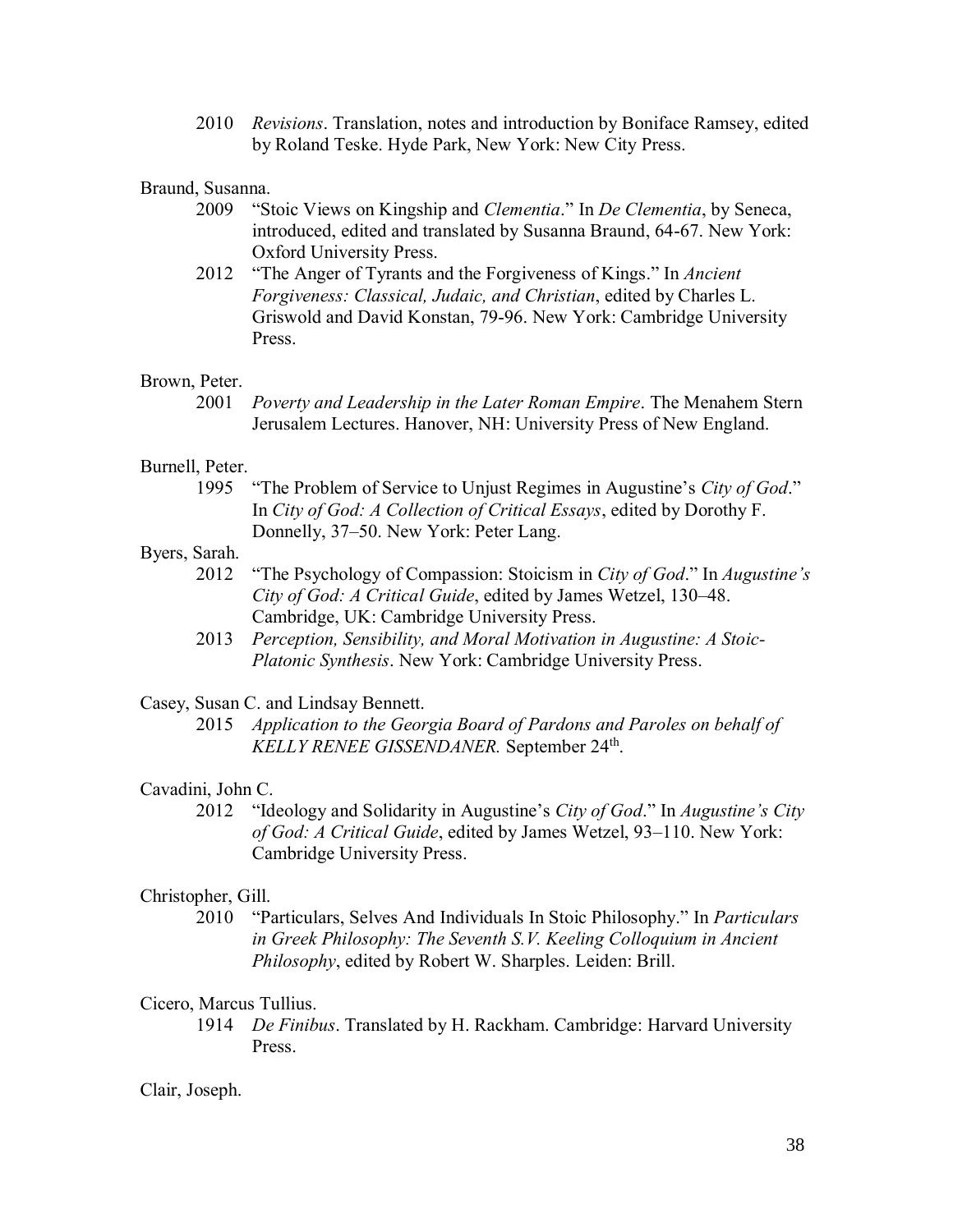2016 *Discerning the Good in Letters and Sermons of Augustine.* Oxford: Oxford University Press.

Connor, Tracy, Dan Shepherd, and Gabe Gutierrez.

2015 "Georgia Woman Kelly Gissendaner Sings 'Amazing Grace' During Execution." *NBC News*. September 30<sup>th</sup>.

#### Deane, Herbert.

- 1963 *The Political and Social Ideas of St. Augustine.* New York: Columbia University Press.
- 1995 "Augustine and the State: The Return of Order Upon Disorder." 1963. In *City of God: A Collection of Critical Essays*, edited by Dorothy F. Donnelly, 51–74. New York: Peter Lang.

#### Dodaro, Robert.

- 2001 "Augustine's Secular City." In *Augustine and His Critics: Essays in Honor of Gerald Bonner*, edited by Robert Dodaro and George Lawless, 231–59. New York: Routledge.
- 2005 "Between Two Cities: Political Action in Augustine of Hippo." In *Augustine and Politics*, edited by John Doody, Kevin Hughes, and Kim Paffenroth, 99–116. Lanham, MD: Lexington Books.

#### Ebbeler, Jennifer V.

- 2007 "Religious Identity and the Politics of Patronage: Symmachus and Augustine." *Historia: Zeitschrift Für Alte Geschichte* 56, no. 2 (January 1): 230–42.
- 2012 *Disciplining Christians: Correction and Community in Augustine's Letters.* New York: Oxford University Press.

#### Epp Weaver, Alain.

2001 "Unjust Lies, Just Wars? A Christian Pacifist Conversation with Augustine." *Journal of Religious Ethics* 29, no. 1: 51–78.

#### Gregory, Eric.

2008 *Politics and the Order of Love: An Augustinian Ethic of Democratic Citizenship*. Chicago: University of Chicago Press.

## Hadot, Pierre.

- 1995 *Philosophy as a Way of Life : Spiritual Exercises from Socrates to Foucault*. Oxford: Wiley-Blackwell.
- 2002 *What Is Ancient Philosophy?* Cambridge, MA: Harvard University Press.

## Harries, Jill.

1999 *Law and Empire in Late Antiquity*. New York: Cambridge University Press.

Harries, Jill, and I. N. Wood.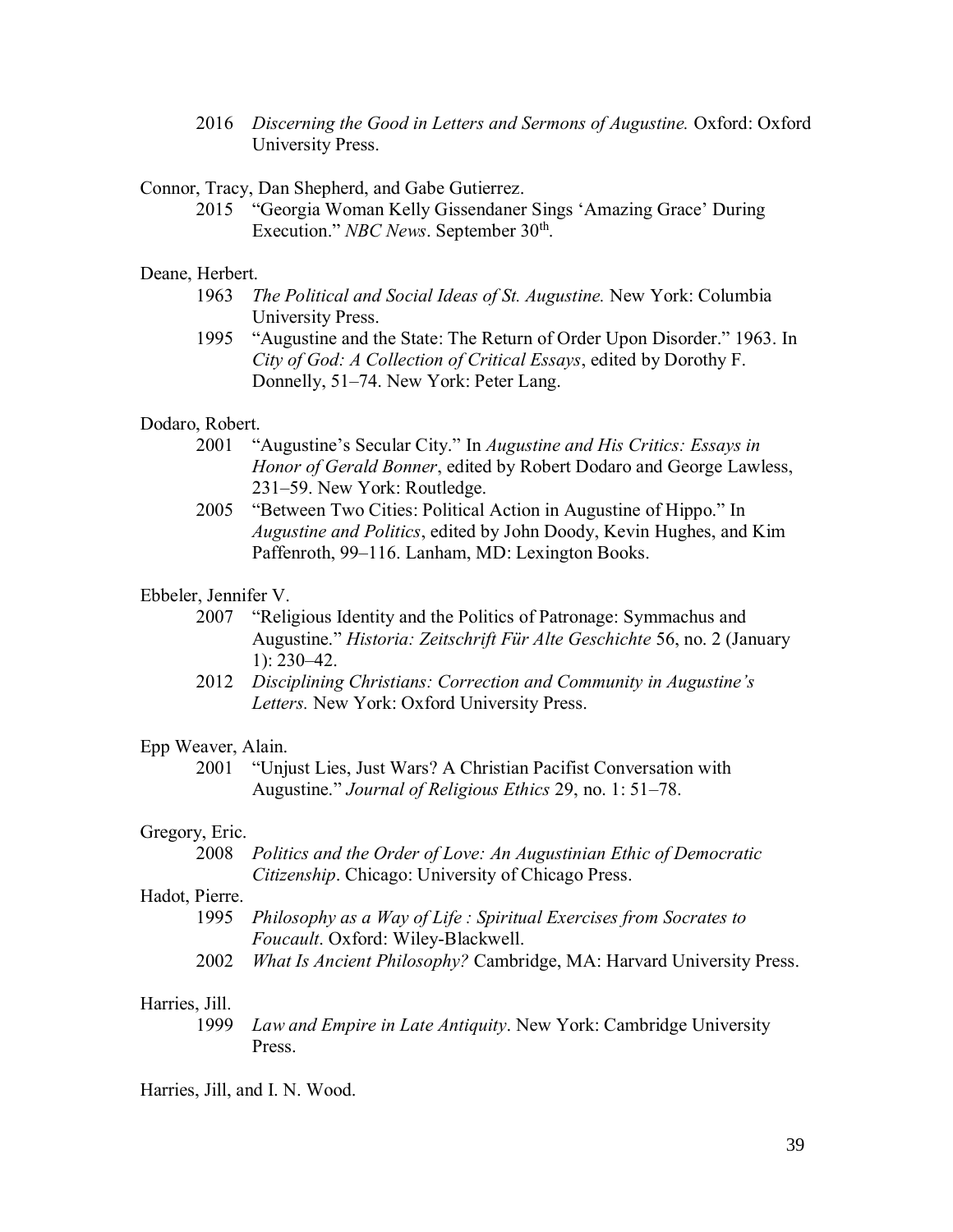1993 *The Theodosian Code : Studies in the Imperial Law of Late Antiquity,*  edited by Jill Harries & Ian Wood*.* London: Duckworth.

## Heyking, John von.

2001 *Augustine and Politics as Longing in the World*. Columbia, MO: University of Missouri Press.

#### Humfress, Caroline.

- 2007 *Orthodoxy and the Courts in Late Antiquity.* Oxford: Oxford University Press.
- 2011 "Bishops and Law Courts in Late Antiquity: How (Not) to Make Sense of the Legal Evidence." *Journal of Early Christian Studies* 19, no. 3: 375– 400.

## Hughes, Kevin.

2005 "Local Politics: The Political Place of the Household in Augustine's *City of God*." In *Augustine and Politics*, edited by John Doody, Kevin L. Hughes and Kim Paffenroth. Lanham, MD: Lexington Books.

## Inabinet, Brandon.

2011 "The Stoicism of the Ideal Orator: Cicero's Hellenistic Ideal." *Advances in the History of Rhetoric* 14, no. 1 (April 15): 14–32.

## Kaufman, Peter Iver.

- 2003 "Augustine, Macedonius, and the Courts." *Augustinian Studies* 34, no. 1: 67–82.
- 2007 *Incorrectly Political: Augustine and Thomas More*. Notre Dame, IN: University of Notre Dame Press.
- 2009 "Augustine and Corruption." *History of Political Thought* 30, no. 1: 46– 59.
- 2010 "Christian Realism and Augustinian (?) Liberalism." *Journal of Religious Ethics* 38, no. 4 (December 1): 699–724.

#### Kellison, Rosemary B.

2015 "Impure Agency and the Just War." *Journal of Religious Ethics* 43, no. 2 (June 1): 317–41.

#### Lamoreaux, John C.

1995 "Episcopal Courts in Late Antiquity." *Journal of Early Christian Studies* 3, no. 2: 143–67.

## Langan, John.

1984 "The Elements of St. Augustine's Just War Theory." *The Journal of Religious Ethics* 12, no. 1: 19–38.

## Long, A. A.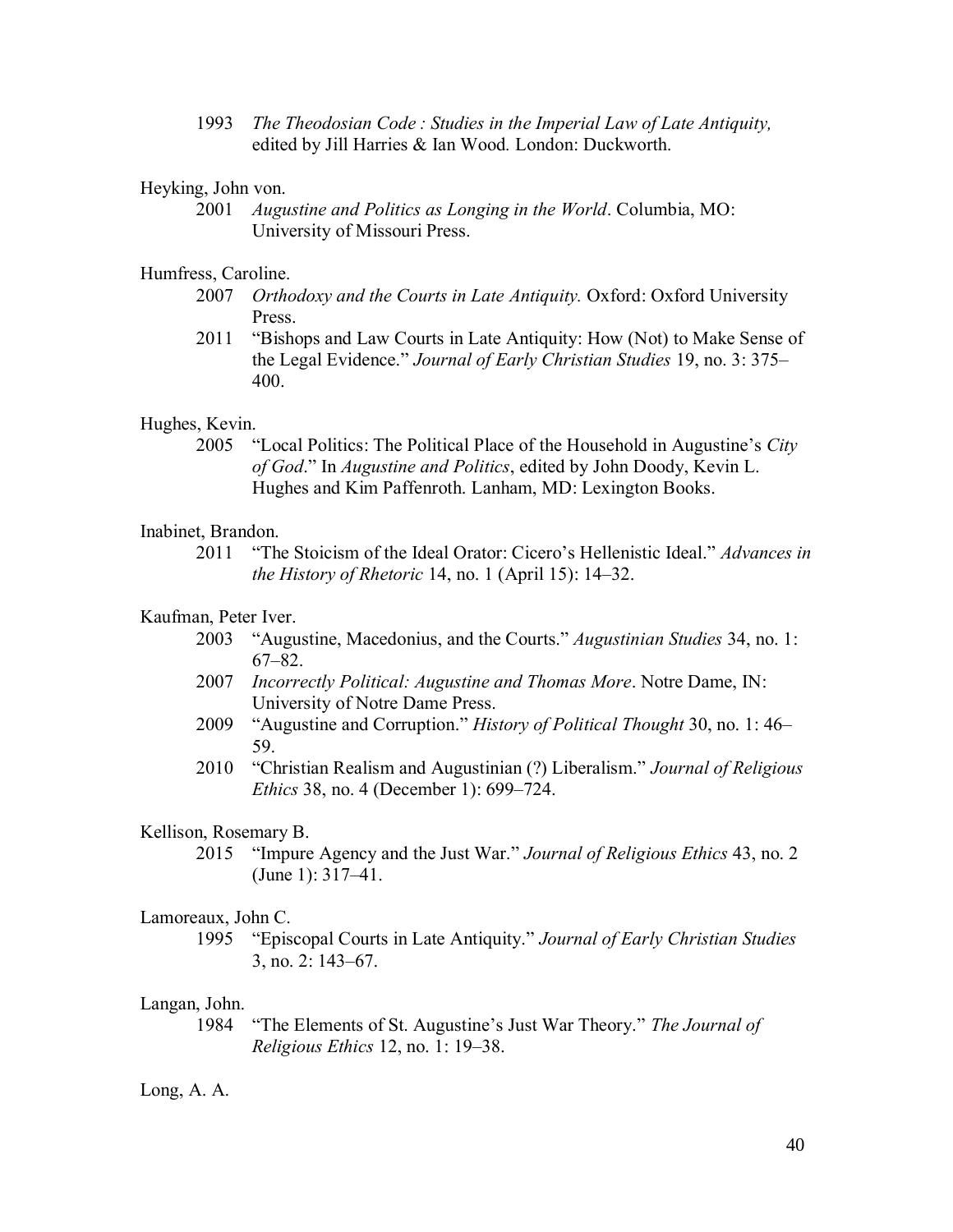1968 "The Stoic Concept of Evil." *The Philosophical Quarterly* 18, no. 73 (October 1): 329–43.

## Markus, R. A.

1970 *Saeculum: History and Society in the Theology of St. Augustine*. Cambridge, UK: Cambridge University Press.

#### Matthews, John.

1974. "The Letters of Symmachus." In *Latin Literature of the Fourth Century*, edited by J.W. Binns, 55–99. London: Routledge.

## Niebuhr, Reinhold.

1995 "Augustine's Political Realism." In *City of God: A Collection of Critical Essays*, edited by Dorothy F. Donnelly, 119–34. New York: Peter Lang.

## O'Donovan, Oliver, and Joan Lockwood O'Donovan.

1999 *From Irenaeus to Grotius: A Sourcebook in Christian Political Thought*. Grand Rapids, MI: William. B. Eerdmans Publishing.

#### Parrish, John.

2005 "Two Cities and Two Loves: Imitation in Augustine's Moral Psychology and Political Theory." *History of Political Thought* 26, no. 2 (January 1): 209–35.

#### Raikas, Kauko K.

1997 "Audientia Episcopalis: Problematik zwischen Staat und Kirche bei Augustin." *Augustinianum* 37, no. 2: 459–81.

#### Reydams-Schils, Gretchen J.

2005 *The Roman Stoics: Self, Responsibility, and Affection*. Chicago: University of Chicago Press.

#### Rist, John

1996 *Augustine: Ancient Thought Baptized.* New York: Cambridge University Press.

#### Scott, Joanna V.

1995 "Augustine's Razor: Public vs. Private Interests in The City of God." In *City of God: A Collection of Critical Essays*, edited by Dorothy F. Donnelly, 151–68. New York: Peter Lang.

## Seneca

2009 *De Clementia*. Introduced, translated, and edited by Susanna Braund. New York: Oxford University Press.

#### Shaw, Brent D.